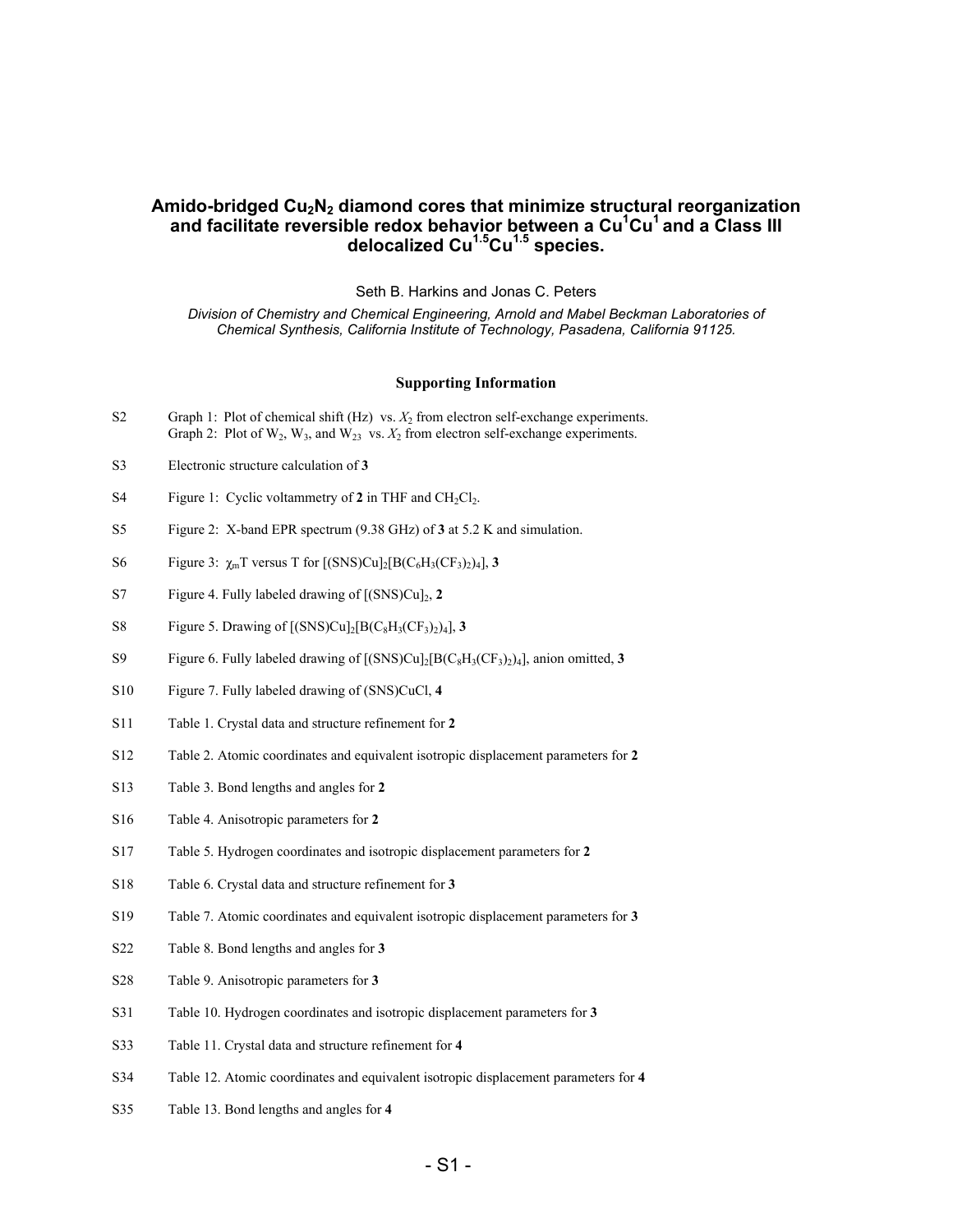- S37 Table 14. Anisotropic parameters for **4**
- S38 Table 15. Hydrogen coordinates and isotropic displacement parameters for **4**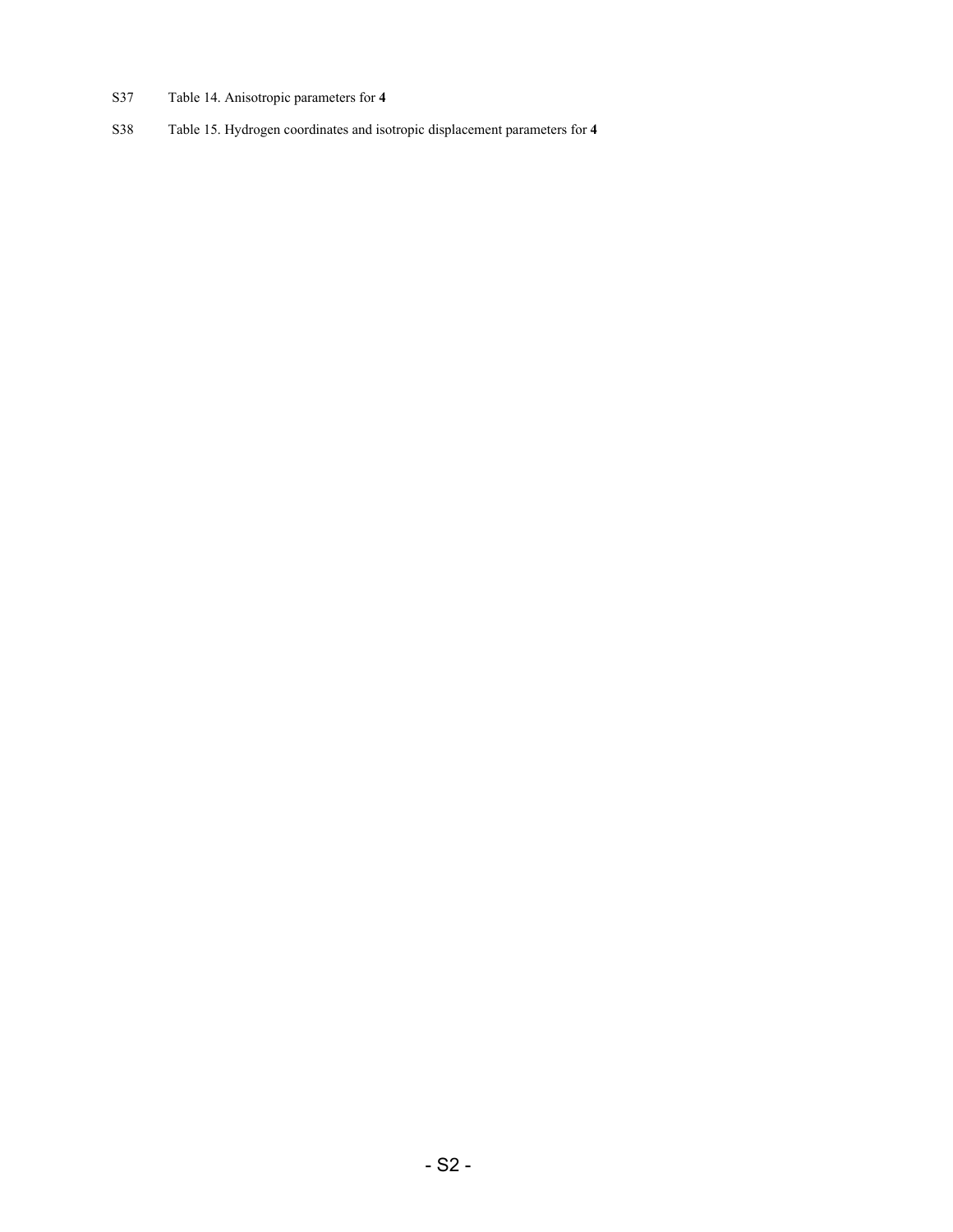

**Graph 1: Plot of chemical shift (Hz) vs.** χ**2 from electron self-exchange experiments.**

Graph 2: Plot of  $W_2$ ,  $W_3$ , and  $W_{23}$  vs.  $\chi_2$  from electron self-exchange experiments.

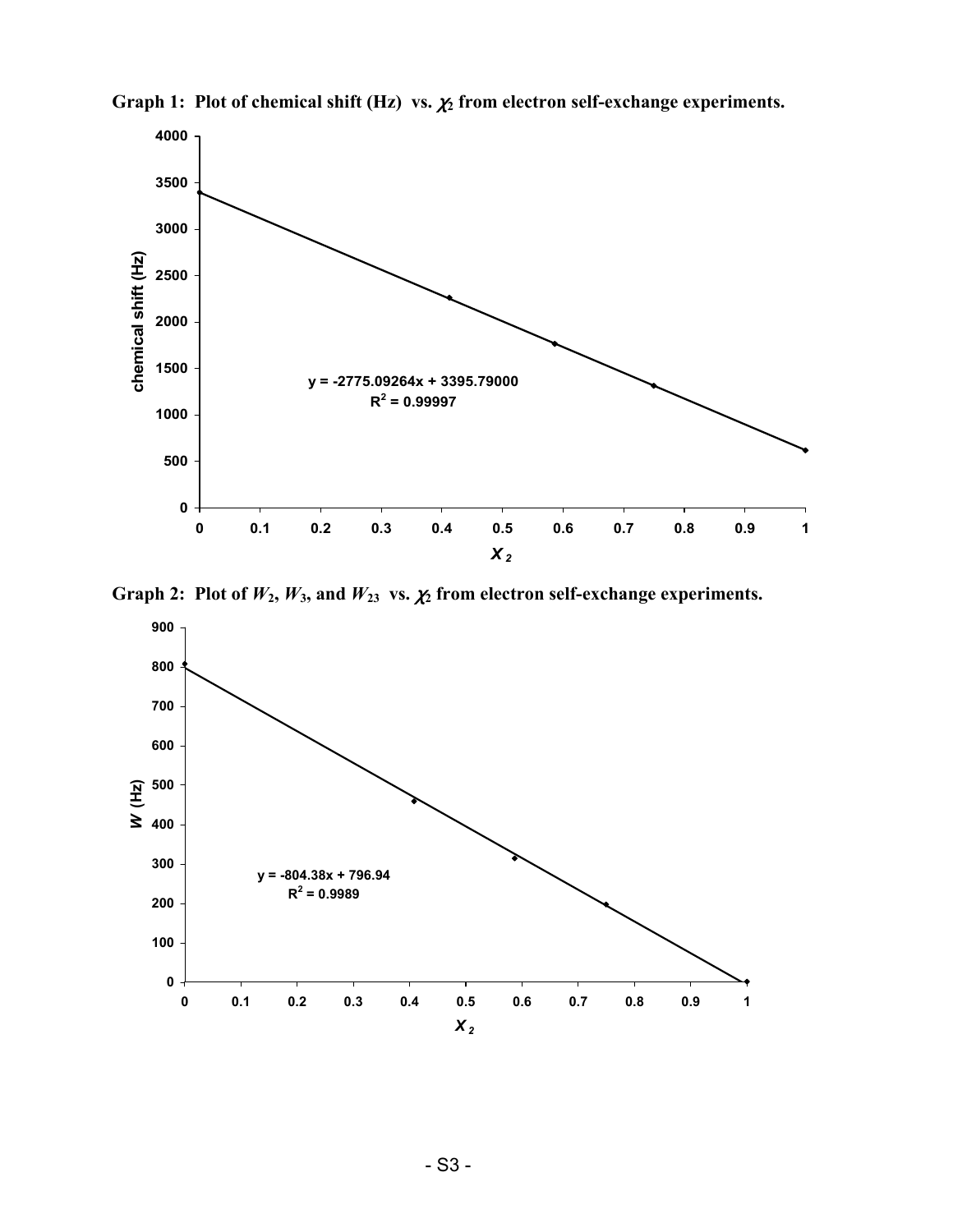**Electronic Structure Calculations.** A hybrid density functional calculation was performed for complex **3** using Jaguar (version 4.0, release 20). The method used B3LYP with LACVP\*\* as the basis set. A geometry optimization was carried out starting from coordinates based on the solid-state structure of cationic **3** that had been determined by an X-ray diffraction study. No symmetry constraints were imposed and the calculation was performed assuming a doublet electronic state. Optimization was considered converged when energy changes in successive iterations fell below 0.03 Kcal/mol.

| Interatomic Distances (Å)        | <b>From X-ray</b> | <b>From DFT</b> |
|----------------------------------|-------------------|-----------------|
| $Cu1-Cu2$                        | 2.4724(4)         | 2.502           |
| $Cu1-N1$                         | 2.0887(16)        | 2.178           |
| $Cu1-N2$                         | 2.1011(17)        | 2.171           |
| $Cu1-S2$                         | 2.2805(6)         | 2.381           |
| $Cu1-S3$                         | 2.2805(6)         | 2.382           |
| $Cu2-N1$                         | 2.0641(16)        | 2.170           |
| $Cu2-N2$                         | 2.0568(16)        | 2.164           |
| $Cu2-S4$                         | 2.2797(6)         | 2.383           |
| $Cu2-S1$                         | 2.2834(6)         | 2.387           |
|                                  |                   |                 |
| <b>Interatomic Angles (deg.)</b> |                   |                 |
| $Cu1-N1-Cu2$                     | 73.07(5)          | 70.38           |
| $Cu1-N2-Cu2$                     | 72.96(5)          | 70.36           |
| $N1$ -Cu $1$ -N2                 | 105.53(6)         | 109.35          |
| $N1$ -Cu2- $N2$                  | 108.09(6)         | 109.91          |
| $S3-Cu1-S2$                      | 150.50(2)         | 150.45          |
| $S1-Cu2-S4$                      | 150.71(2)         | 150.16          |



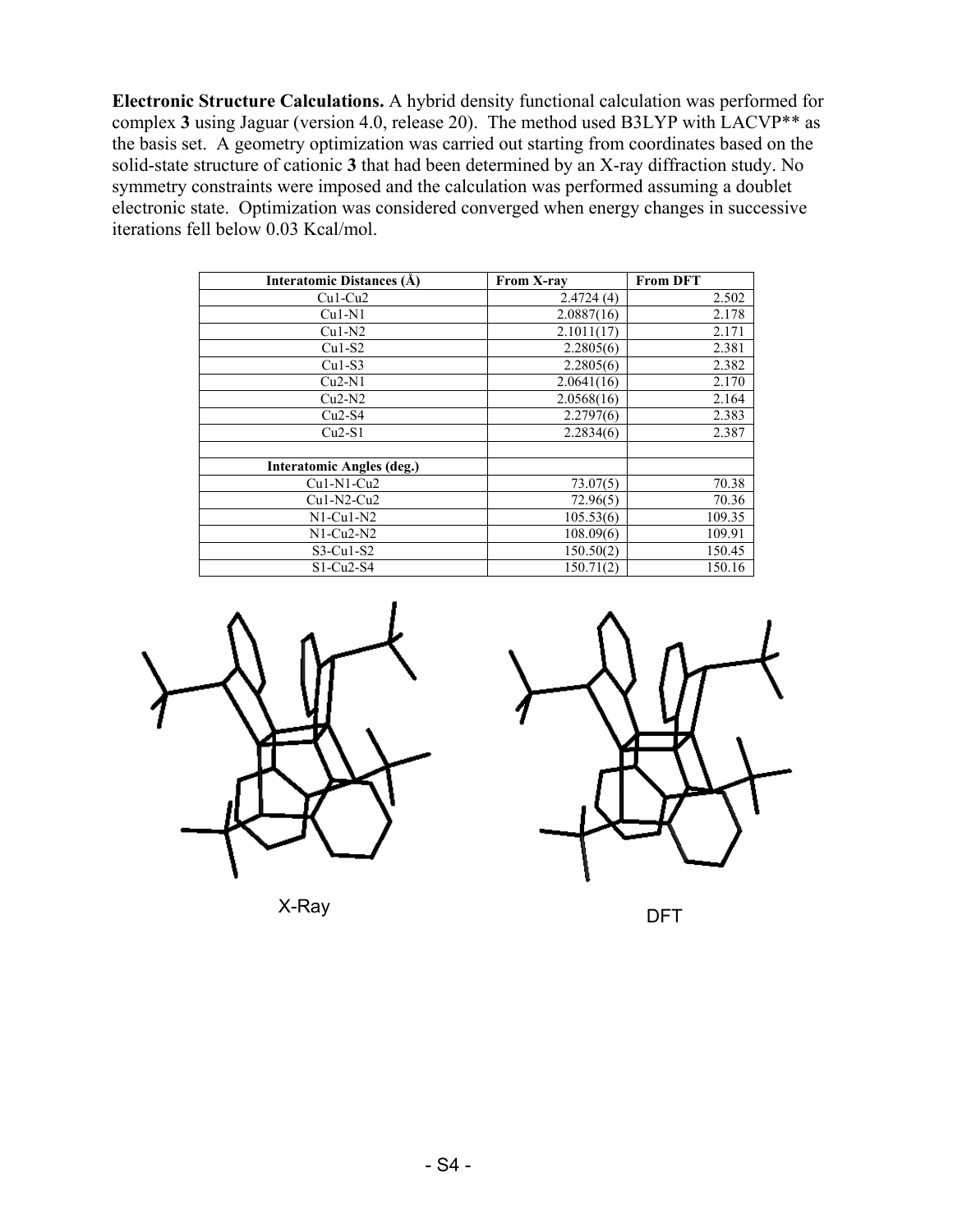**Figure 1:** Cyclic voltamogram of 2 in THF (top) (0.35 M  $[^nBu_4N][PF_6]$ , 50 mV/s) and CH<sub>2</sub>Cl<sub>2</sub>  $(0.30 \text{ M} \text{[^n}Bu_4N][PF_6]$ , 50 mV/s) (bottom), both referenced vs. Fc<sup>+</sup>/Fc.

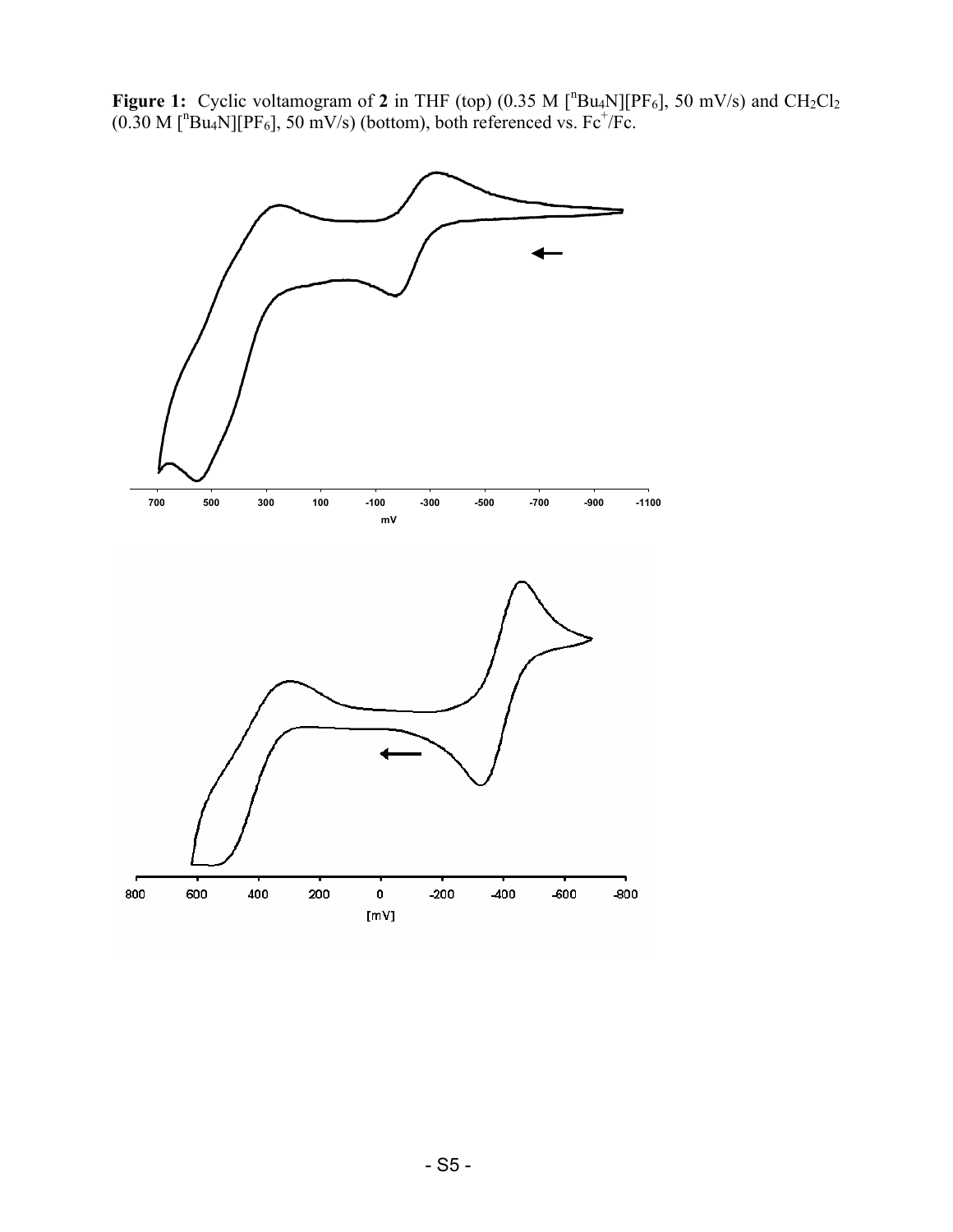**Figure 2:** X-band EPR spectrum (9.38 GHz) of **3** at 5.2 K in 2-methyltetrahydrofuran (upper trace). Parameters used to obtain the simulated spectrum (lower trace):  $g_1 = 2.013$ ,  $g_2 = 2.065$ ,  $g_3$  $= 2.069$ ,  $A_1^{Cu} = 10 \text{ G}$ ,  $A_2^{Cu} = 18.5 \text{ G}$ ,  $A_3^{Cu} = 44 \text{ G}$ .

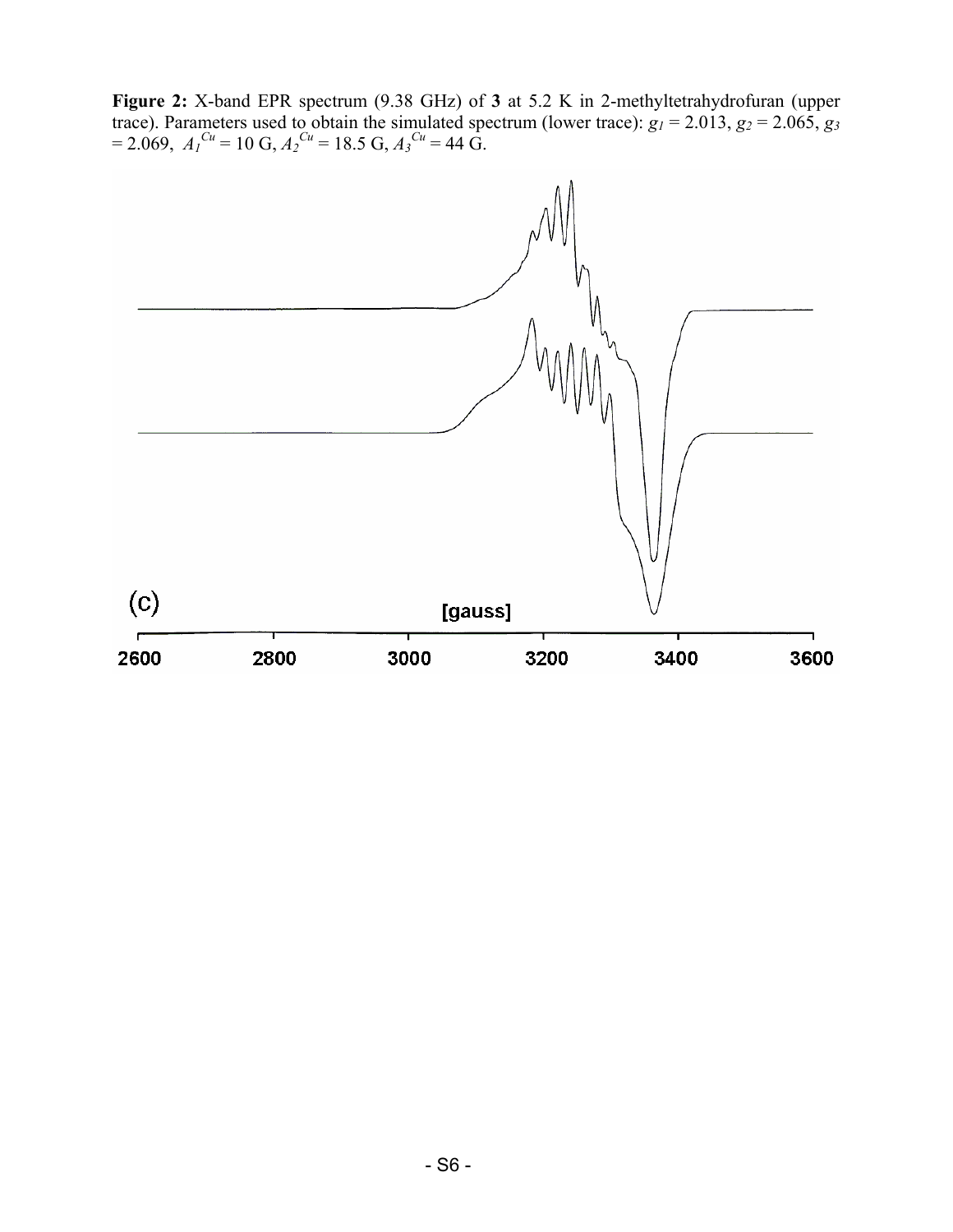**Figure 3:**  $\chi_m T$  versus T for  $[(SNS)Cu]_2[B(C_6H_3(CF_3)_2)_4]$ , **3.** 

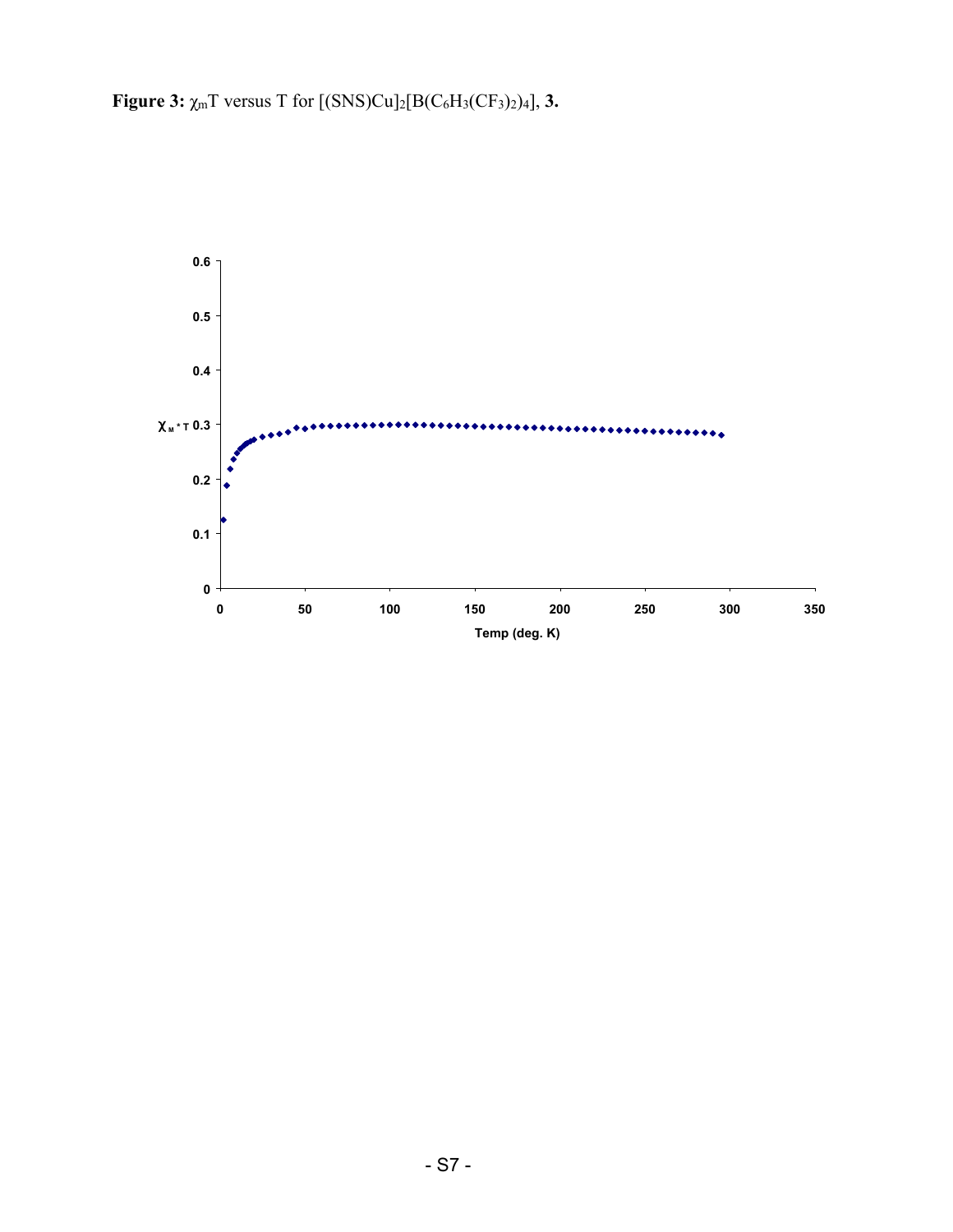Figure 4. Fully labeled drawing of  $[(SNS)Cu]_2$ , 2. Hydrogens have been omitted for clarity.

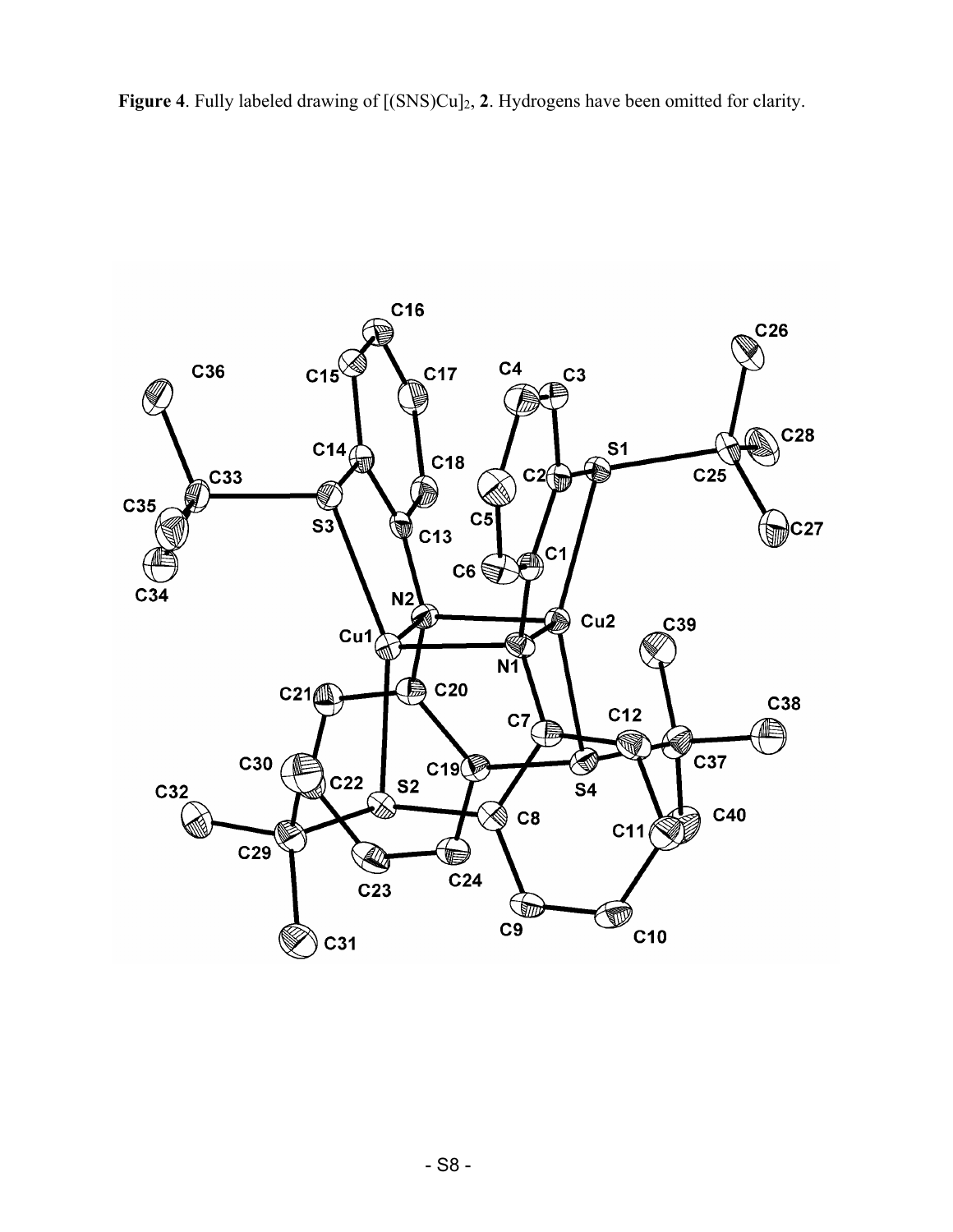**Figure 5**. Drawing of  $[(SNS)Cu]_2[B(C_6H_3(CF_3)_2)_4]$ , **3**. Hydrogens and  $\frac{1}{2}$  (ether) have been omitted for clarity.

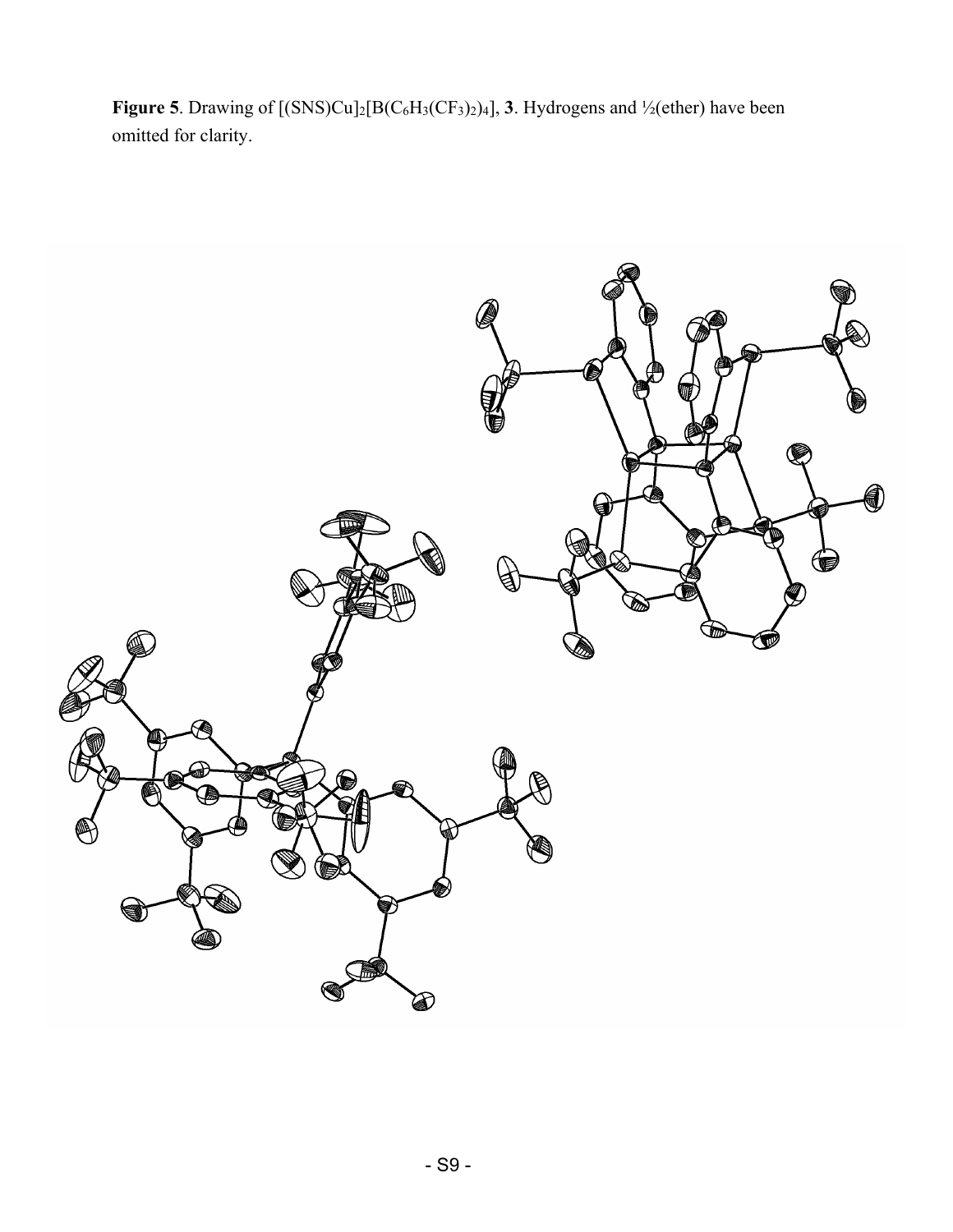Figure 6. Fully labeled drawing of  $[(SNS)Cu]_2[B(C_6H_3(CF_3)_2)_4]$ , **3**. Anion, hydrogens and  $\frac{1}{2}$ (ether) have been omitted for clarity.

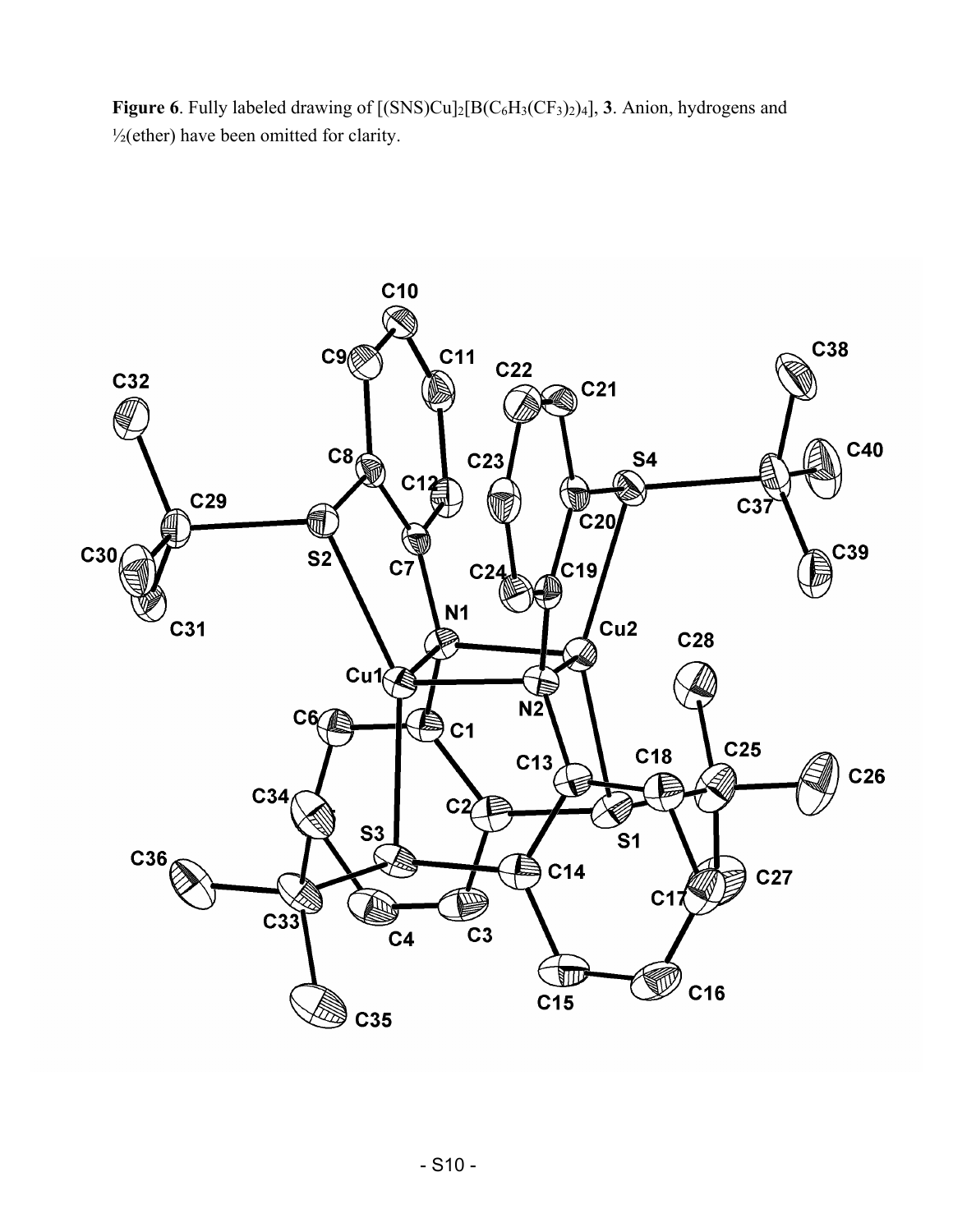**Figure 7**. Drawing of (SNS)CuCl, **4**. Hydrogens have been omitted for clarity.

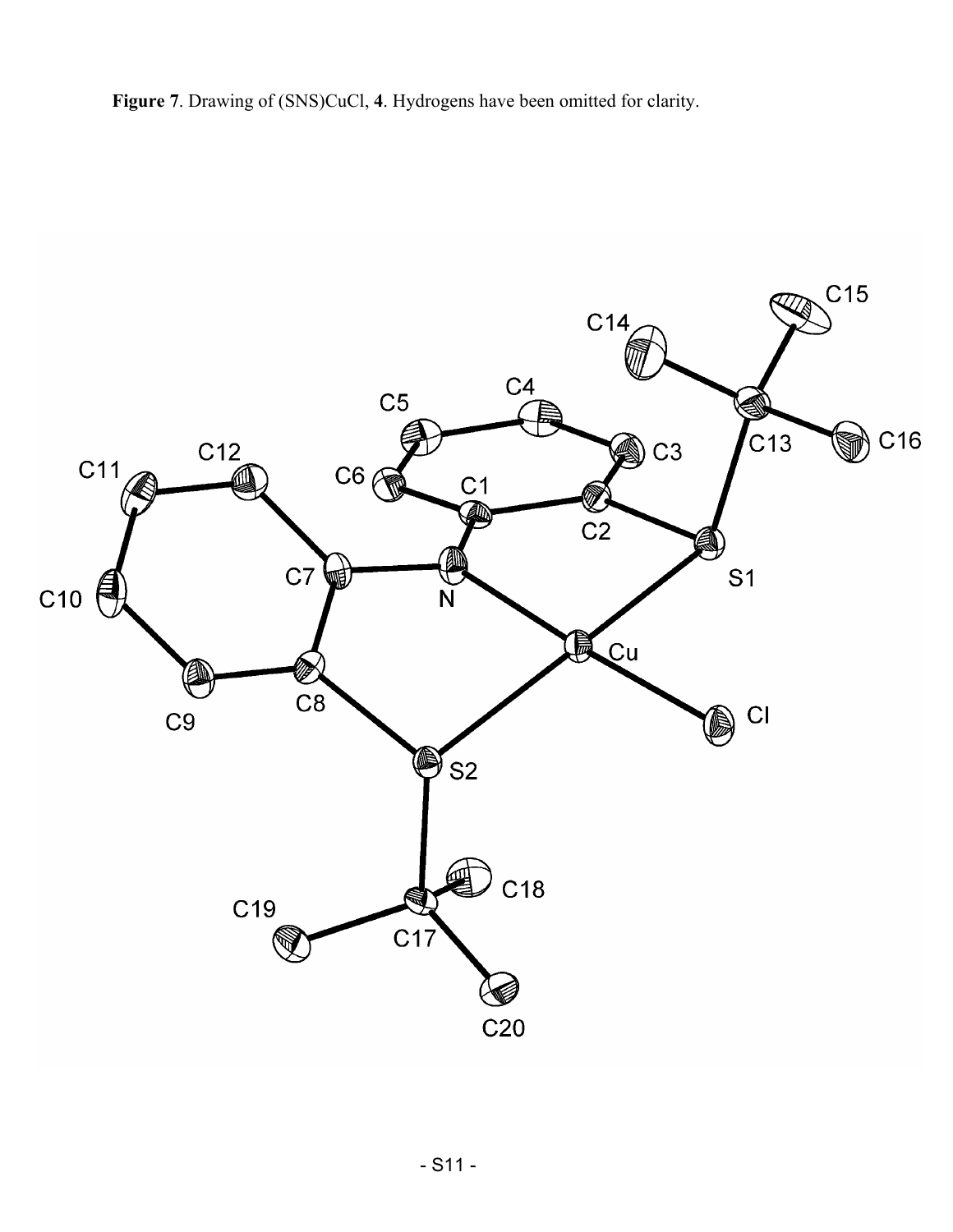| Table 1. Crystal data and structure refinement for 2. |                                                         |                          |
|-------------------------------------------------------|---------------------------------------------------------|--------------------------|
| Name of Complex                                       | $[(tBu-SNS)Cu]_2$                                       |                          |
| Empirical formula                                     | $C_{40}H_{52}Cu_2N_2S_4$                                |                          |
| Formula weight                                        | 816.206                                                 |                          |
| Temperature                                           | 98 K                                                    |                          |
| Wavelength                                            | $0.71073 \text{ Å}$                                     |                          |
| Crystal system                                        | Triclinic                                               |                          |
| Crystal habit                                         | rough block                                             |                          |
| Crystal color                                         | yellow                                                  |                          |
| Crystal size                                          | $0.33 \times 0.28 \times 0.21$ mm <sup>3</sup>          |                          |
| Space group                                           | $P-1$ (#2)                                              |                          |
| Unit cell dimensions                                  | $a = 10.2263(9)$ Å                                      | $\alpha = 94.017(2)$ °.  |
|                                                       | $b = 10.6226(9)$ Å                                      | $\beta$ = 90.634(2)°.    |
|                                                       | $c = 19.4884(17)$ Å                                     | $\gamma = 107.305(1)$ °. |
| Volume                                                | $2015.1(3)$ Å <sup>3</sup>                              |                          |
| Z                                                     | $\overline{2}$                                          |                          |
| Density (calculated)                                  | 1.345 $g/cm3$                                           |                          |
| Absorption coefficient                                | $1.292$ mm <sup>-1</sup>                                |                          |
| F(000)                                                | 856                                                     |                          |
| Theta range for data collection                       | 2.01 to 28.40°.                                         |                          |
| Index ranges                                          | $-13$ <= h < = 13, $-14$ < = k < = 13, $-25$ < = k = 25 |                          |
| Reflections collected                                 | 42010                                                   |                          |
| Independent reflections                               | 9371 [R(int) = $0.0507$ ]                               |                          |
| Completeness to theta = $28.40^{\circ}$               | 92.4%                                                   |                          |
| Absorption correction                                 | None                                                    |                          |
| Refinement method                                     | Full-matrix least-squares on F <sup>2</sup>             |                          |
| Data / restraints / parameters                        | 9371 / 0 / 445                                          |                          |
| Goodness-of-fit on $F^2$                              | 1.464                                                   |                          |
| Final R indices $[1>2$ sigma $(I)$ ]                  | $R1 = 0.0303$ , wR2 = 0.0660                            |                          |
| R indices (all data)                                  | $R1 = 0.0416$ , wR2 = 0.0685                            |                          |
| Largest diff. peak and hole                           | 0.679 and -0.300 e. $\AA$ <sup>-3</sup>                 |                          |

## **Special Refinement Details**

Refinement of F2 against ALL reflections. The weighted R-factor (*w*R) and goodness of fit (S) are based on F2, conventional R-factors (R) are based on F, with F set to zero for negative F2. The threshold expression of F2  $> 2$  (F2) is used only for calculating R-factors(gt) etc. and is not relevant to the choice of reflections for refinement.

All esds (except the esd in the dihedral angle between two l.s. planes) are estimated using the full covariance matrix. The cell esds are taken into account individually in the estimation of esds in distances, angles and torsion angles; correlations between esds in cell parameters are only used when they are defined by crystal symmetry. An approximate (isotropic) treatment of cell esds is used for estimating esds involving l.s. planes.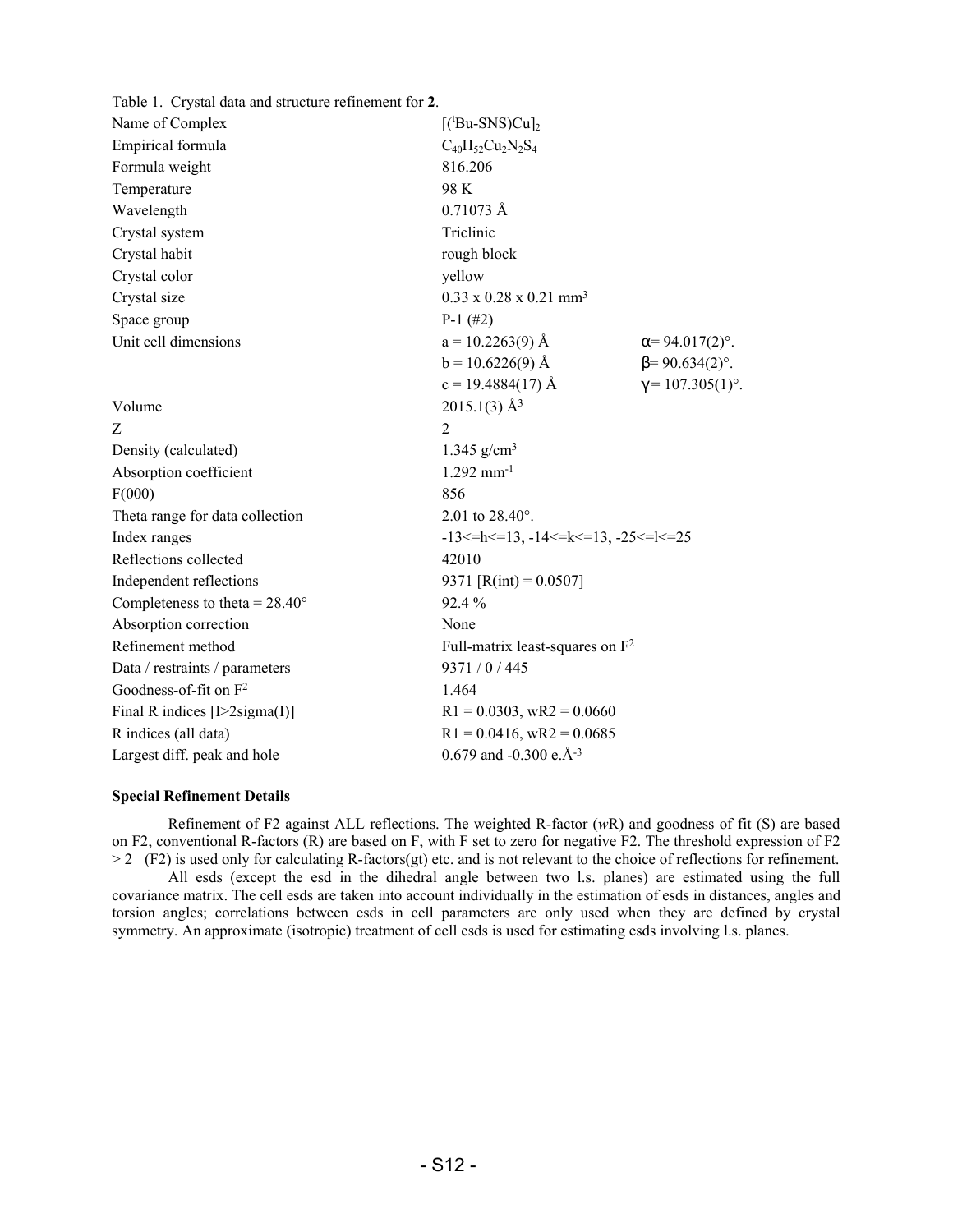|       | $\mathbf X$ | y          | Z       | $\mathbf{U}_{\text{eq}}$ |
|-------|-------------|------------|---------|--------------------------|
| Cu(1) | 3175(1)     | 6(1)       | 2339(1) | 15(1)                    |
| Cu(2) | 5267(1)     | 2114(1)    | 2544(1) | 14(1)                    |
| N(1)  | 5277(1)     | 150(1)     | 2439(1) | 15(1)                    |
| N(2)  | 3144(1)     | 2003(1)    | 2488(1) | 14(1)                    |
| S(1)  | 5912(1)     | 2163(1)    | 3675(1) | 16(1)                    |
| S(2)  | 3277(1)     | $-660(1)$  | 1212(1) | 16(1)                    |
| S(3)  | 2311(1)     | $-270(1)$  | 3414(1) | 18(1)                    |
| S(4)  | 5433(1)     | 2951(1)    | 1496(1) | 16(1)                    |
| C(1)  | 5589(2)     | $-333(2)$  | 3044(1) | 17(1)                    |
| C(2)  | 5818(2)     | 461(2)     | 3674(1) | 17(1)                    |
| C(3)  | 5904(2)     | $-99(2)$   | 4294(1) | 22(1)                    |
| C(4)  | 5811(2)     | $-1419(2)$ | 4307(1) | 26(1)                    |
| C(5)  | 5643(2)     | $-2201(2)$ | 3690(1) | 26(1)                    |
| C(6)  | 5532(2)     | $-1665(2)$ | 3073(1) | 22(1)                    |
| C(7)  | 5830(2)     | $-224(2)$  | 1833(1) | 16(1)                    |
| C(8)  | 5048(2)     | $-570(2)$  | 1209(1) | 16(1)                    |
| C(9)  | 5680(2)     | $-767(2)$  | 595(1)  | 19(1)                    |
| C(10) | 7047(2)     | $-674(2)$  | 583(1)  | 22(1)                    |
| C(11) | 7826(2)     | $-374(2)$  | 1200(1) | 24(1)                    |
| C(12) | 7217(2)     | $-148(2)$  | 1807(1) | 21(1)                    |
| C(13) | 2659(2)     | 2322(2)    | 3120(1) | 16(1)                    |
| C(14) | 2311(2)     | 1395(2)    | 3622(1) | 18(1)                    |
| C(15) | 2044(2)     | 1782(2)    | 4294(1) | 24(1)                    |
| C(16) | 2056(2)     | 3063(2)    | 4473(1) | 28(1)                    |
| C(17) | 2336(2)     | 3977(2)    | 3977(1) | 26(1)                    |
| C(18) | 2628(2)     | 3620(2)    | 3315(1) | 21(1)                    |
| C(19) | 3684(2)     | 2895(2)    | 1373(1) | 16(1)                    |
| C(20) | 2758(2)     | 2507(2)    | 1906(1) | 15(1)                    |
| C(21) | 1405(2)     | 2534(2)    | 1783(1) | 20(1)                    |
| C(22) | 982(2)      | 2853(2)    | 1161(1) | 23(1)                    |
| C(23) | 1893(2)     | 3161(2)    | 630(1)  | 24(1)                    |
| C(24) | 3231(2)     | 3174(2)    | 737(1)  | 20(1)                    |
| C(25) | 7756(2)     | 3045(2)    | 3880(1) | 24(1)                    |
| C(26) | 8155(2)     | 2805(2)    | 4604(1) | 32(1)                    |
| C(27) | 8642(2)     | 2583(2)    | 3352(1) | 35(1)                    |
| C(28) | 7857(2)     | 4489(2)    | 3844(1) | 34(1)                    |
| C(29) | 2352(2)     | $-2455(2)$ | 1008(1) | 24(1)                    |
| C(30) | 2802(2)     | $-3275(2)$ | 1519(1) | 32(1)                    |
| C(31) | 2615(2)     | $-2896(2)$ | 273(1)  | 34(1)                    |
| C(32) | 854(2)      | $-2524(2)$ | 1065(1) | 33(1)                    |
| C(33) | 466(2)      | $-1246(2)$ | 3363(1) | 22(1)                    |
| C(34) | $-285(2)$   | $-757(2)$  | 2811(1) | 26(1)                    |
| C(35) | 493(2)      | $-2647(2)$ | 3174(1) | 32(1)                    |
| C(36) | $-202(2)$   | $-1162(2)$ | 4053(1) | 33(1)                    |
| C(37) | 6381(2)     | 4750(2)    | 1614(1) | 20(1)                    |
| C(38) | 7863(2)     | 4767(2)    | 1723(1) | 27(1)                    |
| C(39) | 5876(2)     | 5380(2)    | 2239(1) | 26(1)                    |
| C(40) | 6225(2)     | 5453(2)    | 975(1)  | 28(1)                    |
|       |             |            |         |                          |

Table 2. Atomic coordinates ( $x$  10<sup>4</sup>) and equivalent isotropic displacement parameters ( $\hat{A}^2x$  10<sup>3</sup>) for **2**. U<sub>eq</sub> is defined as one third of the trace of the orthogonalized  $U^{ij}$  tensor.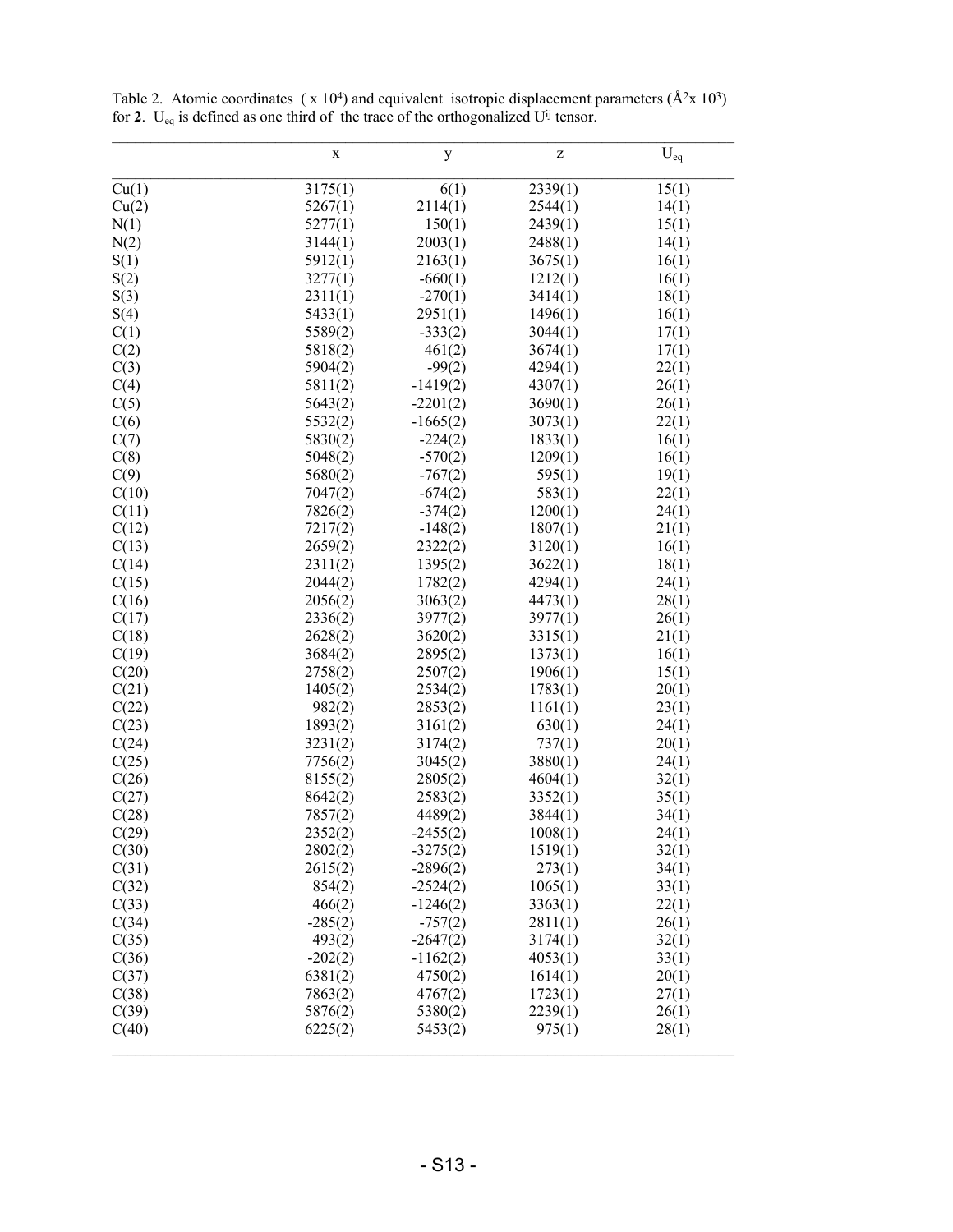Table 3. Bond lengths [Å] and angles [°] for **2**.

| $Cu(1)-Cu(2)$                    | 2.5989(3)          | $C(22) - C(23)$       | 1.392(3)  |
|----------------------------------|--------------------|-----------------------|-----------|
| $Cu(1)-N(1)$                     | 2.1149(14)         | $C(22)$ -H $(22)$     | 0.9500    |
| $Cu(1)-N(2)$                     | 2.1303(14)         | $C(23)-C(24)$         | 1.378(3)  |
| $Cu(1)-S(2)$                     | 2.2730(5)          | $C(23)$ -H $(23)$     | 0.9500    |
| $Cu(1)-S(3)$                     | 2.2854(5)          | $C(24)$ -H $(24)$     | 0.9500    |
| $Cu(2)-N(1)$                     | 2.0850(14)         | $C(25)-C(28)$         | 1.514(3)  |
| $Cu(2)-N(2)$                     | 2.1395(14)         | $C(25)-C(26)$         | 1.525(3)  |
| $Cu(2)-S(4)$                     | 2.2735(5)          | $C(25) - C(27)$       | 1.527(3)  |
| $Cu(2)-S(1)$                     | 2.2853(5)          | $C(26)$ -H $(26A)$    | 0.9800    |
| $N(1)-C(1)$                      | 1.389(2)           | $C(26)$ -H $(26B)$    | 0.9800    |
| $N(1)-C(7)$                      | 1.398(2)           | $C(26)$ -H $(26C)$    | 0.9800    |
| $N(2)-C(13)$                     | 1.390(2)           | $C(27)$ -H $(27A)$    | 0.9800    |
| $N(2)$ -C $(20)$                 | 1.389(2)           | $C(27)$ -H $(27B)$    | 0.9800    |
| $S(1)-C(2)$                      | 1.7825(18)         | $C(27)$ -H $(27C)$    | 0.9800    |
| $S(1)-C(25)$                     | 1.8637(18)         | $C(28)$ -H $(28A)$    | 0.9800    |
| $S(2)$ -C $(8)$                  | 1.7856(18)         | $C(28)$ -H $(28B)$    | 0.9800    |
| $S(2)$ -C(29)                    | 1.8707(18)         | $C(28)$ -H $(28C)$    | 0.9800    |
| $S(3)-C(14)$                     | 1.7870(19)         | $C(29) - C(32)$       | 1.517(3)  |
| $S(3)-C(33)$                     | 1.8610(18)         | $C(29) - C(30)$       | 1.521(3)  |
| $S(4)-C(19)$                     | 1.7848(18)         | $C(29) - C(31)$       | 1.528(3)  |
| $S(4)-C(37)$                     | 1.8641(18)         | $C(30)$ -H $(30A)$    | 0.9800    |
| $C(1)-C(6)$                      | 1.403(3)           | $C(30)$ -H $(30B)$    | 0.9800    |
| $C(1)-C(2)$                      | 1.416(2)           | $C(30)$ -H $(30C)$    | 0.9800    |
| $C(2)-C(3)$                      | 1.396(2)           | $C(31)$ -H $(31A)$    | 0.9800    |
| $C(3)-C(4)$                      | 1.379(3)           | $C(31)$ -H $(31B)$    | 0.9800    |
| $C(3)-H(3)$                      | 0.9500             | $C(31)$ -H $(31C)$    | 0.9800    |
| $C(4)-C(5)$                      | 1.391(3)           | $C(32)$ -H(32A)       | 0.9800    |
| $C(4)-H(4)$                      | 0.9500             | $C(32)$ -H $(32B)$    | 0.9800    |
| $C(5)-C(6)$                      | 1.385(3)           | $C(32)$ -H $(32C)$    | 0.9800    |
| $C(5)-H(5)$                      | 0.9500             | $C(33)-C(35)$         | 1.516(3)  |
| $C(6)-H(6)$                      | 0.9500             | $C(33)-C(36)$         | 1.524(3)  |
| $C(7)$ - $C(12)$                 | 1.398(2)           | $C(33)-C(34)$         | 1.521(2)  |
| $C(7)$ - $C(8)$                  | 1.413(2)           | $C(34)$ -H $(34A)$    | 0.9800    |
| $C(8) - C(9)$                    | 1.398(2)           | $C(34)$ -H $(34B)$    | 0.9800    |
| $C(9) - C(10)$                   | 1.372(3)           | $C(34)$ -H $(34C)$    | 0.9800    |
| $C(9)-H(9)$                      | 0.9500             | $C(35)$ -H(35A)       | 0.9800    |
| $C(10)-C(11)$                    | 1.397(3)           | $C(35)$ -H $(35B)$    | 0.9800    |
| $C(10)$ -H $(10)$                | 0.9500             | $C(35)$ -H $(35C)$    | 0.9800    |
| $C(11)-C(12)$                    | 1.382(3)           | $C(36)$ -H $(36A)$    | 0.9800    |
| $C(11)$ -H $(11)$                | 0.9500             | $C(36)$ -H $(36B)$    | 0.9800    |
| $C(12) - H(12)$                  | 0.9500             | $C(36)$ -H $(36C)$    | 0.9800    |
| $C(13)-C(14)$                    | 1.410(3)           | $C(37) - C(39)$       | 1.518(3)  |
| $C(13)-C(18)$                    | 1.414(3)           | $C(37) - C(38)$       | 1.522(3)  |
| $C(14)-C(15)$                    | 1.399(2)           | $C(37) - C(40)$       | 1.527(3)  |
| $C(15)-C(16)$                    | 1.378(3)           | $C(38) - H(38A)$      | 0.9800    |
| $C(15)$ -H $(15)$                | 0.9500             | $C(38) - H(38B)$      | 0.9800    |
| $C(16)-C(17)$                    | 1.389(3)           | $C(38) - H(38C)$      | 0.9800    |
| $C(16)$ -H $(16)$                | 0.9500             | $C(39)$ -H $(39A)$    | 0.9800    |
| $C(17) - C(18)$                  | 1.380(3)           | $C(39) - H(39B)$      | 0.9800    |
| $C(17)$ -H $(17)$                | 0.9500             | $C(39)$ -H $(39C)$    | 0.9800    |
| $C(18) - H(18)$                  | 0.9500             | $C(40)$ -H $(40A)$    | 0.9800    |
| $C(19)-C(24)$                    | 1.400(2)           | $C(40)$ -H $(40B)$    | 0.9800    |
| $C(19)-C(20)$                    | 1.413(2)           | $C(40)$ -H $(40C)$    | 0.9800    |
| $C(20)-C(21)$                    | 1.410(2)           | $N(1)$ -Cu(1)- $N(2)$ | 103.88(5) |
| $C(21)-C(22)$<br>$C(21) - H(21)$ | 1.380(3)<br>0.9500 | $N(1)$ -Cu(1)-S(2)    | 87.36(4)  |
|                                  |                    | $N(2)$ -Cu(1)-S(2)    | 112.76(4) |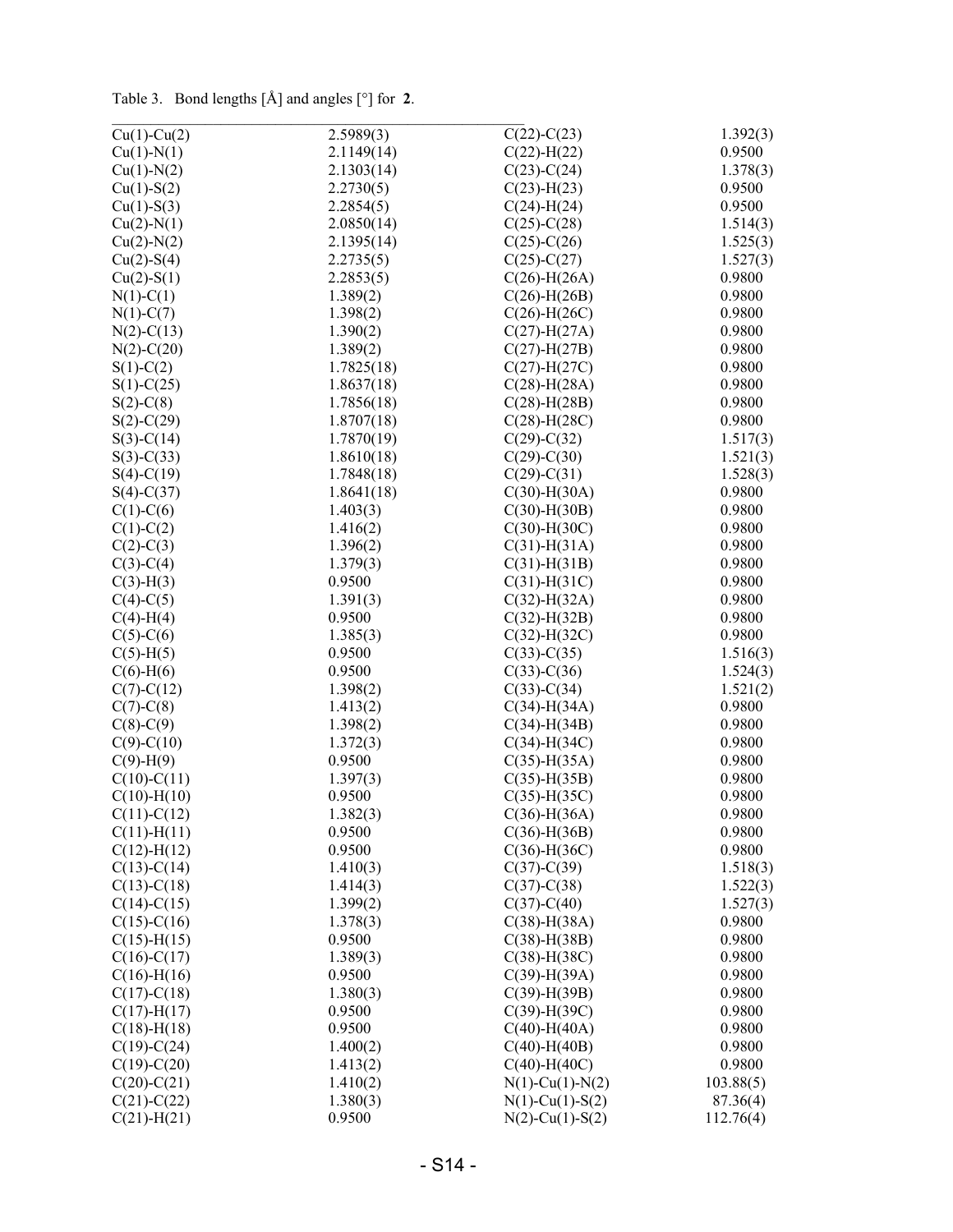| $N(1)$ -Cu(1)-S(3)                     | 106.53(4)                | $C(10)-C(9)-H(9)$          | 119.2      |
|----------------------------------------|--------------------------|----------------------------|------------|
| $N(2)$ -Cu(1)-S(3)                     | 86.87(4)                 | $C(8)-C(9)-H(9)$           | 119.2      |
| $S(2)$ -Cu(1)-S(3)                     | 152.921(19)              | $C(9)$ -C(10)-C(11)        | 119.18(17) |
| $N(1)$ -Cu(2)- $N(2)$                  | 104.59(5)                | $C(9)$ - $C(10)$ - $H(10)$ | 120.4      |
| $N(1)$ -Cu(2)-S(4)                     | 109.94(4)                | $C(11)-C(10)-H(10)$        | 120.4      |
| $N(2)$ -Cu(2)-S(4)                     | 86.80(4)                 | $C(12)-C(11)-C(10)$        | 119.65(17) |
| $N(1)$ -Cu(2)-S(1)                     | 87.87(4)                 | $C(12)-C(11)-H(11)$        | 120.2      |
| $N(2)$ -Cu(2)-S(1)                     | 108.49(4)                | $C(10)-C(11)-H(11)$        | 120.2      |
| $S(4)$ -Cu(2)-S(1)                     | 153.233(19)              | $C(11)-C(12)-C(7)$         | 122.42(17) |
| $C(1)-N(1)-C(7)$                       | 117.51(14)               | $C(11)-C(12)-H(12)$        | 118.8      |
| $C(1)-N(1)-Cu(2)$                      | 114.38(11)               | $C(7)$ - $C(12)$ - $H(12)$ | 118.8      |
| $C(7)-N(1)-Cu(2)$                      | 115.46(11)               | $N(2)-C(13)-C(14)$         | 121.02(16) |
| $C(1)$ -N(1)-Cu(1)                     | 112.31(11)               | $N(2)-C(13)-C(18)$         | 121.74(16) |
| $C(7)-N(1)-Cu(1)$                      | 113.93(11)               | $C(14)-C(13)-C(18)$        | 116.92(16) |
| $Cu(2)-N(1)-Cu(1)$                     | 76.45(5)                 | $C(15)-C(14)-C(13)$        | 120.74(17) |
| $C(13)-N(2)-C(20)$                     | 118.43(14)               | $C(15)-C(14)-S(3)$         | 119.44(15) |
| $C(13)-N(2)-Cu(1)$                     | 114.34(11)               | $C(13)-C(14)-S(3)$         | 119.71(13) |
| $C(20)$ -N(2)-Cu(1)                    | 114.60(11)               | $C(16)-C(15)-C(14)$        | 120.83(19) |
| $C(13)-N(2)-Cu(2)$                     | 112.65(10)               | $C(16)-C(15)-H(15)$        | 119.6      |
| $C(20)$ -N(2)-Cu(2)                    | 114.21(11)               | $C(14)-C(15)-H(15)$        | 119.6      |
| $Cu(1)-N(2)-Cu(2)$                     | 74.99(5)                 | $C(15)-C(16)-C(17)$        | 119.21(18) |
| $C(2)$ -S(1)-C(25)                     | 103.62(9)                | $C(15)-C(16)-H(16)$        | 120.4      |
| $C(2)$ -S(1)-Cu(2)                     | 96.72(6)                 | $C(17)-C(16)-H(16)$        | 120.4      |
| $C(25)$ -S(1)-Cu(2)                    | 114.49(6)                | $C(18)-C(17)-C(16)$        | 120.76(19) |
| $C(8)$ -S(2)-C(29)                     | 104.35(8)                | $C(18)-C(17)-H(17)$        | 119.6      |
| $C(8)$ -S(2)-Cu(1)                     | 98.12(6)                 | $C(16)-C(17)-H(17)$        | 119.6      |
| $C(29)$ -S(2)-Cu(1)                    | 112.80(6)                | $C(17)-C(18)-C(13)$        | 121.40(18) |
| $C(14)-S(3)-C(33)$                     | 104.44(8)                | $C(17)-C(18)-H(18)$        | 119.3      |
| $C(14)$ -S(3)-Cu(1)                    | 97.72(6)                 | $C(13)-C(18)-H(18)$        | 119.3      |
| $C(33)$ -S(3)-Cu(1)                    | 110.95(6)                | $C(24)-C(19)-C(20)$        | 120.70(16) |
| $C(19)$ -S(4)-C(37)                    | 104.45(8)                | $C(24)-C(19)-S(4)$         | 119.53(14) |
| $C(19)$ -S(4)-Cu(2)                    | 98.14(6)                 | $C(20)-C(19)-S(4)$         | 119.71(13) |
| $C(37)$ -S(4)-Cu(2)                    | 108.17(6)                | $N(2)$ -C(20)-C(21)        | 122.44(16) |
| $N(1)-C(1)-C(6)$                       | 121.45(16)               | $N(2)$ -C(20)-C(19)        | 120.65(15) |
| $N(1)-C(1)-C(2)$                       | 121.03(16)               | $C(21)$ -C(20)-C(19)       | 116.61(16) |
| $C(6)-C(1)-C(2)$                       | 117.12(16)               | $C(22)$ -C(21)-C(20)       | 121.99(17) |
| $C(3)-C(2)-C(1)$                       | 120.31(17)               | $C(22) - C(21) - H(21)$    | 119.0      |
| $C(3)-C(2)-S(1)$                       | 120.15(14)               | $C(20)-C(21)-H(21)$        | 119.0      |
| $C(1)$ -C(2)-S(1)                      | 119.47(13)               | $C(21)-C(22)-C(23)$        | 120.39(18) |
| $C(4)-C(3)-C(2)$                       | 121.18(18)               | $C(21) - C(22) - H(22)$    | 119.8      |
| $C(4)-C(3)-H(3)$                       | 119.4                    | $C(23)-C(22)-H(22)$        | 119.8      |
| $C(2)$ -C(3)-H(3)                      | 119.4                    | $C(24)-C(23)-C(22)$        | 119.20(17) |
| $C(3)-C(4)-C(5)$                       | 119.24(18)               | $C(24)-C(23)-H(23)$        | 120.4      |
| $C(3)-C(4)-H(4)$                       | 120.4                    | $C(22) - C(23) - H(23)$    | 120.4      |
| $C(5)-C(4)-H(4)$                       | 120.4                    | $C(23)-C(24)-C(19)$        | 120.90(18) |
| $C(6)-C(5)-C(4)$                       | 120.18(18)               | $C(23)-C(24)-H(24)$        | 119.5      |
| $C(6)-C(5)-H(5)$                       | 119.9                    | $C(19)-C(24)-H(24)$        | 119.5      |
| $C(4)-C(5)-H(5)$                       | 119.9                    | $C(28)-C(25)-C(26)$        | 109.73(16) |
| $C(5)-C(6)-C(1)$                       | 121.87(18)               | $C(28)-C(25)-C(27)$        | 112.27(18) |
| $C(5)-C(6)-H(6)$                       | 119.1                    | $C(26)-C(25)-C(27)$        | 110.33(17) |
| $C(1)-C(6)-H(6)$                       | 119.1                    | $C(28)-C(25)-S(1)$         | 103.88(13) |
| $N(1)-C(7)-C(12)$                      | 121.09(15)               | $C(26) - C(25) - S(1)$     | 110.75(13) |
| $N(1)-C(7)-C(8)$                       | 121.46(15)               | $C(27)$ -C $(25)$ -S $(1)$ | 109.72(13) |
|                                        |                          | $C(25)$ -C(26)-H(26A)      | 109.5      |
| $C(12)-C(7)-C(8)$<br>$C(9)$ -C(8)-C(7) | 117.17(16)<br>119.94(16) | $C(25)-C(26)-H(26B)$       | 109.5      |
| $C(9)$ -C(8)-S(2)                      | 121.01(13)               | $H(26A)-C(26)-H(26B)$      | 109.5      |
| $C(7)$ -C(8)-S(2)                      | 118.96(13)               | $C(25)-C(26)-H(26C)$       | 109.5      |
|                                        |                          | $H(26A)-C(26)-H(26C)$      | 109.5      |
| $C(10)-C(9)-C(8)$                      | 121.60(16)               |                            |            |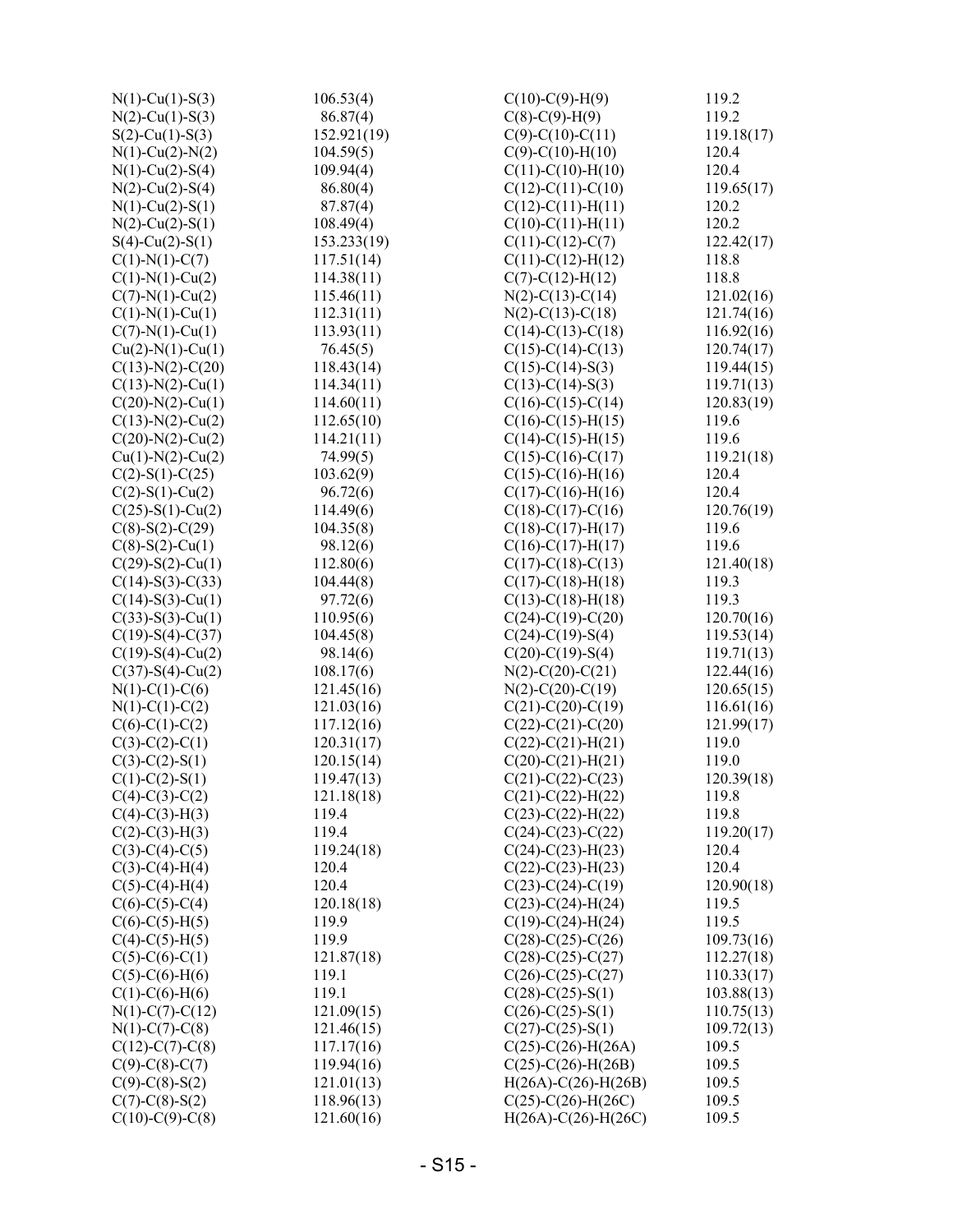| $H(26B) - C(26) - H(26C)$ | 109.5      | $C(33)-C(34)-H(34A)$         | 109.5      |
|---------------------------|------------|------------------------------|------------|
| $C(25)-C(27)-H(27A)$      | 109.5      | $C(33)-C(34)-H(34B)$         | 109.5      |
| $C(25) - C(27) - H(27B)$  | 109.5      | $H(34A)-C(34)-H(34B)$        | 109.5      |
| $H(27A)-C(27)-H(27B)$     | 109.5      | $C(33)-C(34)-H(34C)$         | 109.5      |
| $C(25)$ -C(27)-H(27C)     | 109.5      | $H(34A)-C(34)-H(34C)$        | 109.5      |
| $H(27A)-C(27)-H(27C)$     | 109.5      | $H(34B) - C(34) - H(34C)$    | 109.5      |
| $H(27B) - C(27) - H(27C)$ | 109.5      | $C(33)-C(35)-H(35A)$         | 109.5      |
| $C(25)$ -C(28)-H(28A)     | 109.5      | $C(33)-C(35)-H(35B)$         | 109.5      |
| $C(25)-C(28)-H(28B)$      | 109.5      | $H(35A) - C(35) - H(35B)$    | 109.5      |
| $H(28A)-C(28)-H(28B)$     | 109.5      | $C(33)-C(35)-H(35C)$         | 109.5      |
| $C(25)$ -C(28)-H(28C)     | 109.5      | $H(35A)-C(35)-H(35C)$        | 109.5      |
| $H(28A)-C(28)-H(28C)$     | 109.5      | $H(35B) - C(35) - H(35C)$    | 109.5      |
| $H(28B) - C(28) - H(28C)$ | 109.5      | $C(33)-C(36)-H(36A)$         | 109.5      |
| $C(32)$ -C(29)-C(30)      | 112.65(17) | $C(33)-C(36)-H(36B)$         | 109.5      |
| $C(32)$ -C(29)-C(31)      | 109.43(16) | $H(36A) - C(36) - H(36B)$    | 109.5      |
| $C(30)-C(29)-C(31)$       | 110.47(17) | $C(33)-C(36)-H(36C)$         | 109.5      |
| $C(32) - C(29) - S(2)$    | 103.49(13) | $H(36A)-C(36)-H(36C)$        | 109.5      |
| $C(30)$ - $C(29)$ -S(2)   | 109.87(13) | $H(36B) - C(36) - H(36C)$    | 109.5      |
| $C(31)-C(29)-S(2)$        | 110.74(13) | $C(39)-C(37)-C(38)$          | 111.35(16) |
| $C(29)$ -C(30)-H(30A)     | 109.5      | $C(39) - C(37) - C(40)$      | 110.15(16) |
| $C(29)$ -C(30)-H(30B)     | 109.5      | $C(38) - C(37) - C(40)$      | 110.57(15) |
| $H(30A)-C(30)-H(30B)$     | 109.5      | $C(39) - C(37) - S(4)$       | 110.11(12) |
| $C(29)$ -C(30)-H(30C)     | 109.5      | $C(38)-C(37)-S(4)$           | 103.29(12) |
| $H(30A) - C(30) - H(30C)$ | 109.5      | $C(40)$ -C $(37)$ -S $(4)$   | 111.20(13) |
| $H(30B) - C(30) - H(30C)$ | 109.5      | $C(37)-C(38)-H(38A)$         | 109.5      |
| $C(29)$ -C(31)-H(31A)     | 109.5      | $C(37)$ - $C(38)$ -H $(38B)$ | 109.5      |
| $C(29)$ -C(31)-H(31B)     | 109.5      | $H(38A) - C(38) - H(38B)$    | 109.5      |
| $H(31A)-C(31)-H(31B)$     | 109.5      | $C(37)-C(38)-H(38C)$         | 109.5      |
| $C(29)$ -C(31)-H(31C)     | 109.5      | $H(38A)-C(38)-H(38C)$        | 109.5      |
| $H(31A)-C(31)-H(31C)$     | 109.5      | $H(38B) - C(38) - H(38C)$    | 109.5      |
| $H(31B)-C(31)-H(31C)$     | 109.5      | $C(37)$ - $C(39)$ -H(39A)    | 109.5      |
| $C(29)$ -C(32)-H(32A)     | 109.5      | $C(37) - C(39) - H(39B)$     | 109.5      |
| $C(29)$ -C(32)-H(32B)     | 109.5      | $H(39A)-C(39)-H(39B)$        | 109.5      |
| $H(32A)-C(32)-H(32B)$     | 109.5      | $C(37)$ - $C(39)$ - $H(39C)$ | 109.5      |
| $C(29)$ -C(32)-H(32C)     | 109.5      | $H(39A)-C(39)-H(39C)$        | 109.5      |
| $H(32A)-C(32)-H(32C)$     | 109.5      | H(39B)-C(39)-H(39C)          | 109.5      |
| $H(32B) - C(32) - H(32C)$ | 109.5      | $C(37)$ -C(40)-H(40A)        | 109.5      |
| $C(35)-C(33)-C(36)$       | 110.51(16) | $C(37)$ - $C(40)$ - $H(40B)$ | 109.5      |
| $C(35)-C(33)-C(34)$       | 111.45(16) | $H(40A)-C(40)-H(40B)$        | 109.5      |
| $C(36)-C(33)-C(34)$       | 109.90(16) | $C(37)$ -C(40)-H(40C)        | 109.5      |
| $C(35)-C(33)-S(3)$        | 103.43(13) | $H(40A)-C(40)-H(40C)$        | 109.5      |
| $C(36)-C(33)-S(3)$        | 111.30(13) | $H(40B) - C(40) - H(40C)$    | 109.5      |
| $C(34)-C(33)-S(3)$        | 110.12(13) |                              |            |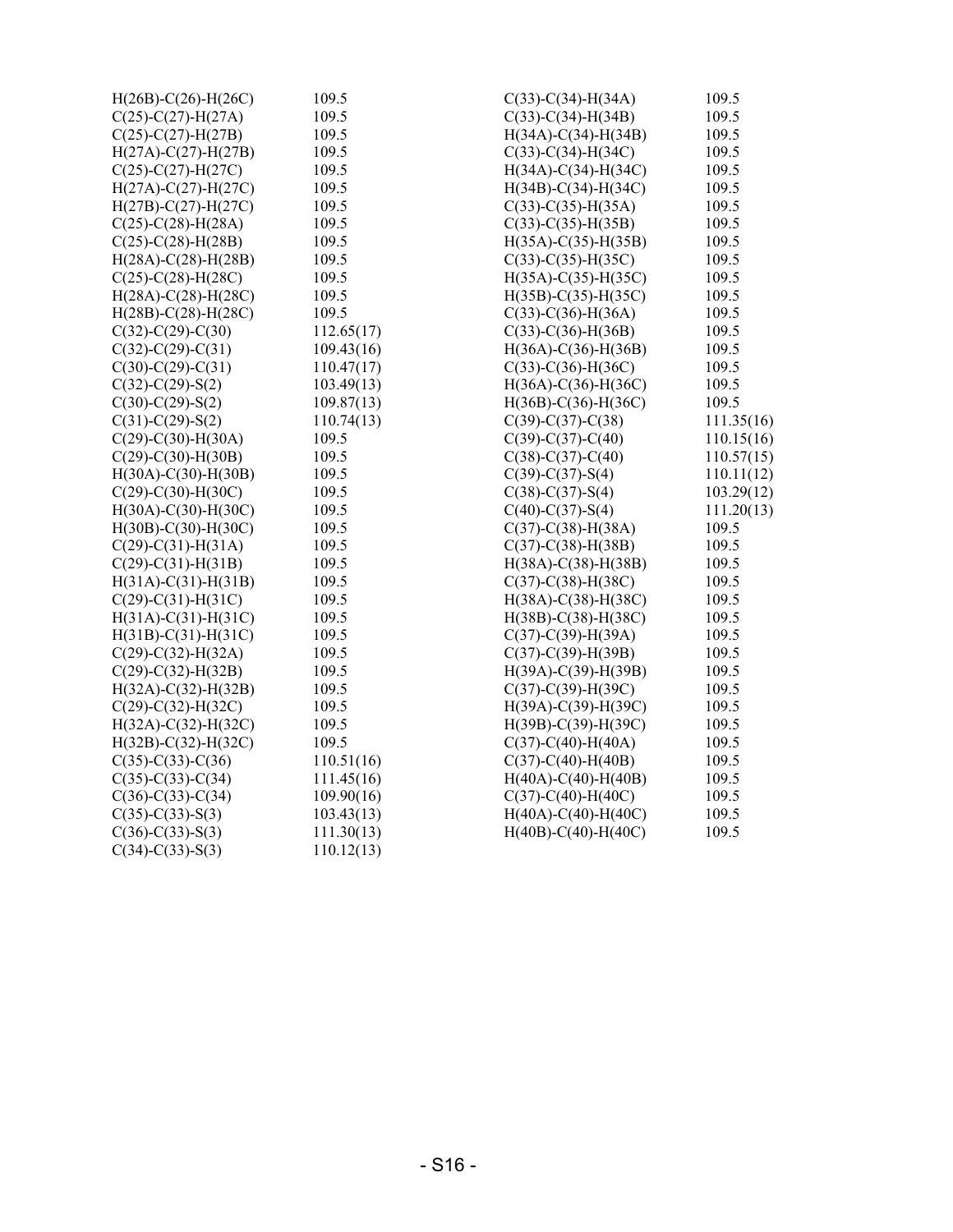|       | $\overline{U^{11}}$ | $\overline{U^{22}}$ | $\overline{U^{33}}$ | $\overline{U^{23}}$ | $\overline{U^{13}}$ | $\overline{U^{12}}$ |
|-------|---------------------|---------------------|---------------------|---------------------|---------------------|---------------------|
|       |                     |                     |                     |                     |                     |                     |
| Cu(1) | 14(1)               | 15(1)               | 15(1)               | 1(1)                | 0(1)                | 4(1)                |
| Cu(2) | 13(1)               | 15(1)               | 15(1)               | 0(1)                | 1(1)                | 4(1)                |
| N(1)  | 17(1)               | 18(1)               | 13(1)               | $-1(1)$             | $-2(1)$             | 9(1)                |
| N(2)  | 14(1)               | 16(1)               | 13(1)               | 1(1)                | 2(1)                | 6(1)                |
| S(1)  | 14(1)               | 19(1)               | 14(1)               | $-3(1)$             | 0(1)                | 4(1)                |
| S(2)  | 17(1)               | 16(1)               | 15(1)               | $-1(1)$             | $-3(1)$             | 4(1)                |
| S(3)  | 13(1)               | 23(1)               | 17(1)               | 7(1)                | 1(1)                | 4(1)                |
| S(4)  | 17(1)               | 14(1)               | 16(1)               | 1(1)                | 5(1)                | 5(1)                |
| C(1)  | 13(1)               | 22(1)               | 16(1)               | 1(1)                | 0(1)                | 7(1)                |
| C(2)  | 12(1)               | 21(1)               | 17(1)               | 0(1)                | 0(1)                | 4(1)                |
| C(3)  | 18(1)               | 30(1)               | 15(1)               | 1(1)                | 1(1)                | 4(1)                |
| C(4)  | 25(1)               | 33(1)               | 20(1)               | 10(1)               | $-1(1)$             | 9(1)                |
| C(5)  | 29(1)               | 25(1)               | 28(1)               | 6(1)                | $-3(1)$             | 12(1)               |
| C(6)  | 28(1)               | 23(1)               | 19(1)               | $-1(1)$             | $-2(1)$             | 13(1)               |
| C(7)  | 21(1)               | 14(1)               | 14(1)               | 0(1)                | 1(1)                | 7(1)                |
| C(8)  | 18(1)               | 13(1)               | 18(1)               | 1(1)                | $-1(1)$             | 6(1)                |
| C(9)  | 28(1)               | 16(1)               | 13(1)               | 0(1)                | $-1(1)$             | 6(1)                |
| C(10) | 29(1)               | 21(1)               | 17(1)               | 0(1)                | 7(1)                | 9(1)                |
| C(11) | 23(1)               | 27(1)               | 25(1)               | $-1(1)$             | 3(1)                | 12(1)               |
| C(12) | 23(1)               | 26(1)               | 18(1)               | $-3(1)$             | $-3(1)$             | 13(1)               |
| C(13) | 9(1)                | 23(1)               | 15(1)               | $-2(1)$             | $-2(1)$             | 4(1)                |
| C(14) | 11(1)               | 25(1)               | 16(1)               | 0(1)                | $-1(1)$             | 4(1)                |
| C(15) | 15(1)               | 37(1)               | 15(1)               | 2(1)                | 0(1)                | 3(1)                |
| C(16) | 19(1)               | 42(1)               | 17(1)               | $-9(1)$             | 2(1)                | 4(1)                |
| C(17) | 17(1)               | 30(1)               | 28(1)               | $-12(1)$            | 1(1)                | 6(1)                |
| C(18) | 15(1)               | 23(1)               | 22(1)               | $-2(1)$             | 1(1)                | 4(1)                |
| C(19) | 18(1)               | 13(1)               | 16(1)               | 0(1)                | 2(1)                | 5(1)                |
| C(20) | 20(1)               | 11(1)               | 16(1)               | $-1(1)$             | 0(1)                | 6(1)                |
| C(21) | 18(1)               | 19(1)               | 22(1)               | 1(1)                | 1(1)                | 6(1)                |
| C(22) | 22(1)               | 20(1)               | 27(1)               | 1(1)                | $-6(1)$             | 9(1)                |
| C(23) | 32(1)               | 18(1)               | 19(1)               | 1(1)                | $-8(1)$             | 6(1)                |
| C(24) | 27(1)               | 15(1)               | 16(1)               | 1(1)                | 1(1)                | 3(1)                |
| C(25) | 14(1)               | 30(1)               | 22(1)               | $-3(1)$             | $-5(1)$             | $-1(1)$             |
| C(26) | 24(1)               | 40(1)               | 24(1)               | $-1(1)$             | $-9(1)$             | $-1(1)$             |
| C(27) | 15(1)               | 54(2)               | 30(1)               | $-4(1)$             | 1(1)                | 5(1)                |
| C(28) | 32(1)               | 28(1)               | 30(1)               | $-2(1)$             | $-7(1)$             | $-7(1)$             |
| C(29) | 27(1)               | 17(1)               | 22(1)               | $-6(1)$             | $-1(1)$             | $-2(1)$             |
| C(30) | 43(1)               | 17(1)               | 33(1)               | 0(1)                | 3(1)                | 3(1)                |
| C(31) | 37(1)               | 27(1)               | 27(1)               | $-11(1)$            | 2(1)                | $-2(1)$             |
| C(32) | 26(1)               | 34(1)               | 28(1)               | $-7(1)$             | $-2(1)$             | $-6(1)$             |
| C(33) | 13(1)               | 28(1)               | 22(1)               | 9(1)                | 1(1)                | 0(1)                |
| C(34) | 18(1)               | 31(1)               | 26(1)               | 7(1)                | $-5(1)$             | 3(1)                |
| C(35) | 27(1)               | 26(1)               | 37(1)               | 12(1)               | $-1(1)$             | $-1(1)$             |
| C(36) | 19(1)               | 48(1)               | 26(1)               | 12(1)               | 5(1)                | 0(1)                |
| C(37) | 23(1)               | 12(1)               | 23(1)               | 1(1)                | 7(1)                | 2(1)                |
| C(38) | 22(1)               | 25(1)               | 29(1)               | 1(1)                | 6(1)                | $-1(1)$             |
| C(39) | 30(1)               | 17(1)               | 28(1)               | $-4(1)$             | 4(1)                | 6(1)                |
| C(40) | 35(1)               | 16(1)               | 31(1)               | 8(1)                | 9(1)                | 4(1)                |
|       |                     |                     |                     |                     |                     |                     |

Table 4. Anisotropic displacement parameters  $(\hat{A}^2 \times 10^3)$  for **2**. The anisotropic displacement factor exponent takes the form:  $-2\pi^2$ [ h<sup>2</sup> a<sup>\*2</sup>U<sup>11</sup> + ... + 2 h k a<sup>\*</sup> b<sup>\*</sup> U<sup>12</sup> ]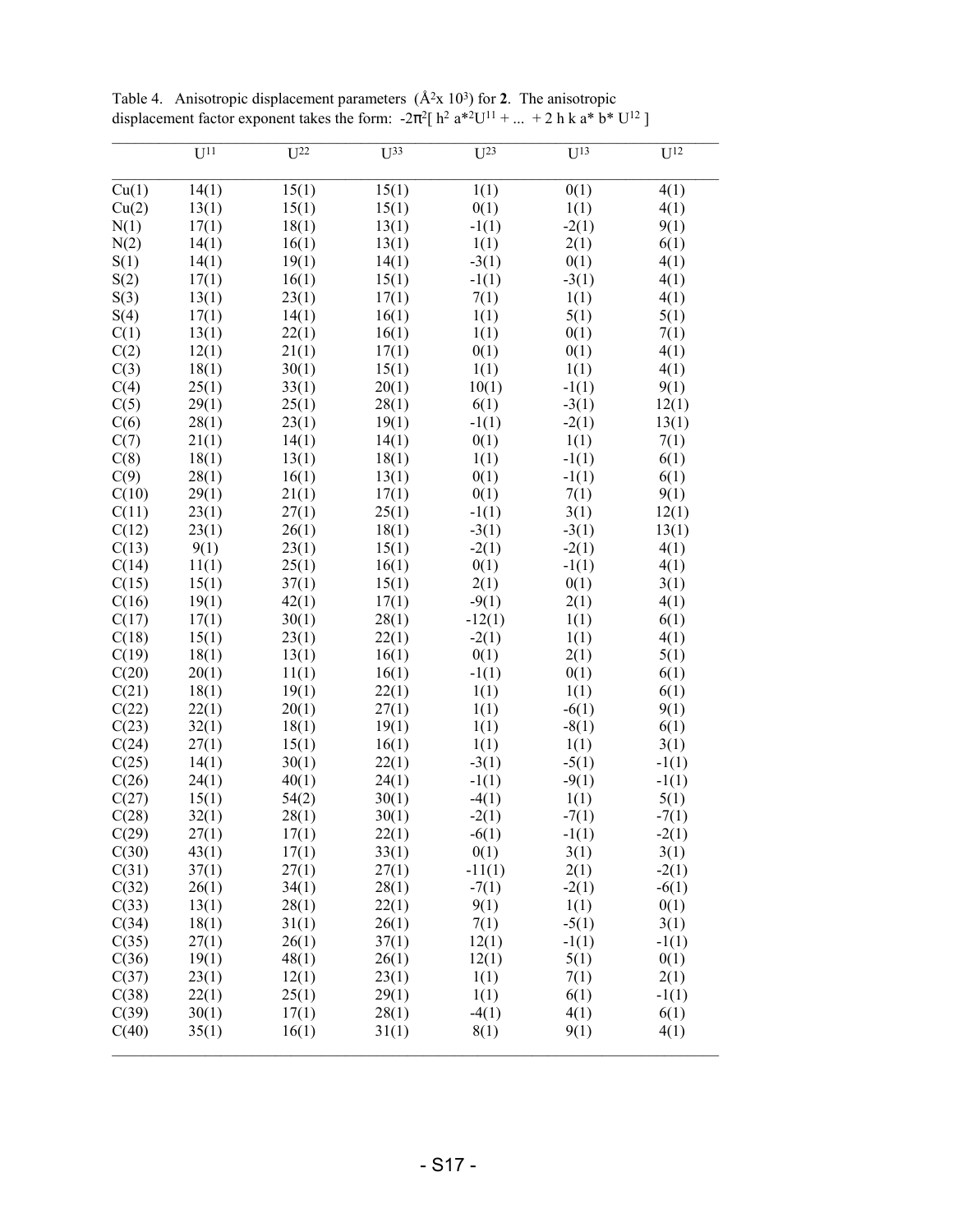|        | $\mathbf X$ | $\mathbf y$ | Z     | $\mathbf{U}_{\text{eq}}$ |
|--------|-------------|-------------|-------|--------------------------|
| H(3)   | 6029        | 439         | 4714  | 26                       |
| H(4)   | 5861        | $-1790$     | 4733  | 31                       |
| H(5)   | 5604        | $-3106$     | 3693  | 32                       |
| H(6)   | 5415        | $-2213$     | 2656  | 27                       |
| H(9)   | 5151        | $-969$      | 176   | 23                       |
| H(10)  | 7459        | $-813$      | 161   | 26                       |
| H(11)  | 8769        | $-324$      | 1201  | 29                       |
| H(12)  | 7761        | 67          | 2221  | 26                       |
| H(15)  | 1853        | 1153        | 4631  | 29                       |
| H(16)  | 1874        | 3319        | 4931  | 33                       |
| H(17)  | 2328        | 4857        | 4095  | 31                       |
|        | 2811        | 4259        | 2984  | 25                       |
| H(18)  |             |             |       |                          |
| H(21)  | 767<br>63   | 2327        | 2139  | 23                       |
| H(22)  |             | 2862        | 1096  | 27                       |
| H(23)  | 1595        | 3360        | 198   | 28                       |
| H(24)  | 3855        | 3376        | 374   | 24                       |
| H(26A) | 9074        | 3394        | 4732  | 48                       |
| H(26B) | 8150        | 1883        | 4617  | 48                       |
| H(26C) | 7496        | 2985        | 4930  | 48                       |
| H(27A) | 8376        | 2743        | 2889  | 52                       |
| H(27B) | 8510        | 1635        | 3378  | 52                       |
| H(27C) | 9608        | 3074        | 3451  | 52                       |
| H(28A) | 7230        | 4727        | 4169  | 50                       |
| H(28B) | 7609        | 4641        | 3376  | 50                       |
| H(28C) | 8798        | 5035        | 3963  | 50                       |
| H(30A) | 2630        | $-2978$     | 1988  | 48                       |
| H(30B) | 3783        | $-3165$     | 1476  | 48                       |
| H(30C) | 2283        | $-4209$     | 1423  | 48                       |
| H(31A) | 2015        | $-3795$     | 152   | 50                       |
| H(31B) | 3574        | $-2884$     | 240   | 50                       |
| H(31C) | 2423        | $-2293$     | $-45$ | 50                       |
| H(32A) | 279         | $-3433$     | 944   | 49                       |
| H(32B) | 633         | $-1932$     | 750   | 49                       |
| H(32C) | 683         | $-2252$     | 1538  | 49                       |
| H(34A) | 135         | $-836$      | 2367  | 39                       |
| H(34B) | $-223$      | 171         | 2930  | 39                       |
| H(34C) | $-1250$     | $-1292$     | 2780  | 39                       |
| H(35A) | $-448$      | $-3240$     | 3126  | 47                       |
| H(35B) | 990         | $-2929$     | 3537  | 47                       |
| H(35C) | 955         | $-2677$     | 2738  | 47                       |
| H(36A) | $-1152$     | $-1736$     | 4020  | 49                       |
| H(36B) | $-190$      | $-247$      | 4173  | 49                       |
| H(36C) | 305         | $-1449$     | 4409  | 49                       |
| H(38A) | 8446        | 5683        | 1813  | 40                       |
| H(38B) | 8165        | 4368        | 1309  | 40                       |
| H(38C) | 7934        | 4262        | 2116  | 40                       |
| H(39A) | 5956        | 4905        | 2643  | 39                       |
| H(39B) | 4915        | 5334        | 2159  | 39                       |
| H(39C) | 6431        | 6307        | 2319  | 39                       |
| H(40A) | 5266        | 5431        | 912   | 41                       |
| H(40B) | 6502        | 5006        | 570   | 41                       |
| H(40C) | 6807        | 6374        | 1032  | 41                       |

Table 5. Hydrogen coordinates ( $x 10<sup>4</sup>$ ) and isotropic displacement parameters ( $\AA$ <sup>2</sup>x 10<sup>3</sup>) for **2**.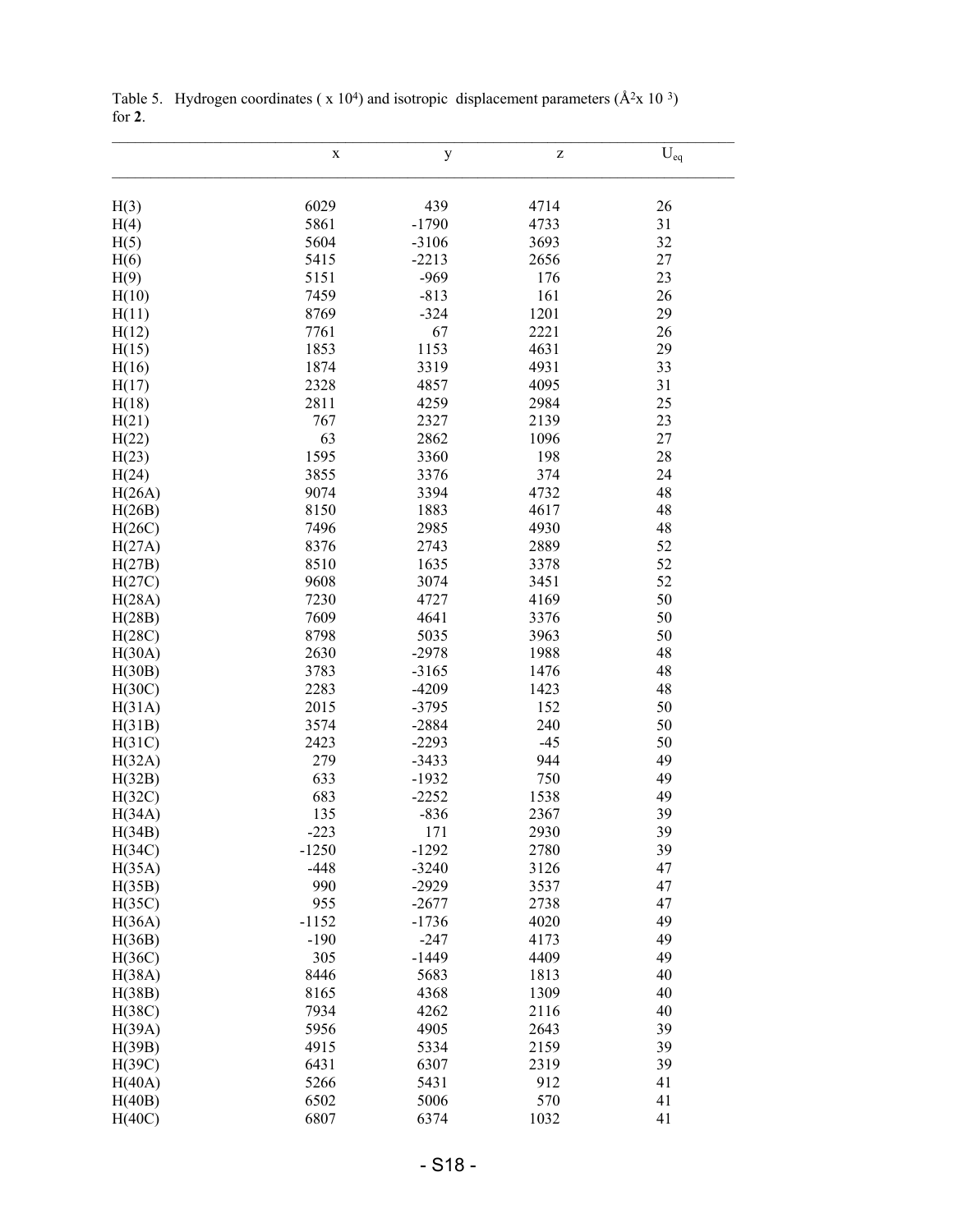Table 6. Crystal data and structure refinement for **3**.

| Name of Complex                         | $[(SNS)Cu]_2[B(C_6H_3(CF_3)_2)_4]$                            |                         |
|-----------------------------------------|---------------------------------------------------------------|-------------------------|
| Empirical formula                       | $C_{72}H_{64}BCu_2F_{24}N_2S_4 \cdot \frac{1}{2}(C_4H_{10}O)$ |                         |
| Formula weight                          | 1716.478                                                      |                         |
| Temperature                             | 100K                                                          |                         |
| Wavelength                              | $0.71073$ Å                                                   |                         |
| Crystal system                          | Triclinic                                                     |                         |
| Crystal habit                           | blade                                                         |                         |
| Crystal color                           | deep red                                                      |                         |
| Crystal size                            | $0.34 \times 0.28 \times 0.14$ mm <sup>3</sup>                |                         |
| Space group                             | $P-1$ (#2)                                                    |                         |
| Unit cell dimensions                    | $a = 10.3179(8)$ Å                                            | $\alpha$ = 74.234(1)°.  |
|                                         | $b = 19.3779(14)$ Å                                           | $\beta$ = 83.222(1)°.   |
|                                         | $c = 19.9116(15)$ Å                                           | $\gamma = 85.603(1)$ °. |
| Volume                                  | 3800.4(5) Å <sup>3</sup>                                      |                         |
| Z                                       | $\overline{2}$                                                |                         |
| Density (calculated)                    | 1.500 $g/cm^3$                                                |                         |
| Absorption coefficient                  | $0.773$ mm <sup>-1</sup>                                      |                         |
| F(000)                                  | 1748                                                          |                         |
| Theta range for data collection         | 1.72 to 28.48°.                                               |                         |
| Index ranges                            | $-13 \le h \le 13$ , $-25 \le k \le 25$ , $-26 \le k \le 26$  |                         |
| Reflections collected                   | 79590                                                         |                         |
| Independent reflections                 | 17675 [R(int) = $0.0552$ ]                                    |                         |
| Completeness to theta = $28.48^{\circ}$ | 91.9%                                                         |                         |
| Absorption correction                   | None                                                          |                         |
| Refinement method                       | Full-matrix least-squares on $F^2$                            |                         |
| Data / restraints / parameters          | 17675 / 0 / 1004                                              |                         |
| Goodness-of-fit on F <sup>2</sup>       | 1.580                                                         |                         |
| Final R indices $[I>2$ sigma $(I)$ ]    | $R1 = 0.0393$ , wR2 = 0.0810                                  |                         |
| R indices (all data)                    | $R1 = 0.0597$ , wR2 = 0.0850                                  |                         |
| Largest diff. peak and hole             | 0.61 and -0.50 e. $A^{-3}$                                    |                         |

#### **Special Refinement Details**

Refinement of F2 against ALL reflections. The weighted R-factor (*w*R) and goodness of fit (S) are based on F2, conventional R-factors (R) are based on F, with F set to zero for negative F2. The threshold expression of F2  $> 2$  (F2) is used only for calculating R-factors(gt) etc. and is not relevant to the choice of reflections for refinement.

All esds (except the esd in the dihedral angle between two l.s. planes) are estimated using the full covariance matrix. The cell esds are taken into account individually in the estimation of esds in distances, angles and torsion angles; correlations between esds in cell parameters are only used when they are defined by crystal symmetry. An approximate (isotropic) treatment of cell esds is used for estimating esds involving l.s. planes.

One  $CF_3$  group is disordered and was modeled over 2 locations with one relative population parameter, {F4, F5, and F6} and {F4A, F5A, and F6A; isotropically} in 92.7(4)% and 7.3(4)% respectively. Additionally ½ molecule of diethyl ether is contained in the asymmetric unit with the oxygen atom placed on a center of symmetry (1.0 ,0.5, 0.5) and the alpha carbon split over 2 locations.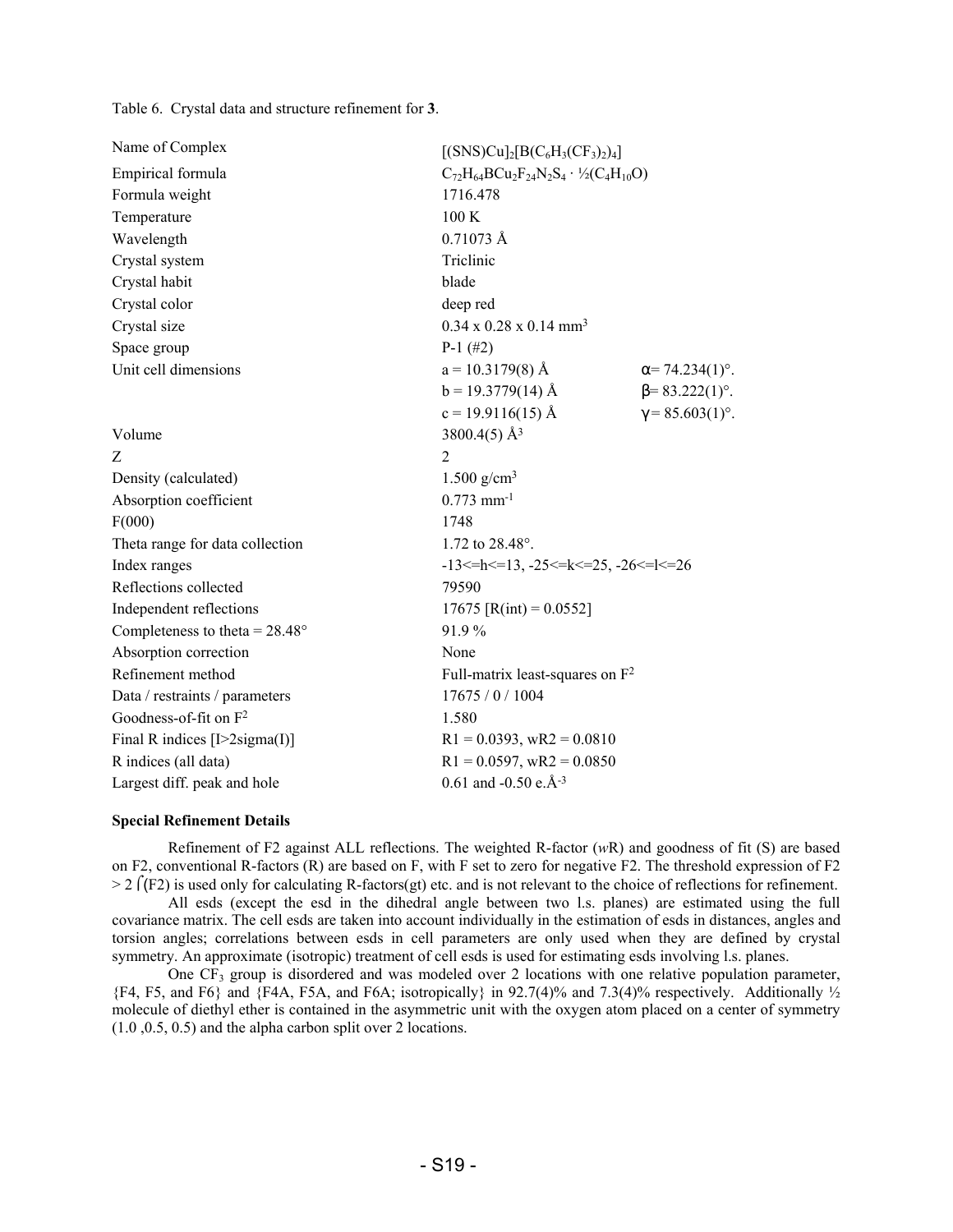|                | X        |          | Z       |          |
|----------------|----------|----------|---------|----------|
|                |          | y        |         | $U_{eq}$ |
| Cu(1)          | 8093(1)  | 8303(1)  | 7388(1) | 17(1)    |
| Cu(2)          | 6977(1)  | 7654(1)  | 6728(1) | 18(1)    |
| N(1)           | 6092(2)  | 8339(1)  | 7295(1) | 17(1)    |
| N(2)           | 8966(2)  | 7668(1)  | 6738(1) | 17(1)    |
| S(1)           | 6133(1)  | 6726(1)  | 7604(1) | 22(1)    |
| S(2)           | 8101(1)  | 9476(1)  | 6755(1) | 18(1)    |
| S(3)           | 8704(1)  | 7405(1)  | 8316(1) | 22(1)    |
| S(4)           | 7230(1)  | 8278(1)  | 5575(1) | 21(1)    |
| $\overline{O}$ | 10000    | 5000     | 5000    | 195(6)   |
| B(1)           | 3879(2)  | 7327(1)  | 1943(1) | 16(1)    |
| C(1)           | 5340(2)  | 8007(1)  | 7922(1) | 19(1)    |
| C(2)           | 5395(2)  | 7254(1)  | 8168(1) | 22(1)    |
| C(3)           | 4907(2)  | 6926(1)  | 8850(1) | 27(1)    |
| C(4)           | 4281(2)  | 7324(1)  | 9280(1) | 30(1)    |
| C(5)           | 4130(2)  | 8063(1)  | 9023(1) | 25(1)    |
| C(6)           | 4662(2)  | 8403(1)  | 8356(1) | 21(1)    |
| C(7)           | 5602(2)  | 8995(1)  | 6870(1) | 17(1)    |
| C(8)           | 6463(2)  | 9540(1)  | 6529(1) | 18(1)    |
| C(9)           | 6048(2)  | 10119(1) | 6002(1) | 24(1)    |
| C(10)          | 4777(2)  | 10184(1) | 5828(1) | 27(1)    |
| C(11)          | 3906(2)  | 9671(1)  | 6197(1) | 26(1)    |
| C(12)          | 4308(2)  | 9086(1)  | 6707(1) | 22(1)    |
| C(13)          | 9565(2)  | 7011(1)  | 7095(1) | 19(1)    |
| C(14)          | 9361(2)  | 6786(1)  | 7832(1) | 22(1)    |
| C(15)          | 9671(2)  | 6078(1)  | 8182(1) | 28(1)    |
| C(16)          | 10267(2) | 5606(1)  | 7821(1) | 33(1)    |
| C(17)          | 10568(2) | 5842(1)  | 7101(1) | 30(1)    |
| C(18)          | 10221(2) | 6536(1)  | 6739(1) | 24(1)    |
| C(19)          | 9619(2)  | 8084(1)  | 6120(1) | 18(1)    |
| C(20)          | 8884(2)  | 8475(1)  | 5573(1) | 20(1)    |
| C(21)          | 9456(2)  | 9015(1)  | 5031(1) | 25(1)    |
| C(22)          | 10757(2) | 9144(1)  | 4998(1) | 27(1)    |
| C(23)          | 11512(2) | 8724(1)  | 5502(1) | 26(1)    |
| C(24)          | 10953(2) | 8202(1)  | 6055(1) | 21(1)    |
| C(25)          | 4710(2)  | 6392(1)  | 7303(1) | 30(1)    |
| C(26)          | 5348(2)  | 5949(1)  | 6818(2) | 44(1)    |
| C(27)          | 3916(2)  | 5921(1)  | 7933(2) | 44(1)    |
| C(28)          | 3870(2)  | 7017(1)  | 6917(1) | 30(1)    |
| C(29)          | 8080(2)  | 10094(1) | 7337(1) | 24(1)    |
| C(30)          | 9481(2)  | 10033(1) | 7517(1) | 35(1)    |
| C(31)          | 7106(2)  | 9858(1)  | 7979(1) | 28(1)    |
| C(32)          | 7739(3)  | 10859(1) | 6929(1) | 34(1)    |
| C(33)          | 10200(2) | 7650(1)  | 8637(1) | 26(1)    |
| C(34)          | 11171(2) | 7980(1)  | 8013(1) | 30(1)    |
| C(35)          | 10814(2) | 6985(1)  | 9115(1) | 36(1)    |
| C(36)          | 9680(2)  | 8182(1)  | 9049(1) | 34(1)    |
| C(37)          | 7366(2)  | 7681(1)  | 4965(1) | 29(1)    |
| C(38)          | 7947(3)  | 8093(1)  | 4244(1) | 40(1)    |
| C(39)          | 8177(2)  | 7000(1)  | 5249(1) | 31(1)    |
| C(40)          | 5946(2)  | 7528(2)  | 4945(2) | 43(1)    |
| C(41)          | 4344(2)  | 6747(1)  | 1485(1) | 17(1)    |
| C(42)          | 3483(2)  | 6334(1)  | 1286(1) | 18(1)    |
| C(43)          | 3899(2)  | 5848(1)  | 899(1)  | 20(1)    |
| C(44)          | 5218(2)  | 5750(1)  | 689(1)  | 22(1)    |

Table 7. Atomic coordinates ( $x 10^4$ ) and equivalent isotropic displacement parameters ( $A^2x 10^3$ ) for **3**.  $U_{eq}$  is defined as one third of the trace of the orthogonalized  $U^{ij}$  tensor.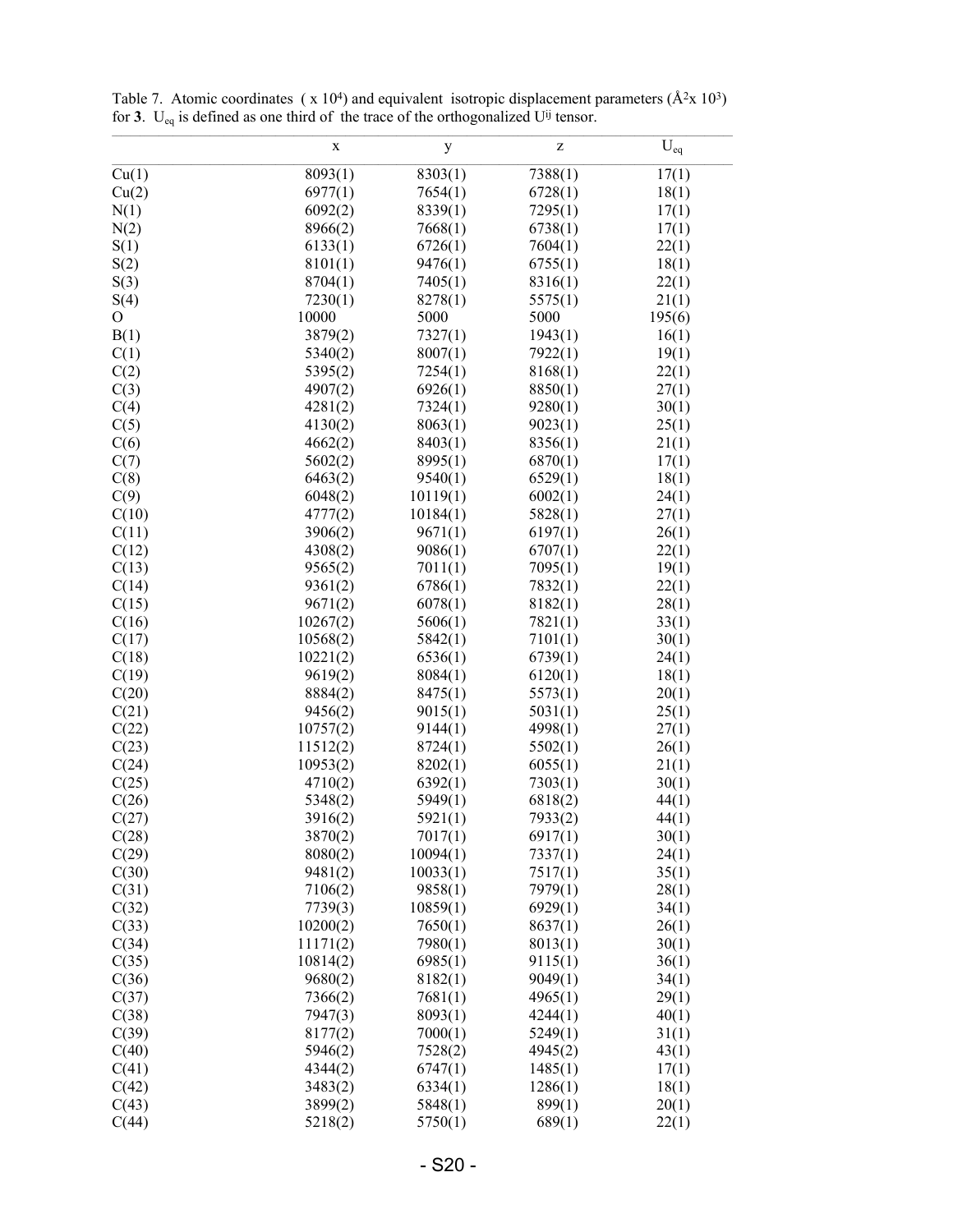| C(45)                | 6100(2)    | 6150(1)  | 877(1)    | 21(1)  |
|----------------------|------------|----------|-----------|--------|
| C(46)                | 5672(2)    | 6635(1)  | 1264(1)   | 19(1)  |
| C(47)                | 2948(2)    | 5435(1)  | 674(1)    | 26(1)  |
| C(48)                | 7525(2)    | 6058(1)  | 652(1)    | 29(1)  |
| C(49)                | 4028(2)    | 6950(1)  | 2776(1)   | 17(1)  |
| C(50)                |            | 7185(1)  |           |        |
|                      | 3258(2)    |          | 3306(1)   | 19(1)  |
| C(51)                | 3404(2)    | 6892(1)  | 4014(1)   | 22(1)  |
| C(52)                | 4335(2)    | 6352(1)  | 4221(1)   | 21(1)  |
| C(53)                | 5127(2)    | 6114(1)  | 3712(1)   | 19(1)  |
| C(54)                | 4966(2)    | 6400(1)  | 3005(1)   | 18(1)  |
| C(55)                | 2573(2)    | 7194(2)  | 4542(1)   | 36(1)  |
| C(56)                | 6160(2)    | 5542(1)  | 3940(1)   | 30(1)  |
| C(57)                | 4826(2)    | 8013(1)  | 1663(1)   | 16(1)  |
| C(58)                | 5372(2)    | 8338(1)  | 2099(1)   | 17(1)  |
| C(59)                | 6171(2)    | 8920(1)  | 1837(1)   | 18(1)  |
| C(60)                | 6452(2)    | 9209(1)  | 1123(1)   | 18(1)  |
| C(61)                | 5919(2)    | 8897(1)  | 677(1)    | 17(1)  |
| C(62)                | 5133(2)    | 8313(1)  | 940(1)    | 17(1)  |
| C(63)                | 6782(2)    | 9220(1)  | 2334(1)   | 24(1)  |
| C(64)                | 6191(2)    | 9172(1)  | $-101(1)$ | 21(1)  |
| C(65)                | 2352(2)    | 7583(1)  | 1829(1)   |        |
|                      |            |          |           | 18(1)  |
| C(66)                | 1323(2)    | 7158(1)  | 2205(1)   | 20(1)  |
| C(67)                | 29(2)      | 7326(1)  | 2075(1)   | 21(1)  |
| C(68)                | $-309(2)$  | 7925(1)  | 1555(1)   | 23(1)  |
| C(69)                | 681(2)     | 8359(1)  | 1176(1)   | 21(1)  |
| C(70)                | 1975(2)    | 8194(1)  | 1319(1)   | 18(1)  |
| C(71)                | $-993(2)$  | 6835(1)  | 2506(1)   | 30(1)  |
| C(72)                | 370(2)     | 9020(1)  | 621(1)    | 27(1)  |
| $C(73)^c$            | 9811(12)   | 5069(7)  | 5551(6)   | 87(4)  |
| $C(74)$ <sup>c</sup> | 8830(6)    | 4557(3)  | 5588(4)   | 46(2)  |
| C(75)                | 8491(5)    | 4747(2)  | 6130(4)   | 136(2) |
| F(1)                 | 1715(1)    | 5542(1)  | 919(1)    | 48(1)  |
| F(2)                 | 3218(1)    | 4727(1)  | 864(1)    | 42(1)  |
| F(3)                 | 2963(1)    | 5605(1)  | $-29(1)$  | 40(1)  |
| F(4) <sup>a</sup>    | 7986(2)    | 5389(1)  | 915(1)    | 77(1)  |
| $F(5)^a$             | 7768(2)    | 6144(1)  | $-31(1)$  | 55(1)  |
| F(6) <sup>a</sup>    | 8264(2)    | 6488(2)  | 815(2)    | 93(1)  |
| $F(4A)^b$            | 8204(17)   | 5944(11) | 1150(9)   | 22(5)  |
| $F(5A)^b$            | 7929(18)   |          |           |        |
|                      |            | 6628(11) | 188(11)   | 36(6)  |
| $F(6A)^b$            | 7899(19)   | 5600(12) | 391(13)   | 35(6)  |
| F(7)                 | 2960(2)    | 7849(1)  | 4539(1)   | 56(1)  |
| F(8)                 | 1339(1)    | 7319(1)  | 4415(1)   | 59(1)  |
| F(9)                 | 2627(2)    | 6805(1)  | 5194(1)   | 74(1)  |
| F(10)                | 5653(2)    | 4915(1)  | 4292(1)   | 49(1)  |
| F(11)                | 6901(2)    | 5708(1)  | 4369(1)   | 66(1)  |
| F(12)                | 6950(1)    | 5398(1)  | 3411(1)   | 41(1)  |
| F(13)                | 6036(1)    | 9164(1)  | 2939(1)   | 44(1)  |
| F(14)                | 7919(1)    | 8883(1)  | 2509(1)   | 39(1)  |
| F(15)                | 7034(2)    | 9913(1)  | 2074(1)   | 49(1)  |
| F(16)                | 6930(1)    | 9743(1)  | $-297(1)$ | 33(1)  |
| F(17)                | 6796(1)    | 8671(1)  | $-392(1)$ | 32(1)  |
| F(18)                | 5087(1)    | 9374(1)  | $-419(1)$ | 26(1)  |
| F(19)                | $-811(2)$  | 6173(1)  | 2434(1)   | 63(1)  |
| F(20)                | $-998(2)$  | 6771(1)  | 3187(1)   | 55(1)  |
| F(21)                | $-2192(1)$ | 7057(1)  | 2346(1)   | 61(1)  |
| F(22)                | $-733(1)$  | 8976(1)  | 341(1)    | 37(1)  |
| F(23)                | 207(2)     | 9603(1)  | 861(1)    | 53(1)  |
| F(24)                |            |          |           |        |
|                      | 1308(1)    | 9162(1)  | 82(1)     | 38(1)  |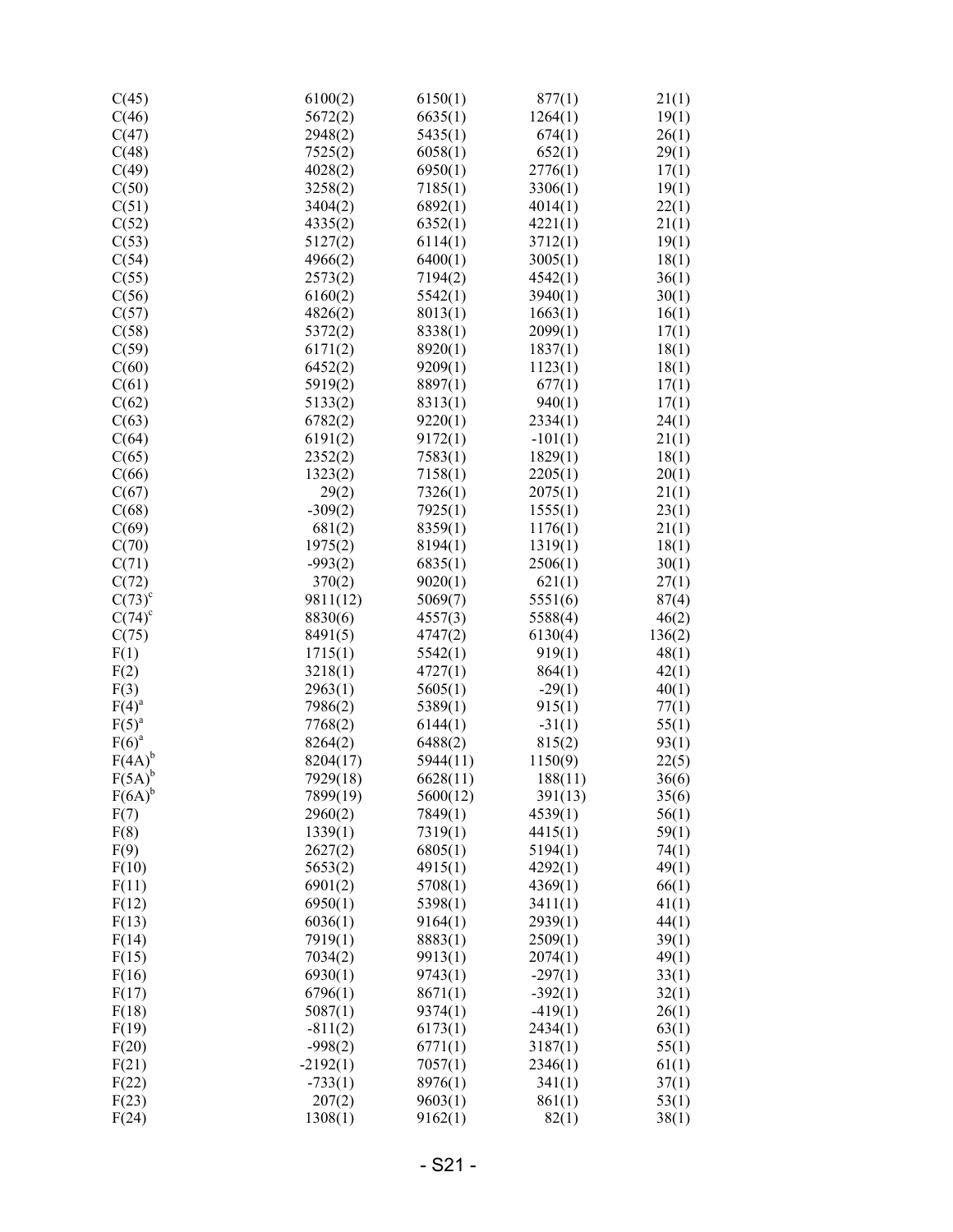a: population:  $0.927(4)$  / b: population:  $0.073(4)$  / c: population:  $\frac{1}{2}$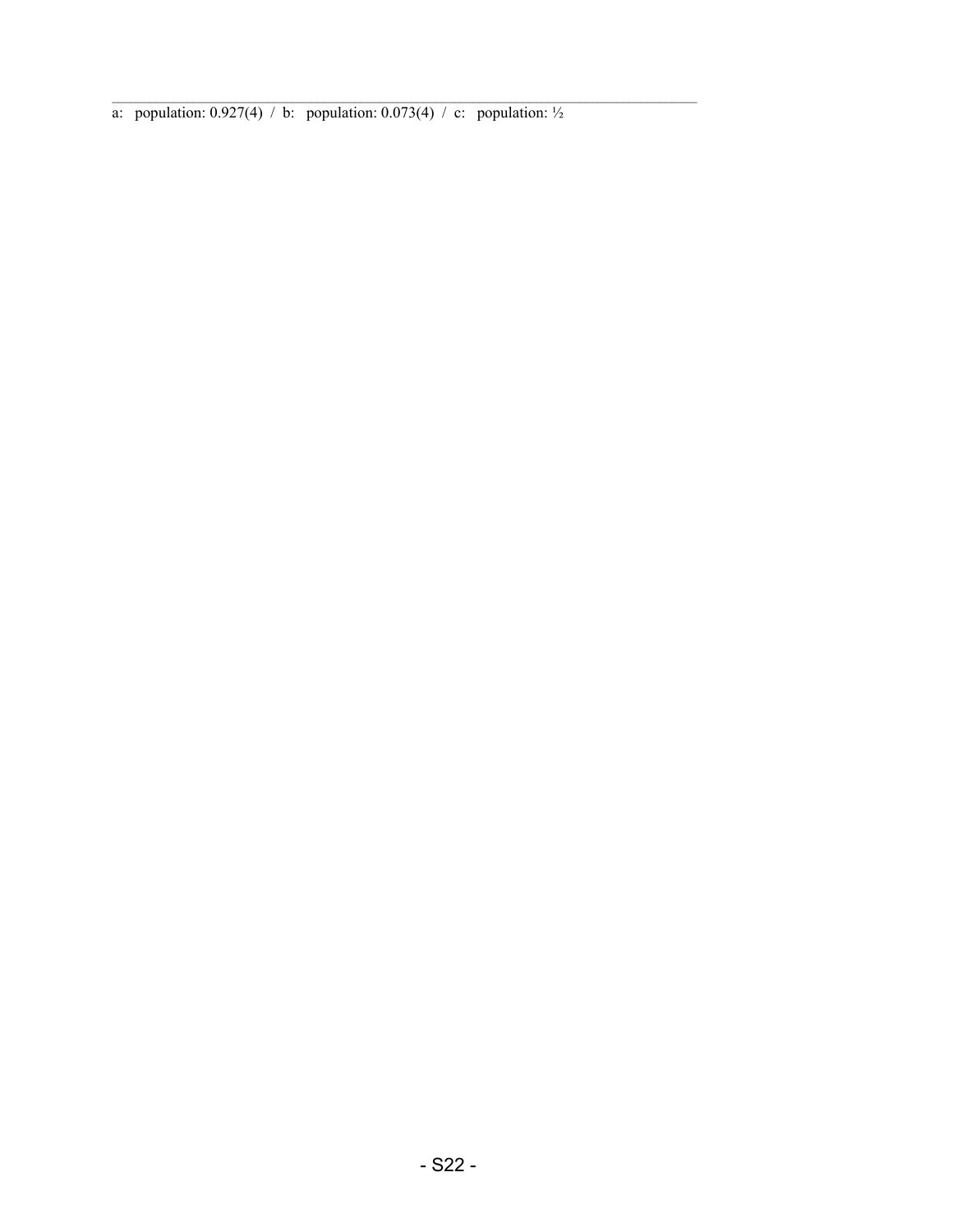Tab le 8 . Bond lengths [Å] and ang les [ °] for **3**.

| $Cu(1)-Cu(2)$             | 2.4724(4)            | $C(17)-C(18)$      | 1.385(3) |
|---------------------------|----------------------|--------------------|----------|
| $Cu(1)-N(1)$              | 2.0887(16)           | $C(17)$ -H $(17)$  | 0.9500   |
| $Cu(1)-N(2)$              | 2.1011(17)           | $C(18)$ -H $(18)$  | 0.9500   |
| $Cu(1)-S(2)$              | 2.2805(6)            | $C(19)-C(24)$      | 1.399(3) |
| $Cu(1) - S(3)$            | 2.2805(6)            | $C(19)-C(20)$      | 1.411(3) |
| $Cu(2)-N(2)$              | 2.0568(16)           | $C(20)-C(21)$      | 1.392(3) |
| $Cu(2)-N(1)$              | 2.0641(16)           | $C(21)-C(22)$      | 1.375(3) |
| $Cu(2)-S(4)$              | 2.2797(6)            | $C(21)$ -H $(21)$  | 0.9500   |
| $Cu(2)-S(1)$              | 2.2834(6)            | $C(22) - C(23)$    | 1.385(3) |
| $N(1)-C(1)$               | 1.409(2)             | $C(22)$ -H $(22)$  | 0.9500   |
| $N(1)-C(7)$               | 1.416(2)             | $C(23)-C(24)$      | 1.379(3) |
| $N(2) - C(19)$            | 1.403(2)             | $C(23)$ -H $(23)$  | 0.9500   |
| $N(2)-C(13)$              | 1.415(2)             | $C(24)$ -H $(24)$  | 0.9500   |
| $S(1)-C(2)$               | 1.786(2)             | $C(25)-C(28)$      | 1.517(3) |
| $S(1)-C(25)$              | 1.870(2)             | $C(25)-C(26)$      | 1.523(3) |
| $S(2)$ -C $(8)$           | 1.785(2)             | $C(25)-C(27)$      | 1.526(3) |
| $S(2)$ -C(29)             | 1.877(2)             | $C(26)$ -H $(26A)$ | 0.9800   |
| $S(3)-C(14)$              | 1.783(2)             | $C(26)$ -H $(26B)$ | 0.9800   |
| $S(3)-C(33)$              | 1.878(2)             | $C(26)$ -H $(26C)$ | 0.9800   |
| $S(4)-C(20)$              | 1.777(2)             | $C(27)$ -H $(27A)$ | 0.9800   |
| $S(4)-C(37)$              | 1.880(2)             | $C(27)$ -H $(27B)$ | 0.9800   |
| $O-C(73)$                 | 1.133(11)            | $C(27)$ -H $(27C)$ | 0.9800   |
| $O-C(73)$ #1              | 1.133(11)            | $C(28)$ -H $(28A)$ | 0.9800   |
|                           |                      |                    | 0.9800   |
| $O-C(74)$<br>$O-C(74)$ #1 | 1.687(6)<br>1.687(6) | $C(28) - H(28B)$   | 0.9800   |
|                           |                      | $C(28)$ -H $(28C)$ |          |
| $B(1)-C(65)$              | 1.638(3)             | $C(29) - C(31)$    | 1.518(3) |
| $B(1)-C(49)$              | 1.641(3)             | $C(29) - C(30)$    | 1.519(3) |
| $B(1)-C(41)$              | 1.642(3)             | $C(29) - C(32)$    | 1.522(3) |
| $B(1)-C(57)$              | 1.643(3)             | $C(30)$ -H $(30A)$ | 0.9800   |
| $C(1)-C(6)$               | 1.399(3)             | $C(30)$ -H $(30B)$ | 0.9800   |
| $C(1)-C(2)$               | 1.406(3)             | $C(30)$ -H $(30C)$ | 0.9800   |
| $C(2)-C(3)$               | 1.386(3)             | $C(31)$ -H $(31A)$ | 0.9800   |
| $C(3)-C(4)$               | 1.377(3)             | $C(31)$ -H $(31B)$ | 0.9800   |
| $C(3)-H(3)$               | 0.9500               | $C(31)$ -H $(31C)$ | 0.9800   |
| $C(4)-C(5)$               | 1.388(3)             | $C(32)$ -H $(32A)$ | 0.9800   |
| $C(4)-H(4)$               | 0.9500               | $C(32)$ -H $(32B)$ | 0.9800   |
| $C(5)-C(6)$               | 1.382(3)             | $C(32)$ -H $(32C)$ | 0.9800   |
| $C(5)-H(5)$               | 0.9500               | $C(33)-C(36)$      | 1.516(3) |
| $C(6)-H(6)$               | 0.9500               | $C(33)-C(35)$      | 1.523(3) |
| $C(7) - C(12)$            | 1.398(3)             | $C(33)-C(34)$      | 1.525(3) |
| $C(7)$ - $C(8)$           | 1.406(3)             | $C(34)$ -H $(34A)$ | 0.9800   |
| $C(8)-C(9)$               | 1.393(3)             | $C(34)$ -H $(34B)$ | 0.9800   |
| $C(9) - C(10)$            | 1.384(3)             | $C(34)$ -H $(34C)$ | 0.9800   |
| $C(9)-H(9)$               | 0.9500               | $C(35)$ -H $(35A)$ | 0.9800   |
| $C(10)-C(11)$             | 1.386(3)             | $C(35)$ -H $(35B)$ | 0.9800   |
| $C(10)$ -H $(10)$         | 0.9500               | $C(35)$ -H $(35C)$ | 0.9800   |
| $C(11)-C(12)$             | 1.375(3)             | $C(36)$ -H $(36A)$ | 0.9800   |
| $C(11) - H(11)$           | 0.9500               | $C(36) - H(36B)$   | 0.9800   |
| $C(12) - H(12)$           | 0.9500               | $C(36)$ -H(36C)    | 0.9800   |
| $C(13)-C(18)$             | 1.398(3)             | $C(37) - C(39)$    | 1.517(3) |
| $C(13)-C(14)$             | 1.407(3)             | $C(37) - C(38)$    | 1.518(3) |
| $C(14)-C(15)$             | 1.390(3)             | $C(37) - C(40)$    | 1.524(3) |
| $C(15)-C(16)$             | 1.377(3)             | $C(38)$ -H $(38A)$ | 0.9800   |
| $C(15)$ -H $(15)$         | 0.9500               | $C(38)$ -H $(38B)$ | 0.9800   |
| $C(16)-C(17)$             | 1.386(3)             | $C(38)$ -H $(38C)$ | 0.9800   |
| $C(16) - H(16)$           | 0.9500               | $C(39) - H(39A)$   | 0.9800   |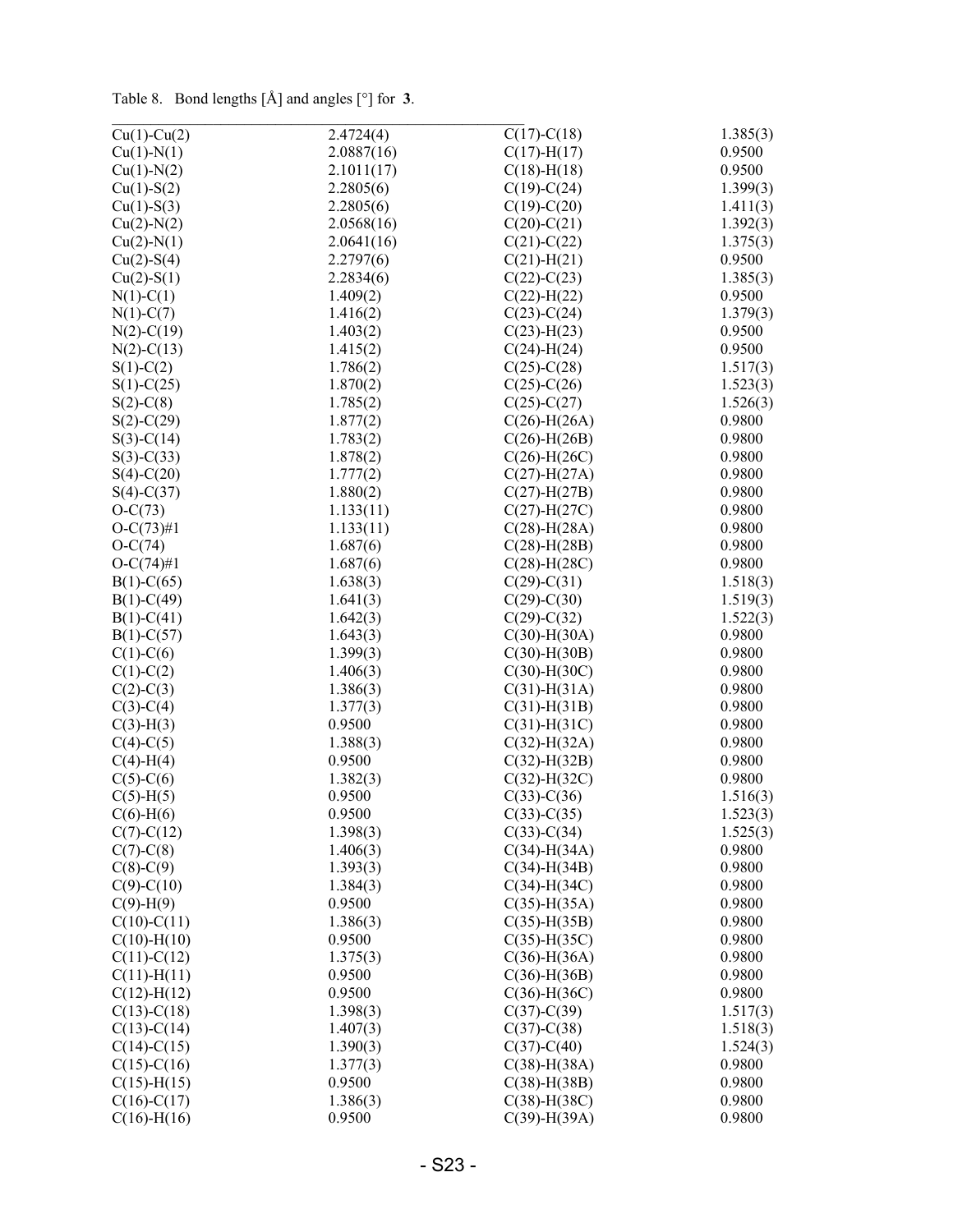| $C(39)$ -H $(39B)$ | 0.9800    | $C(64)$ -F(18)        | 1.348(2)   |
|--------------------|-----------|-----------------------|------------|
| $C(39)$ -H $(39C)$ | 0.9800    | $C(65)-C(70)$         | 1.398(3)   |
| $C(40)$ -H $(40A)$ | 0.9800    | $C(65) - C(66)$       | 1.406(3)   |
| $C(40)$ -H $(40B)$ | 0.9800    | $C(66)$ - $C(67)$     | 1.387(3)   |
| $C(40)$ -H $(40C)$ | 0.9800    | $C(66)$ -H $(66)$     | 0.9500     |
| $C(41) - C(42)$    | 1.398(3)  | $C(67)$ -C $(68)$     | 1.382(3)   |
| $C(41) - C(46)$    | 1.408(3)  | $C(67) - C(71)$       | 1.500(3)   |
| $C(42) - C(43)$    | 1.385(3)  | $C(68)$ - $C(69)$     | 1.388(3)   |
| $C(42)$ -H $(42)$  | 0.9500    | $C(68)$ -H $(68)$     | 0.9500     |
| $C(43) - C(44)$    | 1.390(3)  | $C(69) - C(70)$       | 1.393(3)   |
| $C(43) - C(47)$    | 1.492(3)  | $C(69) - C(72)$       | 1.489(3)   |
| $C(44) - C(45)$    | 1.385(3)  | $C(70)$ -H $(70)$     | 0.9500     |
| $C(44)$ -H $(44)$  | 0.9500    | $C(71)$ -F(21)        | 1.325(3)   |
| $C(45) - C(46)$    | 1.387(3)  | $C(71)$ -F(19)        | 1.326(3)   |
| $C(45) - C(48)$    | 1.498(3)  | $C(71)$ -F $(20)$     | 1.327(3)   |
| $C(46)$ -H $(46)$  | 0.9500    | $C(72) - F(23)$       | 1.334(3)   |
| $C(47) - F(1)$     | 1.329(2)  | $C(72)$ -F $(24)$     | 1.342(3)   |
|                    | 1.337(2)  |                       | 1.344(2)   |
| $C(47) - F(2)$     | 1.346(3)  | $C(72)$ -F(22)        |            |
| $C(47) - F(3)$     |           | $C(73)-C(75)$         | 1.716(13)  |
| $C(48)$ -F(6A)     | 1.16(2)   | $C(73)$ -H $(73A)$    | 0.9900     |
| $C(48)$ -F(4A)     | 1.244(17) | $C(73)$ -H $(73B)$    | 0.9900     |
| $C(48)$ -F $(5A)$  | 1.293(19) | $C(74)-C(75)$         | 1.237(8)   |
| $C(48) - F(6)$     | 1.298(3)  | $C(74)$ -H $(74A)$    | 0.9900     |
| $C(48) - F(5)$     | 1.320(3)  | $C(74)$ -H $(74B)$    | 0.9900     |
| $C(48) - F(4)$     | 1.333(3)  | $C(74)$ -H $(75E)$    | 1.4650     |
| $C(49) - C(50)$    | 1.399(3)  | $C(74)$ -H $(75F)$    | 1.4689     |
| $C(49) - C(54)$    | 1.401(3)  | $C(75)$ -H $(75A)$    | 1.0045     |
| $C(50)-C(51)$      | 1.391(3)  | $C(75)$ -H $(75B)$    | 0.9844     |
| $C(50)$ -H $(50)$  | 0.9500    | $C(75)$ -H $(75C)$    | 0.9865     |
| $C(51)-C(52)$      | 1.377(3)  | $C(75)$ -H $(75D)$    | 1.0401     |
| $C(51)-C(55)$      | 1.494(3)  | $C(75)$ -H $(75E)$    | 0.9524     |
| $C(52) - C(53)$    | 1.381(3)  | $C(75)$ -H $(75F)$    | 0.9543     |
| $C(52)$ -H $(52)$  | 0.9500    | $N(1)$ -Cu(1)- $N(2)$ | 105.53(6)  |
| $C(53)-C(54)$      | 1.390(3)  | $N(1)$ -Cu(1)-S(2)    | 87.76(5)   |
| $C(53)-C(56)$      | 1.494(3)  | $N(2)$ -Cu(1)-S(2)    | 108.41(5)  |
| $C(54)$ -H $(54)$  | 0.9500    | $N(1)$ -Cu(1)-S(3)    | 112.57(5)  |
| $C(55) - F(9)$     | 1.318(3)  | $N(2)$ -Cu(1)-S(3)    | 87.25(5)   |
| $C(55)$ -F(8)      | 1.318(3)  | $S(2)$ -Cu(1)-S(3)    | 150.50(2)  |
| $C(55)$ -F(7)      | 1.356(3)  | $N(2)$ -Cu(2)- $N(1)$ | 108.09(6)  |
| $C(56)$ -F(11)     | 1.328(3)  | $N(2)$ -Cu(2)-S(4)    | 88.22(5)   |
| $C(56)$ -F(12)     | 1.332(3)  | $N(1)$ -Cu(2)-S(4)    | 108.04(5)  |
| $C(56) - F(10)$    | 1.337(3)  | $N(2)$ -Cu(2)-S(1)    | 110.73(5)  |
| $C(57) - C(58)$    | 1.391(3)  | $N(1)$ -Cu(2)-S(1)    | 87.69(5)   |
| $C(57)$ - $C(62)$  | 1.405(3)  | $S(4)$ -Cu(2)-S(1)    | 150.71(2)  |
| $C(58) - C(59)$    | 1.395(3)  | $C(1)-N(1)-C(7)$      | 118.48(16) |
| $C(58)-H(58)$      | 0.9500    | $C(1)-N(1)-Cu(2)$     | 115.36(13) |
| $C(59) - C(60)$    | 1.384(3)  | $C(7)-N(1)-Cu(2)$     | 113.35(12) |
| $C(59) - C(63)$    | 1.494(3)  | $C(1)$ -N(1)-Cu(1)    | 113.92(12) |
| $C(60)$ - $C(61)$  | 1.383(3)  | $C(7)-N(1)-Cu(1)$     | 114.44(12) |
| $C(60)$ -H $(60)$  | 0.9500    | $Cu(2)-N(1)-Cu(1)$    | 73.07(5)   |
|                    |           |                       |            |
| $C(61) - C(62)$    | 1.390(3)  | $C(19)-N(2)-C(13)$    | 119.09(16) |
| $C(61) - C(64)$    | 1.494(3)  | $C(19)-N(2)-Cu(2)$    | 114.69(12) |
| $C(62)$ -H $(62)$  | 0.9500    | $C(13)-N(2)-Cu(2)$    | 114.79(12) |
| $C(63)$ -F(13)     | 1.333(2)  | $C(19)-N(2)-Cu(1)$    | 111.81(12) |
| $C(63)$ -F(14)     | 1.334(2)  | $C(13)-N(2)-Cu(1)$    | 114.85(13) |
| $C(63)$ -F(15)     | 1.336(3)  | $Cu(2)-N(2)-Cu(1)$    | 72.96(5)   |
| $C(64)$ -F(16)     | 1.335(2)  | $C(2)$ -S(1)-C(25)    | 103.85(10) |
| $C(64)$ -F(17)     | 1.341(2)  | $C(2)$ -S(1)-Cu(2)    | 96.78(7)   |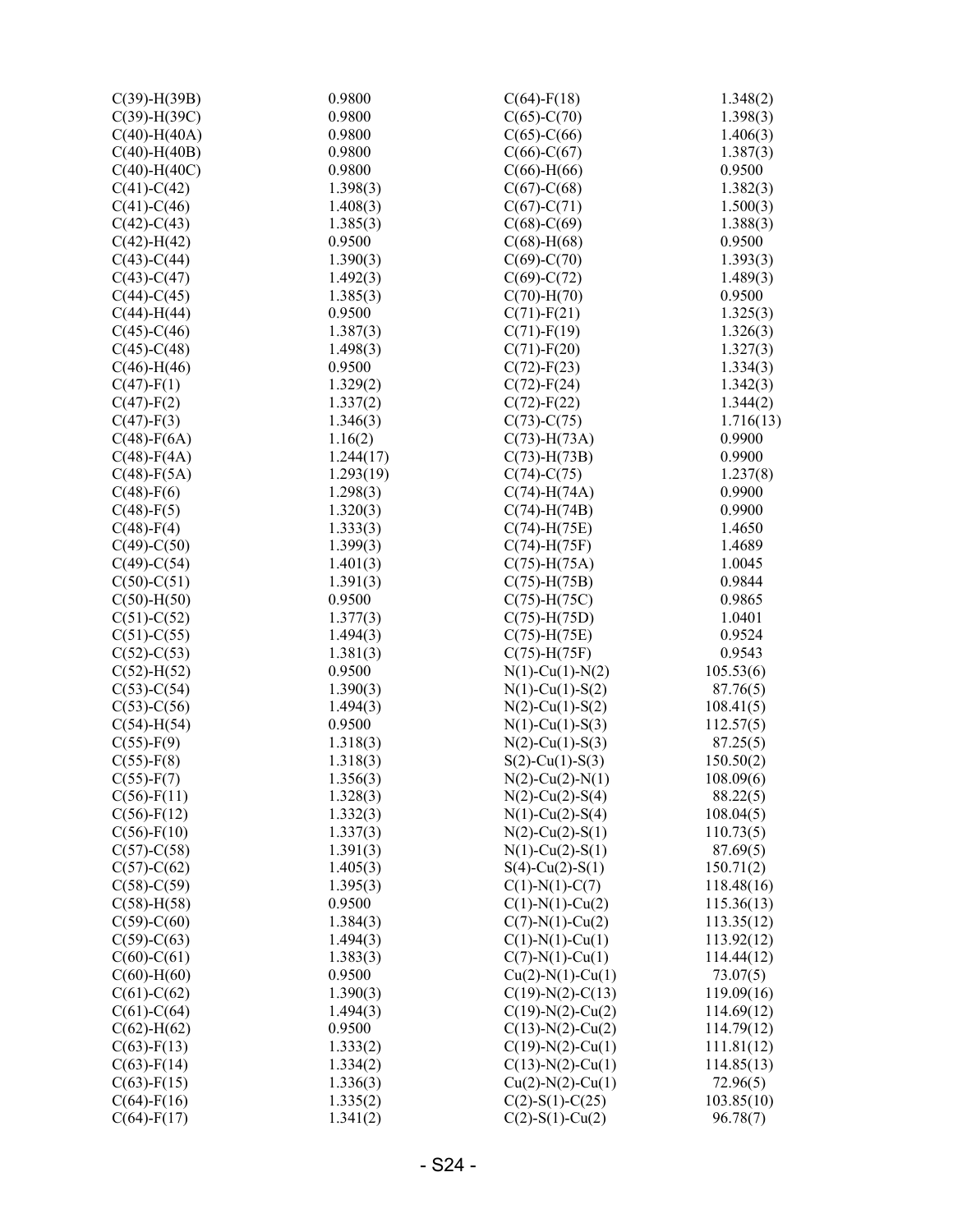| $C(25)$ -S(1)-Cu(2)                       | 108.99(8)  | $C(18)-C(13)-C(14)$                                       | 118.45(19) |
|-------------------------------------------|------------|-----------------------------------------------------------|------------|
| $C(8)$ -S(2)-C(29)                        | 104.32(10) | $C(18)-C(13)-N(2)$                                        | 122.09(19) |
| $C(8)$ -S(2)-Cu(1)                        | 96.64(7)   | $C(14)-C(13)-N(2)$                                        | 119.00(18) |
| $C(29)$ -S(2)-Cu(1)                       | 111.48(7)  | $C(15)-C(14)-C(13)$                                       | 119.8(2)   |
| $C(14)-S(3)-C(33)$                        | 102.30(10) | $C(15)-C(14)-S(3)$                                        | 120.05(17) |
| $C(14)$ -S(3)-Cu(1)                       | 97.25(7)   | $C(13)-C(14)-S(3)$                                        | 120.15(16) |
| $C(33)$ -S(3)-Cu(1)                       | 109.99(7)  | $C(16)-C(15)-C(14)$                                       | 120.8(2)   |
| $C(20)$ -S(4)-C(37)                       | 102.34(10) | $C(16)-C(15)-H(15)$                                       | 119.6      |
| $C(20)$ -S(4)-Cu(2)                       | 95.40(7)   | $C(14)-C(15)-H(15)$                                       | 119.6      |
| $C(37)$ -S(4)-Cu(2)                       | 112.84(8)  | $C(15)-C(16)-C(17)$                                       | 119.5(2)   |
| $C(73)-O-C(73)\#1$                        | 180.0(12)  | $C(15)-C(16)-H(16)$                                       | 120.2      |
| $C(73)-O-C(74)$                           | 58.2(8)    | $C(17)-C(16)-H(16)$                                       | 120.2      |
| $C(73)$ #1-O-C(74)                        | 121.8(8)   | $C(18)-C(17)-C(16)$                                       | 120.5(2)   |
| $C(73)-O-C(74)\#1$                        | 121.8(8)   | $C(18)-C(17)-H(17)$                                       | 119.7      |
| $C(73)$ #1-O-C $(74)$ #1                  | 58.2(8)    | $C(16)-C(17)-H(17)$                                       | 119.7      |
| $C(74)-O-C(74)\#1$                        | 180.0(4)   | $C(17)-C(18)-C(13)$                                       | 120.5(2)   |
| $C(65)$ -B(1)-C(49)                       | 110.28(16) | $C(17)-C(18)-H(18)$                                       | 119.8      |
| $C(65)$ -B(1)-C(41)                       | 108.35(16) | $C(13)-C(18)-H(18)$                                       | 119.8      |
| $C(49)$ -B(1)-C(41)                       | 109.65(16) | $C(24)-C(19)-N(2)$                                        | 122.43(18) |
| $C(65)$ -B(1)-C(57)                       | 110.87(16) | $C(24)-C(19)-C(20)$                                       | 117.88(19) |
| $C(49)$ -B(1)-C(57)                       | 109.43(16) | $N(2)$ -C(19)-C(20)                                       | 119.17(18) |
| $C(41)$ -B(1)-C(57)                       | 108.23(16) | $C(21)$ -C $(20)$ -C $(19)$                               | 120.03(19) |
| $C(6)-C(1)-C(2)$                          | 118.20(19) | $C(21)$ -C $(20)$ -S $(4)$                                | 119.93(16) |
| $C(6)-C(1)-N(1)$                          | 121.95(18) | $C(19)-C(20)-S(4)$                                        | 120.04(16) |
| $C(2)$ -C(1)-N(1)                         | 119.37(18) | $C(22) - C(21) - C(20)$                                   | 120.6(2)   |
| $C(3)-C(2)-C(1)$                          | 120.0(2)   | $C(22)-C(21)-H(21)$                                       | 119.7      |
| $C(3)-C(2)-S(1)$                          | 120.32(17) | $C(20)$ - $C(21)$ - $H(21)$                               | 119.7      |
| $C(1)$ -C(2)-S(1)                         | 119.71(16) | $C(21)-C(22)-C(23)$                                       | 119.7(2)   |
| $C(4)$ -C(3)-C(2)                         | 121.0(2)   | $C(21)-C(22)-H(22)$                                       | 120.1      |
| $C(4)-C(3)-H(3)$                          | 119.5      | $C(23)-C(22)-H(22)$                                       | 120.1      |
| $C(2)-C(3)-H(3)$                          | 119.5      | $C(24)-C(23)-C(22)$                                       | 120.5(2)   |
| $C(3)-C(4)-C(5)$                          | 119.4(2)   | $C(24)-C(23)-H(23)$                                       | 119.8      |
| $C(3)-C(4)-H(4)$                          | 120.3      | $C(22)$ -C(23)-H(23)                                      | 119.8      |
| $C(5)-C(4)-H(4)$                          | 120.3      | $C(23)-C(24)-C(19)$                                       | 120.9(2)   |
| $C(6)-C(5)-C(4)$                          | 120.4(2)   | $C(23)-C(24)-H(24)$                                       | 119.5      |
| $C(6)-C(5)-H(5)$                          | 119.8      | $C(19)-C(24)-H(24)$                                       | 119.5      |
| $C(4)-C(5)-H(5)$                          | 119.8      | $C(28)-C(25)-C(26)$                                       | 111.6(2)   |
| $C(5)-C(6)-C(1)$                          | 120.7(2)   | $C(28)-C(25)-C(27)$                                       | 110.88(19) |
| $C(5)-C(6)-H(6)$                          | 119.6      | $C(26)$ -C(25)-C(27)                                      | 110.7(2)   |
| $C(1)-C(6)-H(6)$                          | 119.6      | $C(28) - C(25) - S(1)$                                    | 110.40(15) |
| $C(12)-C(7)-C(8)$                         | 118.23(18) | $C(26) - C(25) - S(1)$                                    | 103.49(15) |
| $C(12)-C(7)-N(1)$                         | 121.59(18) | $C(27)$ -C $(25)$ -S $(1)$                                | 109.56(17) |
| $C(8)-C(7)-N(1)$                          | 119.71(17) | $C(25)$ -C(26)-H(26A)                                     | 109.5      |
| $C(9)$ -C(8)-C(7)                         | 119.88(19) | $C(25)-C(26)-H(26B)$                                      | 109.5      |
| $C(9)$ -C(8)-S(2)                         | 120.00(16) | $H(26A) - C(26) - H(26B)$                                 | 109.5      |
| $C(7)$ -C(8)-S(2)                         | 120.09(15) | $C(25)$ -C(26)-H(26C)                                     | 109.5      |
| $C(10)-C(9)-C(8)$                         | 120.8(2)   | $H(26A)-C(26)-H(26C)$                                     | 109.5      |
| $C(10)-C(9)-H(9)$                         | 119.6      | $H(26B) - C(26) - H(26C)$                                 | 109.5      |
| $C(8)-C(9)-H(9)$                          | 119.6      | $C(25)-C(27)-H(27A)$                                      | 109.5      |
| $C(9)-C(10)-C(11)$                        | 119.2(2)   | $C(25) - C(27) - H(27B)$                                  | 109.5      |
| $C(9)$ -C(10)-H(10)                       | 120.4      | $H(27A)-C(27)-H(27B)$                                     | 109.5      |
| $C(11)-C(10)-H(10)$                       | 120.4      | $C(25)$ -C(27)-H(27C)                                     | 109.5      |
| $C(12)-C(11)-C(10)$                       | 120.7(2)   | $H(27A)-C(27)-H(27C)$                                     | 109.5      |
| $C(12)-C(11)-H(11)$                       | 119.6      | $H(27B) - C(27) - H(27C)$                                 | 109.5      |
| $C(10)-C(11)-H(11)$                       | 119.6      | $C(25)-C(28)-H(28A)$                                      | 109.5      |
|                                           | 120.9(2)   |                                                           | 109.5      |
| $C(11)-C(12)-C(7)$<br>$C(11)-C(12)-H(12)$ | 119.5      | $C(25)$ -C $(28)$ -H $(28B)$<br>$H(28A) - C(28) - H(28B)$ | 109.5      |
|                                           | 119.5      |                                                           | 109.5      |
| $C(7)$ - $C(12)$ - $H(12)$                |            | $C(25)-C(28)-H(28C)$                                      |            |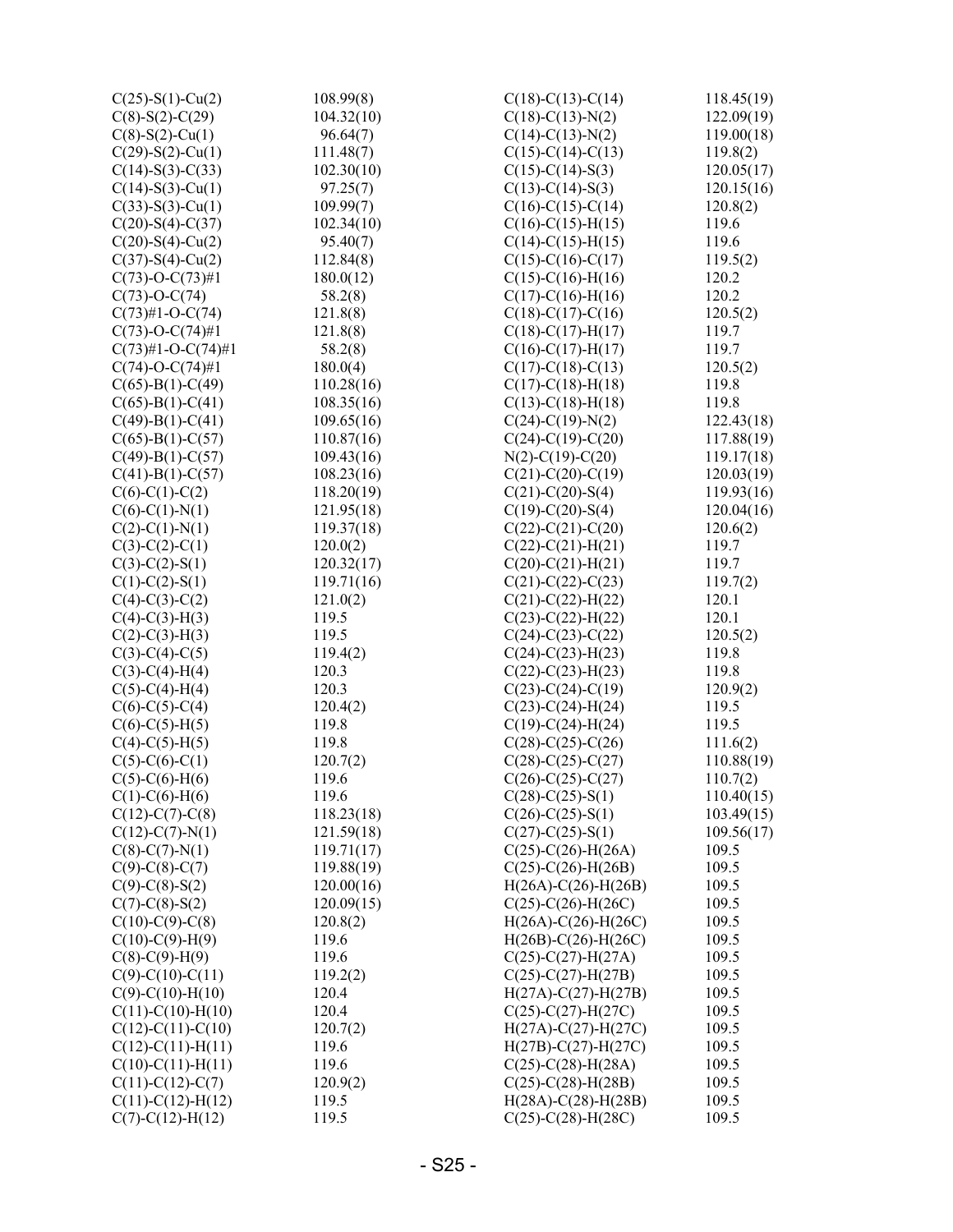| $H(28A) - C(28) - H(28C)$    | 109.5      | $H(38A) - C(38) - H(38B)$    | 109.5      |
|------------------------------|------------|------------------------------|------------|
| $H(28B) - C(28) - H(28C)$    | 109.5      | $C(37)-C(38)-H(38C)$         | 109.5      |
| $C(31)$ -C(29)-C(30)         | 112.78(19) | $H(38A) - C(38) - H(38C)$    | 109.5      |
| $C(31)$ -C(29)-C(32)         | 110.45(19) | $H(38B) - C(38) - H(38C)$    | 109.5      |
| $C(30)$ - $C(29)$ - $C(32)$  | 109.98(19) | $C(37)$ - $C(39)$ -H(39A)    | 109.5      |
| $C(31) - C(29) - S(2)$       | 110.45(15) | $C(37)$ -C(39)-H(39B)        | 109.5      |
| $C(30)$ - $C(29)$ -S(2)      | 103.21(15) | $H(39A) - C(39) - H(39B)$    | 109.5      |
| $C(32) - C(29) - S(2)$       | 109.74(15) | $C(37)$ -C(39)-H(39C)        | 109.5      |
| $C(29)$ - $C(30)$ - $H(30A)$ | 109.5      | $H(39A) - C(39) - H(39C)$    | 109.5      |
| $C(29)$ -C(30)-H(30B)        | 109.5      | $H(39B) - C(39) - H(39C)$    | 109.5      |
| $H(30A) - C(30) - H(30B)$    | 109.5      | $C(37)$ - $C(40)$ - $H(40A)$ | 109.5      |
| $C(29)$ -C(30)-H(30C)        | 109.5      | $C(37)$ - $C(40)$ - $H(40B)$ | 109.5      |
| $H(30A) - C(30) - H(30C)$    | 109.5      | $H(40A)-C(40)-H(40B)$        | 109.5      |
| $H(30B) - C(30) - H(30C)$    | 109.5      | $C(37)$ -C(40)-H(40C)        | 109.5      |
| $C(29)$ -C(31)-H(31A)        | 109.5      | $H(40A)-C(40)-H(40C)$        | 109.5      |
| $C(29)$ -C(31)-H(31B)        | 109.5      | $H(40B) - C(40) - H(40C)$    | 109.5      |
| $H(31A)-C(31)-H(31B)$        | 109.5      | $C(42)$ -C $(41)$ -C $(46)$  | 115.17(18) |
| $C(29)-C(31)-H(31C)$         | 109.5      | $C(42)$ -C(41)-B(1)          | 123.79(17) |
| $H(31A)-C(31)-H(31C)$        | 109.5      | $C(46) - C(41) - B(1)$       | 121.04(18) |
| $H(31B)-C(31)-H(31C)$        | 109.5      | $C(43)$ -C $(42)$ -C $(41)$  | 122.75(19) |
| $C(29)$ -C(32)-H(32A)        | 109.5      | $C(43)-C(42)-H(42)$          | 118.6      |
| $C(29)$ -C(32)-H(32B)        | 109.5      | $C(41)$ -C(42)-H(42)         | 118.6      |
| $H(32A)-C(32)-H(32B)$        | 109.5      | $C(42)$ -C $(43)$ -C $(44)$  | 120.67(19) |
| $C(29)$ -C(32)-H(32C)        | 109.5      |                              |            |
|                              |            | $C(42)$ -C $(43)$ -C $(47)$  | 121.27(18) |
| $H(32A)-C(32)-H(32C)$        | 109.5      | $C(44)$ -C $(43)$ -C $(47)$  | 118.03(18) |
| $H(32B) - C(32) - H(32C)$    | 109.5      | $C(45)$ -C $(44)$ -C $(43)$  | 118.20(19) |
| $C(36)-C(33)-C(35)$          | 110.35(19) | $C(45)-C(44)-H(44)$          | 120.9      |
| $C(36)-C(33)-C(34)$          | 112.2(2)   | $C(43)$ -C $(44)$ -H $(44)$  | 120.9      |
| $C(35)-C(33)-C(34)$          | 110.66(18) | $C(44)$ -C $(45)$ -C $(46)$  | 120.61(19) |
| $C(36)-C(33)-S(3)$           | 103.85(14) | $C(44)$ -C $(45)$ -C $(48)$  | 119.16(19) |
| $C(35)-C(33)-S(3)$           | 109.71(16) | $C(46)$ -C $(45)$ -C $(48)$  | 120.23(19) |
| $C(34)-C(33)-S(3)$           | 109.80(14) | $C(45)$ -C $(46)$ -C $(41)$  | 122.60(19) |
| $C(33)-C(34)-H(34A)$         | 109.5      | $C(45)$ - $C(46)$ -H $(46)$  | 118.7      |
| $C(33)-C(34)-H(34B)$         | 109.5      | $C(41)$ -C(46)-H(46)         | 118.7      |
| $H(34A)-C(34)-H(34B)$        | 109.5      | $F(1) - C(47) - F(2)$        | 106.98(18) |
| $C(33)-C(34)-H(34C)$         | 109.5      | $F(1) - C(47) - F(3)$        | 105.92(18) |
| $H(34A)-C(34)-H(34C)$        | 109.5      | $F(2) - C(47) - F(3)$        | 104.86(17) |
| $H(34B) - C(34) - H(34C)$    | 109.5      | $F(1) - C(47) - C(43)$       | 113.92(18) |
| $C(33)-C(35)-H(35A)$         | 109.5      | $F(2)-C(47)-C(43)$           | 112.62(18) |
| $C(33)-C(35)-H(35B)$         | 109.5      | $F(3)-C(47)-C(43)$           | 111.89(18) |
| $H(35A)-C(35)-H(35B)$        | 109.5      | $F(6A) - C(48) - F(4A)$      | 102.3(14)  |
| $C(33)-C(35)-H(35C)$         | 109.5      | $F(6A) - C(48) - F(5A)$      | 103.0(14)  |
| $H(35A) - C(35) - H(35C)$    | 109.5      | $F(4A) - C(48) - F(5A)$      | 107.8(13)  |
| $H(35B) - C(35) - H(35C)$    | 109.5      | $F(6A) - C(48) - F(6)$       | 125.1(10)  |
| $C(33)-C(36)-H(36A)$         | 109.5      | $F(4A)-C(48)-F(6)$           | 50.5(9)    |
| $C(33)-C(36)-H(36B)$         | 109.5      | $F(5A)-C(48)-F(6)$           | 59.6(10)   |
| $H(36A) - C(36) - H(36B)$    | 109.5      | $F(6A) - C(48) - F(5)$       | 55.6(12)   |
| $C(33)-C(36)-H(36C)$         | 109.5      | $F(4A) - C(48) - F(5)$       | 135.1(8)   |
| $H(36A) - C(36) - H(36C)$    | 109.5      | $F(5A) - C(48) - F(5)$       | 53.1(10)   |
| $H(36B) - C(36) - H(36C)$    | 109.5      | $F(6)-C(48)-F(5)$            | 106.8(2)   |
| $C(39)$ -C $(37)$ -C $(38)$  | 111.3(2)   | $F(6A)-C(48)-F(4)$           | 47.7(12)   |
| $C(39)$ -C $(37)$ -C $(40)$  | 111.9(2)   | $F(4A) - C(48) - F(4)$       | 61.9(9)    |
| $C(38)-C(37)-C(40)$          | 110.5(2)   | $F(5A)-C(48)-F(4)$           | 137.1(9)   |
| $C(39) - C(37) - S(4)$       | 110.84(15) | $F(6) - C(48) - F(4)$        | 107.6(2)   |
| $C(38)-C(37)-S(4)$           | 109.28(16) | $F(5) - C(48) - F(4)$        | 102.6(2)   |
| $C(40) - C(37) - S(4)$       | 102.74(15) | $F(6A) - C(48) - C(45)$      | 120.2(10)  |
| $C(37)$ -C(38)-H(38A)        | 109.5      | $F(4A) - C(48) - C(45)$      | 112.2(8)   |
| $C(37)$ - $C(38)$ -H(38B)    | 109.5      | $F(5A) - C(48) - C(45)$      | 110.5(9)   |
|                              |            |                              |            |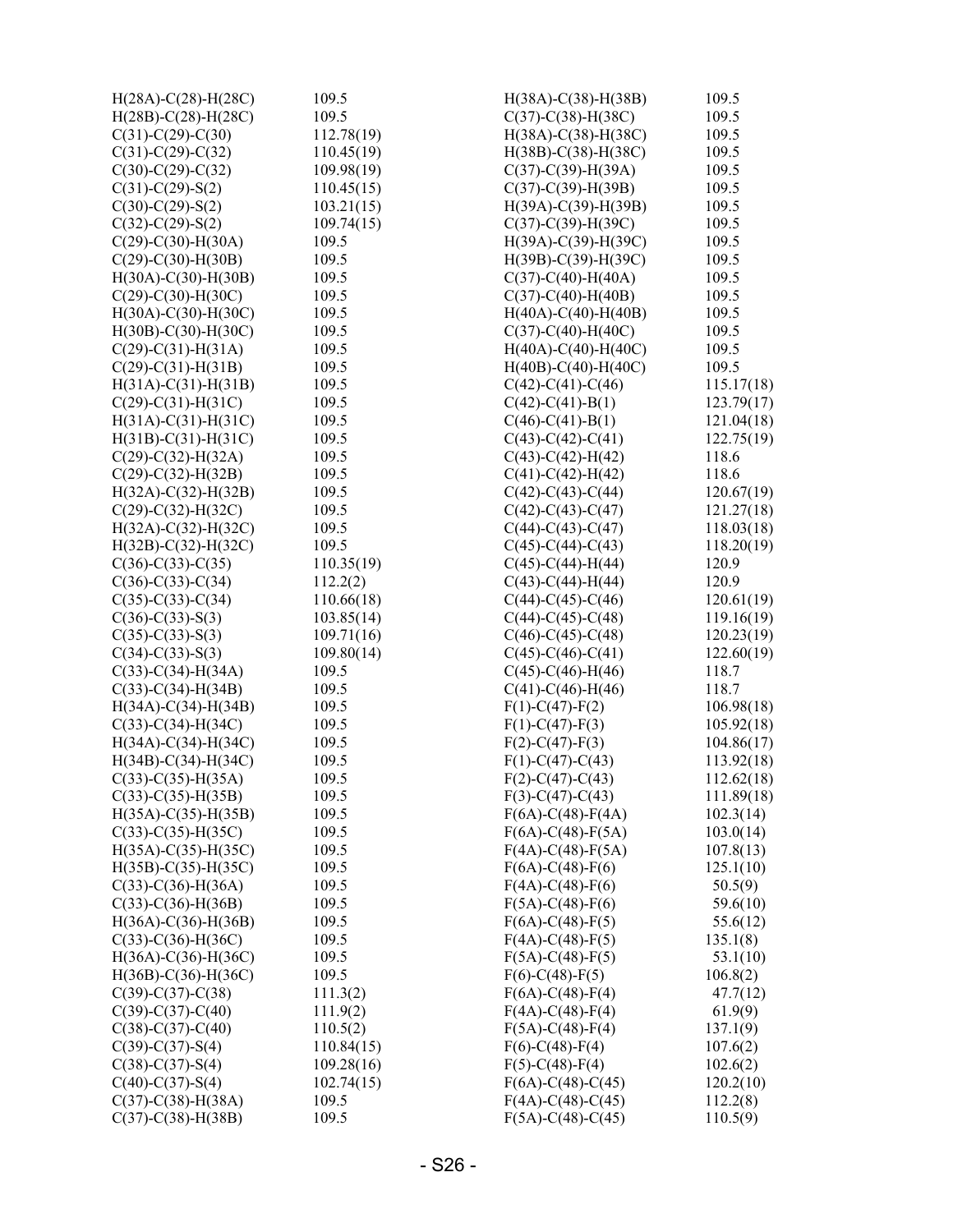| $F(6)$ -C(48)-C(45)         | 114.57(19)     | $F(16)-C(64)-F(18)$          | 106.07(16) |
|-----------------------------|----------------|------------------------------|------------|
| $F(5)-C(48)-C(45)$          | 112.62(19)     | $F(17) - C(64) - F(18)$      | 105.49(16) |
| $F(4)-C(48)-C(45)$          | 111.8(2)       | $F(16)-C(64)-C(61)$          | 113.32(17) |
| $C(50)$ -C(49)-C(54)        | 115.57(18)     | $F(17)-C(64)-C(61)$          | 111.99(17) |
| $C(50)$ -C(49)-B(1)         | 121.59(17)     | $F(18)-C(64)-C(61)$          | 112.22(16) |
| $C(54)-C(49)-B(1)$          | 122.77(17)     | $C(70)-C(65)-C(66)$          | 115.06(18) |
| $C(51)$ -C(50)-C(49)        | 122.53(19)     | $C(70)-C(65)-B(1)$           | 123.42(18) |
| $C(51)$ -C(50)-H(50)        | 118.7          | $C(66)$ -C $(65)$ -B $(1)$   | 121.28(18) |
| $C(49)$ - $C(50)$ - $H(50)$ | 118.7          | $C(67)$ -C $(66)$ -C $(65)$  | 122.64(19) |
| $C(52) - C(51) - C(50)$     | 120.46(19)     | $C(67)$ - $C(66)$ - $H(66)$  | 118.7      |
| $C(52)$ -C(51)-C(55)        | 120.59(19)     | $C(65)$ - $C(66)$ - $H(66)$  | 118.7      |
| $C(50)$ -C(51)-C(55)        | 118.90(19)     | $C(68)$ -C $(67)$ -C $(66)$  | 120.91(19) |
| $C(51)$ -C(52)-C(53)        | 118.58(19)     | $C(68)$ -C $(67)$ -C $(71)$  | 120.80(19) |
| $C(51) - C(52) - H(52)$     | 120.7          | $C(66)$ -C $(67)$ -C $(71)$  | 118.28(19) |
| $C(53)-C(52)-H(52)$         | 120.7          | $C(67)$ -C $(68)$ -C $(69)$  | 118.02(19) |
| $C(52)$ -C(53)-C(54)        | 120.89(19)     | $C(67)$ -C $(68)$ -H $(68)$  | 121.0      |
| $C(52)$ -C(53)-C(56)        | 118.34(19)     | $C(69)$ - $C(68)$ -H $(68)$  | 121.0      |
| $C(54)$ -C(53)-C(56)        | 120.77(19)     | $C(68)$ -C $(69)$ -C $(70)$  | 120.71(19) |
| $C(53)-C(54)-C(49)$         | 121.94(19)     | $C(68)$ -C(69)-C(72)         | 120.33(19) |
| $C(53)-C(54)-H(54)$         | 119.0          | $C(70)-C(69)-C(72)$          | 118.94(19) |
| $C(49)$ -C(54)-H(54)        | 119.0          | $C(69)$ -C(70)-C(65)         | 122.61(19) |
| $F(9) - C(55) - F(8)$       | 109.0(2)       | $C(69)$ - $C(70)$ - $H(70)$  | 118.7      |
| $F(9) - C(55) - F(7)$       | 104.7(2)       | $C(65)-C(70)-H(70)$          | 118.7      |
| $F(8)$ -C(55)-F(7)          | 103.4(2)       | $F(21)-C(71)-F(19)$          | 106.6(2)   |
| $F(9)$ -C(55)-C(51)         | 113.8(2)       | $F(21) - C(71) - F(20)$      | 106.43(19) |
| $F(8)$ -C(55)-C(51)         | 113.7(2)       | $F(19)-C(71)-F(20)$          | 105.7(2)   |
| $F(7)$ -C(55)-C(51)         | 111.4(2)       | $F(21)-C(71)-C(67)$          | 112.92(19) |
| $F(11) - C(56) - F(12)$     | 107.5(2)       | $F(19)-C(71)-C(67)$          | 112.57(19) |
| $F(11)-C(56)-F(10)$         | 105.90(19)     | $F(20)-C(71)-C(67)$          | 112.16(19) |
| $F(12)-C(56)-F(10)$         | 105.07(18)     | $F(23)-C(72)-F(24)$          | 106.26(19) |
| $F(11)-C(56)-C(53)$         | 111.83(19)     | $F(23)-C(72)-F(22)$          | 106.36(18) |
| $F(12)-C(56)-C(53)$         | 113.84(18)     | $F(24)-C(72)-F(22)$          | 105.86(17) |
| $F(10)-C(56)-C(53)$         | 112.12(19)     | $F(23)-C(72)-C(69)$          | 112.54(18) |
| $C(58)$ -C(57)-C(62)        | 115.34(18)     | $F(24)-C(72)-C(69)$          | 112.81(17) |
| $C(58) - C(57) - B(1)$      | 124.25(17)     | $F(22) - C(72) - C(69)$      | 112.48(19) |
| $C(62)$ -C(57)-B(1)         | 120.41(17)     | $O-C(73)-C(75)$              | 124.3(11)  |
| $C(57)$ -C(58)-C(59)        | 122.31(18)     | $O-C(73) - H(73A)$           | 106.3      |
| $C(57)$ -C(58)-H(58)        | 118.8          | $C(75)-C(73)-H(73A)$         | 106.3      |
| $C(59)$ -C $(58)$ -H $(58)$ | 118.8          | $O-C(73) - H(73B)$           | 106.3      |
| $C(60)$ -C(59)-C(58)        | 121.23(18)     | $C(75)-C(73)-H(73B)$         | 106.3      |
| $C(60)$ -C(59)-C(63)        | 119.14(18)     | $H(73A) - C(73) - H(73B)$    | 106.4      |
| $C(58)$ -C(59)-C(63)        | 119.58(18)     | $C(75)$ -C $(74)$ -O         | 119.3(5)   |
| $C(61)$ -C $(60)$ -C $(59)$ | 117.67(19)     | $C(75)$ -C(74)-H(74A)        | 107.5      |
|                             |                |                              | 107.5      |
| $C(61)$ - $C(60)$ - $H(60)$ | 121.2<br>121.2 | $O-C(74) - H(74A)$           |            |
| $C(59)$ - $C(60)$ - $H(60)$ |                | $C(75)$ -C $(74)$ -H $(74B)$ | 107.5      |
| $C(60)$ -C $(61)$ -C $(62)$ | 120.89(19)     | $O-C(74) - H(74B)$           | 107.5      |
| $C(60)$ -C $(61)$ -C $(64)$ | 120.82(18)     | $H(74A)-C(74)-H(74B)$        | 107.0      |
| $C(62)$ -C $(61)$ -C $(64)$ | 118.28(18)     | $C(75)-C(74)-H(75E)$         | 40.2       |
| $C(61)$ -C $(62)$ -C $(57)$ | 122.55(19)     | $O-C(74) - H(75E)$           | 127.3      |
| $C(61)$ -C $(62)$ -H $(62)$ | 118.7          | $H(74A)-C(74)-H(75E)$        | 67.7       |
| $C(57)$ -C(62)-H(62)        | 118.7          | $H(74B) - C(74) - H(75E)$    | 124.4      |
| $F(13)-C(63)-F(14)$         | 105.45(18)     | $C(75)$ -C $(74)$ -H $(75F)$ | 40.2       |
| $F(13)-C(63)-F(15)$         | 106.71(18)     | $O-C(74)$ -H $(75F)$         | 139.7      |
| $F(14)-C(63)-F(15)$         | 105.84(18)     | $H(74A) - C(74) - H(75F)$    | 112.0      |
| $F(13)-C(63)-C(59)$         | 112.62(18)     | $H(74B) - C(74) - H(75F)$    | 68.1       |
| $F(14)-C(63)-C(59)$         | 112.64(17)     | $H(75E) - C(74) - H(75F)$    | 64.6       |
| $F(15)-C(63)-C(59)$         | 113.00(18)     | $C(74)$ -C(75)-C(73)         | 56.2(6)    |
| $F(16)-C(64)-F(17)$         | 107.21(16)     | $C(74)$ -C(75)-H(75A)        | 114.0      |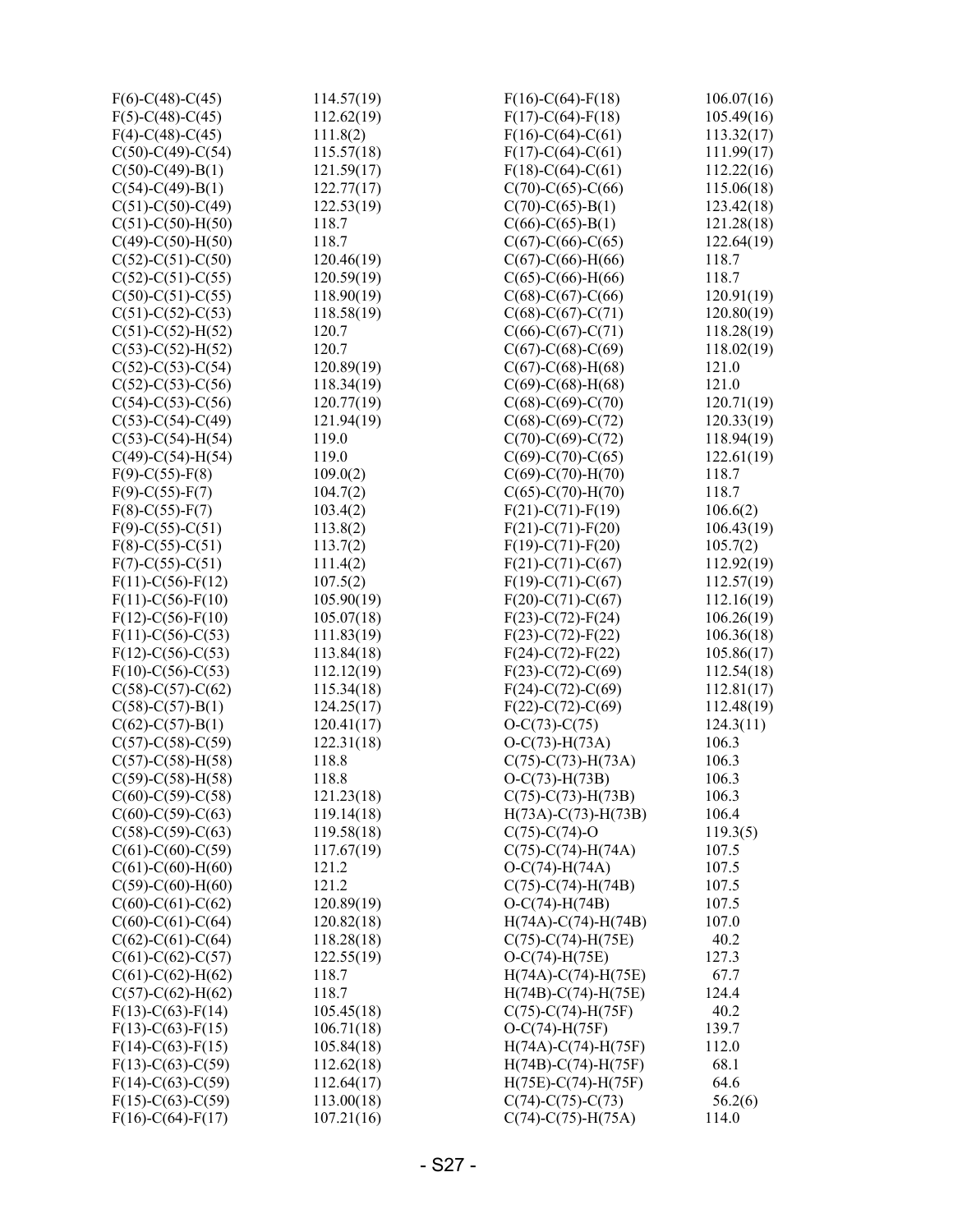| $C(73)$ -C(75)-H(75A)        | 167.4 | $C(74)$ - $C(75)$ -H $(75E)$ | 82.9  |
|------------------------------|-------|------------------------------|-------|
| $C(74)$ -C $(75)$ -H $(75B)$ | 114.3 | $C(73)-C(75)-H(75E)$         | 112.8 |
| $C(73)$ -C $(75)$ -H $(75B)$ | 75.9  | $H(75A) - C(75) - H(75E)$    | 71.0  |
| $H(75A) - C(75) - H(75B)$    | 104.0 | $H(75B) - C(75) - H(75E)$    | 162.1 |
| $C(74)-C(75)-H(75C)$         | 114.1 | $H(75C) - C(75) - H(75E)$    | 60.8  |
| $C(73)-C(75)-H(75C)$         | 88.1  | $H(75D) - C(75) - H(75E)$    | 103.7 |
| $H(75A) - C(75) - H(75C)$    | 103.9 | $C(74)$ -C(75)-H(75F)        | 83.1  |
| $H(75B) - C(75) - H(75C)$    | 105.4 | $C(73)-C(75)-H(75F)$         | 113.7 |
| $C(74)$ -C $(75)$ -H $(75D)$ | 167.9 | $H(75A) - C(75) - H(75F)$    | 54.7  |
| $C(73)$ -C $(75)$ -H $(75D)$ | 111.7 | $H(75B) - C(75) - H(75F)$    | 77.7  |
| $H(75A) - C(75) - H(75D)$    | 77.9  | $H(75C) - C(75) - H(75F)$    | 157.8 |
| $H(75B) - C(75) - H(75D)$    | 58.5  | $H(75D) - C(75) - H(75F)$    | 103.6 |
| $H(75C) - C(75) - H(75D)$    | 62.4  | $H(75E) - C(75) - H(75F)$    | 110.6 |

Symmetry transformations used to generate equivalent atoms: #1 -x+2,-y+1,-z+1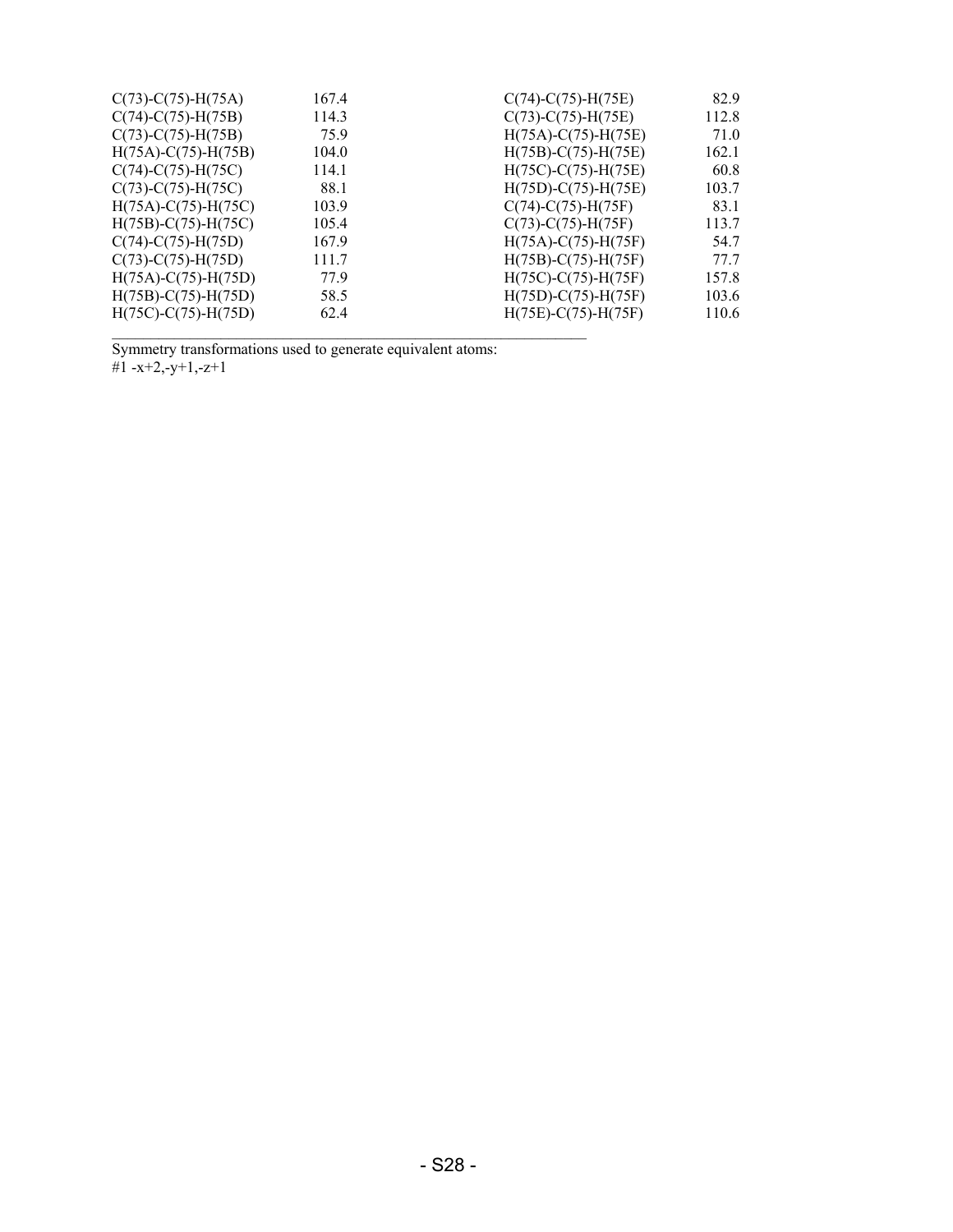|                | $U^{11}$ | $U^{22}$ | $U^{33}$ | $U^{23}$ | $U^{13}$  | $U^{12}$ |
|----------------|----------|----------|----------|----------|-----------|----------|
| Cu(1)          | 15(1)    | 20(1)    | 16(1)    | $-3(1)$  | $-2(1)$   | $-2(1)$  |
| Cu(2)          | 16(1)    | 19(1)    | 21(1)    | $-5(1)$  | $-4(1)$   | 0(1)     |
| N(1)           | 15(1)    | 16(1)    | 19(1)    | $-3(1)$  | $-2(1)$   | $-1(1)$  |
| N(2)           | 14(1)    | 20(1)    | 16(1)    | $-2(1)$  | $-1(1)$   | $-1(1)$  |
| S(1)           | 15(1)    | 17(1)    | 33(1)    | $-2(1)$  | $-3(1)$   | $-2(1)$  |
| S(2)           | 20(1)    | 19(1)    | 17(1)    | $-6(1)$  | 2(1)      | $-4(1)$  |
| S(3)           | 14(1)    | 32(1)    | 17(1)    | $-1(1)$  | $-2(1)$   | $-2(1)$  |
| S(4)           | 23(1)    | 24(1)    | 19(1)    | $-9(1)$  | $-7(1)$   | 5(1)     |
| $\overline{O}$ | 146(7)   | 99(5)    | 302(13)  | 82(7)    | $-145(9)$ | $-79(5)$ |
| B(1)           | 16(1)    | 18(1)    | 13(1)    | $-4(1)$  | $-2(1)$   | 1(1)     |
| C(1)           | 12(1)    | 23(1)    | 20(1)    | $-3(1)$  | $-5(1)$   | $-3(1)$  |
| C(2)           | 12(1)    | 24(1)    | 27(1)    | $-2(1)$  | $-4(1)$   | $-3(1)$  |
| C(3)           | 20(1)    | 25(1)    | 31(1)    | 6(1)     | $-5(1)$   | $-5(1)$  |
| C(4)           | 23(1)    | 39(1)    | 22(1)    | 2(1)     | $-2(1)$   | $-10(1)$ |
| C(5)           | 18(1)    | 38(1)    | 22(1)    | $-10(1)$ | $-2(1)$   | $-7(1)$  |
| C(6)           | 17(1)    | 24(1)    | 23(1)    | $-6(1)$  | $-5(1)$   | $-4(1)$  |
| C(7)           | 22(1)    | 18(1)    | 13(1)    | $-7(1)$  | $-1(1)$   | 2(1)     |
| C(8)           | 21(1)    | 21(1)    | 14(1)    | $-8(1)$  | $-1(1)$   | 1(1)     |
| C(9)           | 33(1)    | 22(1)    | 16(1)    | $-6(1)$  | 3(1)      | $-1(1)$  |
| C(10)          | 42(1)    | 22(1)    | 17(1)    | $-7(1)$  | $-9(1)$   | 9(1)     |
| C(11)          | 28(1)    | 26(1)    | 28(1)    | $-14(1)$ | $-12(1)$  | 9(1)     |
| C(12)          | 21(1)    | 22(1)    | 25(1)    | $-11(1)$ | $-5(1)$   | 0(1)     |
| C(13)          | 12(1)    | 19(1)    | 24(1)    | $-2(1)$  | $-5(1)$   | $-3(1)$  |
| C(14)          | 13(1)    | 27(1)    | 24(1)    | $-2(1)$  | $-4(1)$   | $-4(1)$  |
| C(15)          | 21(1)    | 28(1)    | 28(1)    | 6(1)     | $-6(1)$   | $-4(1)$  |
| C(16)          | 28(1)    | 23(1)    | 45(2)    | 1(1)     | $-14(1)$  | 1(1)     |
| C(17)          | 21(1)    | 24(1)    | 47(2)    | $-12(1)$ | $-10(1)$  | 5(1)     |
| C(18)          | 18(1)    | 26(1)    | 27(1)    | $-6(1)$  | $-5(1)$   | $-1(1)$  |
| C(19)          | 23(1)    | 16(1)    | 17(1)    | $-8(1)$  | 0(1)      | $-1(1)$  |
| C(20)          | 24(1)    | 20(1)    | 17(1)    | $-9(1)$  | $-2(1)$   | 1(1)     |
| C(21)          | 37(1)    | 21(1)    | 15(1)    | $-4(1)$  | $-2(1)$   | 5(1)     |
| C(22)          | 38(1)    | 22(1)    | 20(1)    | $-6(1)$  | 10(1)     | $-6(1)$  |
| C(23)          | 26(1)    | 28(1)    | 25(1)    | $-13(1)$ | 7(1)      | $-8(1)$  |
| C(24)          | 20(1)    | 24(1)    | 20(1)    | $-9(1)$  | $-1(1)$   | 0(1)     |
| C(25)          | 19(1)    | 26(1)    | 48(2)    | $-12(1)$ | $-5(1)$   | $-8(1)$  |
| C(26)          | 34(1)    | 35(2)    | 74(2)    | $-28(2)$ | $-10(1)$  | $-5(1)$  |
| C(27)          | 28(1)    | 38(2)    | 61(2)    | 0(1)     | $-8(1)$   | $-18(1)$ |
| C(28)          | 20(1)    | 32(1)    | 42(2)    | $-13(1)$ | $-10(1)$  | 0(1)     |
| C(29)          | 33(1)    | 21(1)    | 20(1)    | $-9(1)$  | 1(1)      | $-8(1)$  |
| C(30)          | 36(1)    | 38(2)    | 37(2)    | $-18(1)$ | $-2(1)$   | $-14(1)$ |
| C(31)          | 38(1)    | 29(1)    | 20(1)    | $-11(1)$ | 2(1)      | $-4(1)$  |
| C(32)          | 53(2)    | 22(1)    | 28(1)    | $-10(1)$ | 1(1)      | $-7(1)$  |
| C(33)          | 14(1)    | 44(1)    | 18(1)    | $-7(1)$  | $-4(1)$   | $-2(1)$  |
| C(34)          | 18(1)    | 47(2)    | 26(1)    | $-13(1)$ | $-2(1)$   | $-9(1)$  |
| C(35)          | 21(1)    | 57(2)    | 29(1)    | $-4(1)$  | $-9(1)$   | 1(1)     |
| C(36)          | 26(1)    | 55(2)    | 26(1)    | $-17(1)$ | $-6(1)$   | 1(1)     |
| C(37)          | 31(1)    | 35(1)    | 29(1)    | $-21(1)$ | $-12(1)$  | 6(1)     |
| C(38)          | 56(2)    | 47(2)    | 22(1)    | $-18(1)$ | $-11(1)$  | 11(1)    |
| C(39)          | 34(1)    | 31(1)    | 35(1)    | $-19(1)$ | $-7(1)$   | 3(1)     |
| C(40)          | 37(2)    | 52(2)    | 53(2)    | $-33(1)$ | $-22(1)$  | 9(1)     |
| C(41)          | 19(1)    | 17(1)    | 13(1)    | 1(1)     | $-3(1)$   | 0(1)     |

Table 9. Anisotropic displacement parameters  $(\hat{A}^2 \times 10^3)$  for **3**. The anisotropic displacement factor exponent takes the form:  $-2\pi^2$ [ h<sup>2</sup> a<sup>\*2</sup>U<sup>11</sup> + ... + 2 h k a<sup>\*</sup> b<sup>\*</sup> U<sup>12</sup>]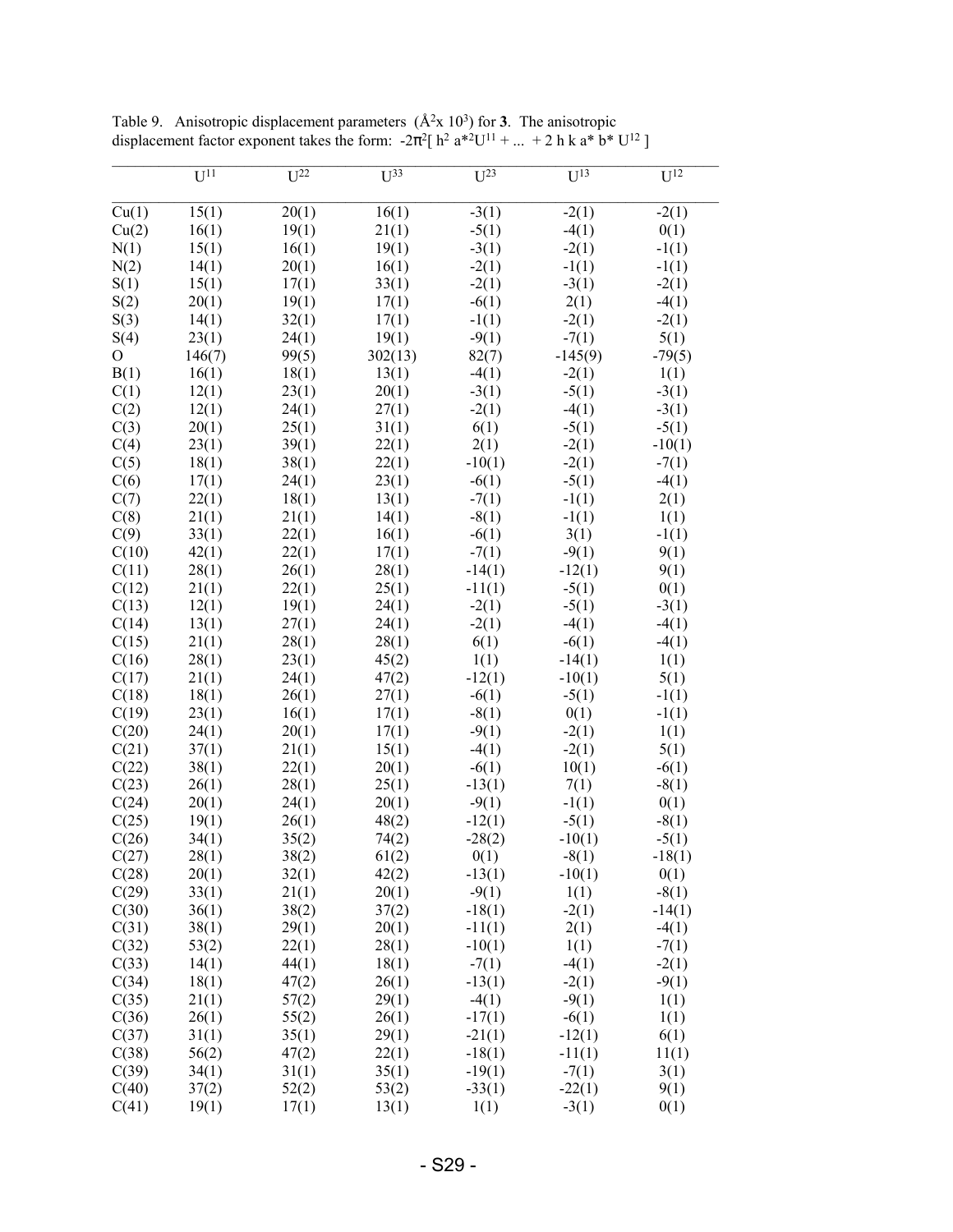| C(42) | 18(1) | 17(1)  | 16(1)   | $-1(1)$   | 0(1)     | 0(1)     |
|-------|-------|--------|---------|-----------|----------|----------|
| C(43) | 23(1) | 16(1)  | 20(1)   | $-4(1)$   | $-2(1)$  | $-2(1)$  |
| C(44) | 25(1) | 22(1)  | 18(1)   | $-8(1)$   | 0(1)     | 2(1)     |
| C(45) | 18(1) | 25(1)  | 19(1)   | $-5(1)$   | 0(1)     | 2(1)     |
| C(46) | 18(1) | 22(1)  | 16(1)   | $-5(1)$   | $-3(1)$  | $-1(1)$  |
| C(47) | 25(1) | 25(1)  | 31(1)   | $-13(1)$  | 2(1)     | $-2(1)$  |
|       |       |        |         |           |          |          |
| C(48) | 22(1) | 38(1)  | 31(1)   | $-17(1)$  | $-1(1)$  | 3(1)     |
| C(49) | 17(1) | 15(1)  | 18(1)   | $-4(1)$   | $-2(1)$  | $-3(1)$  |
| C(50) | 19(1) | 19(1)  | 19(1)   | $-4(1)$   | $-2(1)$  | 0(1)     |
| C(51) | 22(1) | 25(1)  | 18(1)   | $-6(1)$   | 1(1)     | $-2(1)$  |
| C(52) | 26(1) | 22(1)  | 14(1)   | 1(1)      | $-3(1)$  | $-4(1)$  |
| C(53) | 22(1) | 16(1)  | 19(1)   | $-2(1)$   | $-3(1)$  | $-3(1)$  |
| C(54) | 18(1) | 17(1)  | 19(1)   | $-5(1)$   | 1(1)     | $-1(1)$  |
| C(55) | 34(1) | 50(2)  | 21(1)   | $-10(1)$  | 0(1)     | 9(1)     |
| C(56) | 40(1) | 25(1)  | 23(1)   | $-4(1)$   | $-9(1)$  | 9(1)     |
| C(57) | 13(1) | 18(1)  | 17(1)   | $-4(1)$   | $-3(1)$  | 4(1)     |
| C(58) |       |        |         |           |          |          |
|       | 17(1) | 19(1)  | 14(1)   | $-3(1)$   | $-2(1)$  | 4(1)     |
| C(59) | 16(1) | 19(1)  | 20(1)   | $-9(1)$   | $-4(1)$  | 3(1)     |
| C(60) | 14(1) | 17(1)  | 23(1)   | $-5(1)$   | $-1(1)$  | 0(1)     |
| C(61) | 14(1) | 20(1)  | 16(1)   | $-4(1)$   | $-2(1)$  | 4(1)     |
| C(62) | 16(1) | 20(1)  | 18(1)   | $-7(1)$   | $-4(1)$  | 1(1)     |
| C(63) | 25(1) | 27(1)  | 23(1)   | $-10(1)$  | $-3(1)$  | $-2(1)$  |
| C(64) | 20(1) | 23(1)  | 20(1)   | $-5(1)$   | $-2(1)$  | $-1(1)$  |
| C(65) | 19(1) | 19(1)  | 16(1)   | $-8(1)$   | $-1(1)$  | 0(1)     |
| C(66) | 23(1) | 18(1)  | 18(1)   | $-6(1)$   | $-3(1)$  | 2(1)     |
| C(67) | 18(1) | 24(1)  | 23(1)   | $-10(1)$  | 0(1)     | $-2(1)$  |
| C(68) | 16(1) | 27(1)  | 27(1)   | $-12(1)$  | $-5(1)$  | 4(1)     |
| C(69) | 23(1) | 21(1)  | 20(1)   | $-9(1)$   | $-5(1)$  | 4(1)     |
| C(70) | 19(1) | 19(1)  | 19(1)   | $-7(1)$   | $-1(1)$  | 0(1)     |
|       |       |        |         |           |          |          |
| C(71) | 22(1) | 36(1)  | 31(1)   | $-7(1)$   | 0(1)     | $-4(1)$  |
| C(72) | 26(1) | 30(1)  | 27(1)   | $-8(1)$   | $-8(1)$  | 6(1)     |
| C(73) | 59(6) | 48(5)  | 130(11) | 9(6)      | $-8(6)$  | 28(4)    |
| C(74) | 34(3) | 40(4)  | 69(4)   | $-19(3)$  | $-10(3)$ | $-1(3)$  |
| C(75) | 87(4) | 64(3)  | 227(7)  | 35(4)     | $-59(4)$ | $-22(3)$ |
| F(1)  | 25(1) | 59(1)  | 75(1)   | $-47(1)$  | 10(1)    | $-14(1)$ |
| F(2)  | 51(1) | 21(1)  | 57(1)   | $-9(1)$   | $-16(1)$ | $-6(1)$  |
| F(3)  | 48(1) | 44(1)  | 33(1)   | $-10(1)$  | $-12(1)$ | $-15(1)$ |
| F(4)  | 34(1) | 69(2)  | 93(2)   | 24(1)     | 12(1)    | 29(1)    |
| F(5)  | 28(1) | 105(2) | 28(1)   | $-17(1)$  | 10(1)    | $-1(1)$  |
| F(6)  | 19(1) | 148(3) | 165(3)  | $-140(2)$ | 21(1)    | $-24(1)$ |
| F(7)  | 59(1) | 62(1)  | 59(1)   | $-42(1)$  | 3(1)     | 10(1)    |
| F(8)  | 25(1) | 112(2) | 47(1)   | $-39(1)$  | 5(1)     | 12(1)    |
| F(9)  | 98(1) | 88(1)  | 17(1)   | $-4(1)$   | 12(1)    |          |
|       |       |        |         |           |          | 44(1)    |
| F(10) | 72(1) | 22(1)  | 37(1)   | 8(1)      | 11(1)    | 13(1)    |
| F(11) | 72(1) | 62(1)  | 84(1)   | $-42(1)$  | $-60(1)$ | 38(1)    |
| F(12) | 36(1) | 43(1)  | 32(1)   | 0(1)      | 1(1)     | 21(1)    |
| F(13) | 39(1) | 73(1)  | 32(1)   | $-36(1)$  | 7(1)     | $-17(1)$ |
| F(14) | 29(1) | 56(1)  | 43(1)   | $-26(1)$  | $-17(1)$ | 5(1)     |
| F(15) | 85(1) | 26(1)  | 43(1)   | $-10(1)$  | $-26(1)$ | $-16(1)$ |
| F(16) | 38(1) | 38(1)  | 21(1)   | 1(1)      | 0(1)     | $-20(1)$ |
| F(17) | 39(1) | 34(1)  | 19(1)   | $-6(1)$   | 5(1)     | 9(1)     |
| F(18) | 25(1) | 33(1)  | 19(1)   | $-2(1)$   | $-8(1)$  | 1(1)     |
| F(19) | 59(1) | 36(1)  | 90(1)   | $-22(1)$  | 29(1)    | $-22(1)$ |
| F(20) | 47(1) | 83(1)  | 33(1)   | $-7(1)$   | 8(1)     | $-30(1)$ |
| F(21) | 17(1) | 69(1)  | 78(1)   | 15(1)     | $-9(1)$  | $-11(1)$ |
| F(22) | 23(1) | 50(1)  | 33(1)   | 1(1)      | $-13(1)$ | 5(1)     |
|       |       |        |         |           |          |          |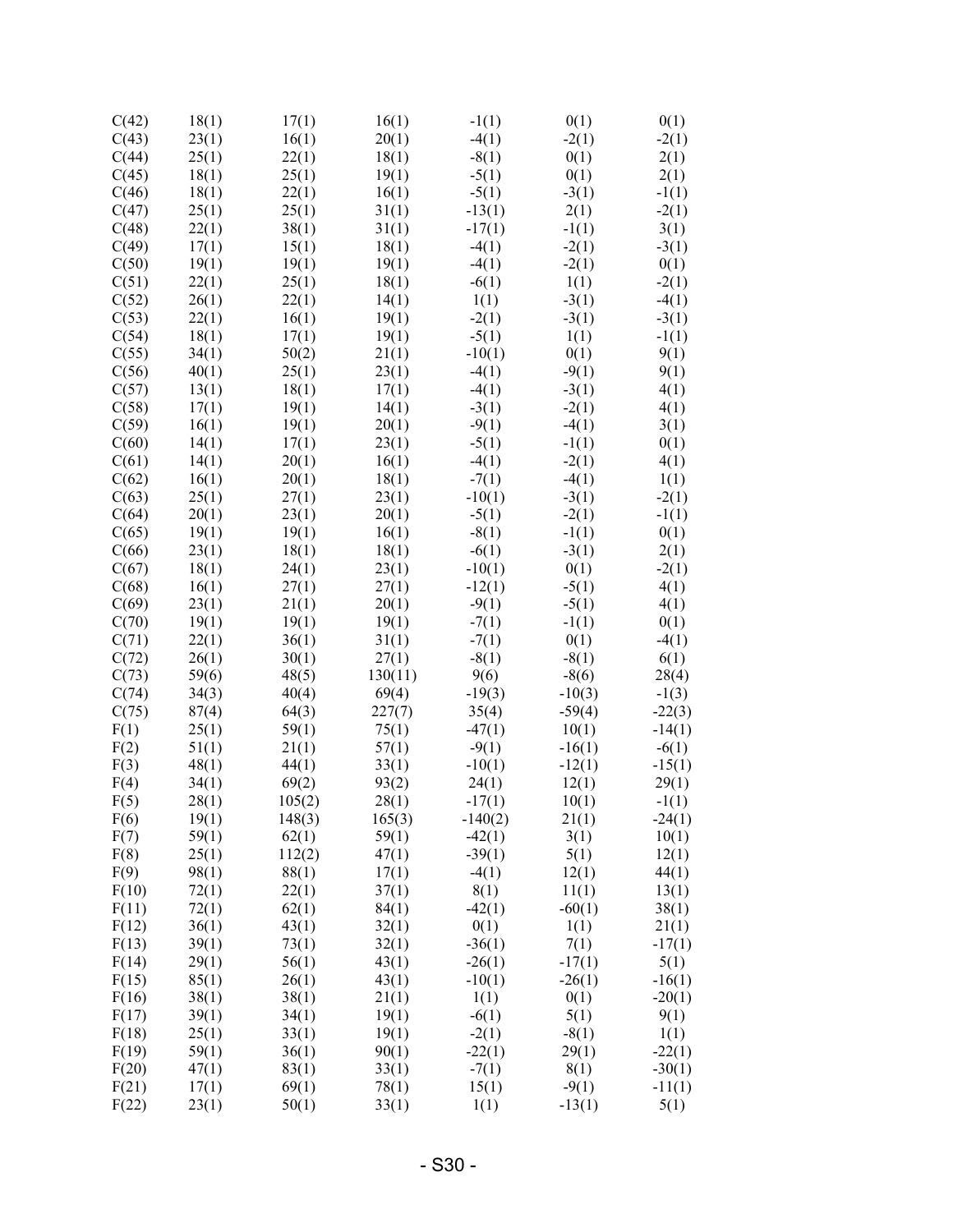| F(23) | 96(1) | 25(1) | 42(1) | $-11(1)$ | $-30(1)$ | 21(1) |
|-------|-------|-------|-------|----------|----------|-------|
| F(24) | 28(1) | 41(1) | 34(1) | 10(1)    | $-6(1)$  | 0(1)  |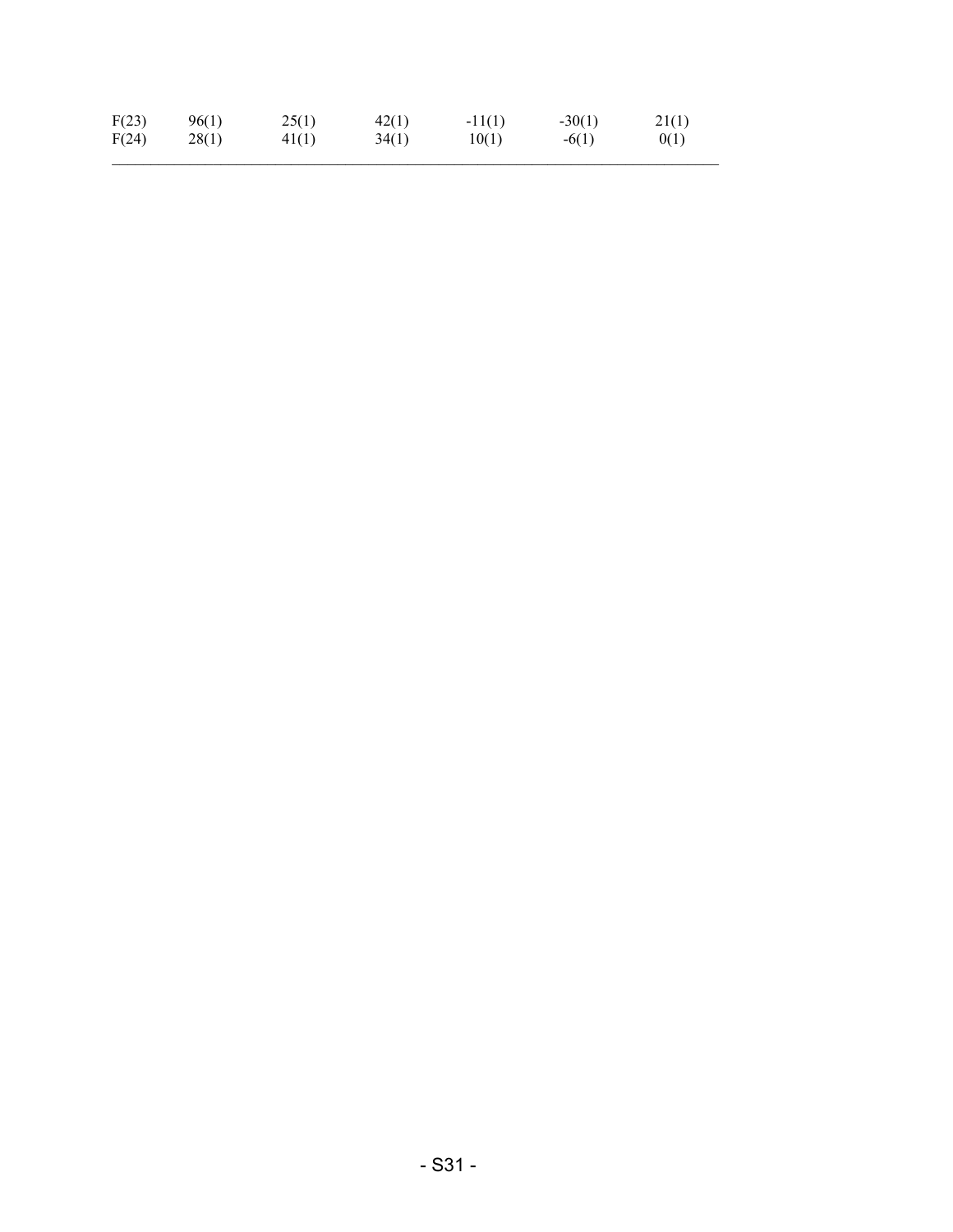|        | $\mathbf X$ | $\mathbf y$ | Z    | $U_{\text{eq}}$ |
|--------|-------------|-------------|------|-----------------|
| H(3)   | 5006        | 6419        | 9023 | 33              |
| H(4)   | 3955        | 7094        | 9747 | 36              |
| H(5)   | 3659        | 8338        | 9309 | 30              |
| H(6)   | 4566        | 8910        | 8189 | 25              |
| H(9)   | 6646        | 10475       | 5758 | 29              |
| H(10)  | 4505        | 10574       | 5460 | 32              |
| H(11)  | 3020        | 9725        | 6097 | 31              |
| H(12)  | 3697        | 8738        | 6952 | 26              |
| H(15)  | 9469        | 5919        | 8676 | 34              |
| H(16)  | 10470       | 5123        | 8064 | 40              |
| H(17)  | 11017       | 5524        | 6854 | 36              |
| H(18)  | 10429       | 6690        | 6245 | 28              |
| H(21)  | 8942        | 9297        | 4681 | 30              |
| H(22)  | 11137       | 9519        | 4631 | 33              |
| H(23)  | 12420       | 8796        | 5466 | 31              |
| H(24)  | 11483       | 7919        | 6397 | 25              |
| H(26A) | 4669        | 5757        | 6624 | 67              |
| H(26B) | 5883        | 5551        | 7083 | 67              |
| H(26C) | 5901        | 6253        | 6435 | 67              |
| H(27A) | 3486        | 6219        | 8229 | 66              |
| H(27B) | 4498        | 5555        | 8206 | 66              |
| H(27C) | 3254        | 5686        | 7769 | 66              |
| H(28A) | 4389        | 7300        | 6504 | 46              |
| H(28B) | 3555        | 7321        | 7229 | 46              |
| H(28C) | 3122        | 6834        | 6769 | 46              |
| H(30A) | 9574        | 10346       | 7819 | 52              |
| H(30B) | 10069       | 10179       | 7084 | 52              |
| H(30C) | 9704        | 9535        | 7762 | 52              |
| H(31A) | 7331        | 9362        | 8232 | 43              |
| H(31B) | 6225        | 9885        | 7832 | 43              |
| H(31C) | 7132        | 10173       | 8287 | 43              |
| H(32A) | 6846        | 10890       | 6798 | 51              |
| H(32B) | 8350        | 10996       | 6504 | 51              |
| H(32C) | 7802        | 11186       | 7222 | 51              |
| H(34A) | 10759       | 8406        | 7712 | 45              |
| H(34B) | 11436       | 7628        | 7745 | 45              |
| H(34C) | 11941       | 8117        | 8183 | 45              |
| H(35A) | 11522       | 7125        | 9332 | 55              |
| H(35B) | 11166       | 6652        | 8840 | 55              |
| H(35C) | 10149       | 6751        | 9482 | 55              |
| H(36A) | 9088        | 7944        | 9453 | 52              |
| H(36B) | 9205        | 8583        | 8748 | 52              |
| H(36C) | 10411       | 8365        | 9213 | 52              |
| H(38A) | 8860        | 8185        | 4264 | 60              |
| H(38B) | 7451        | 8550        | 4092 | 60              |
| H(38C) | 7904        | 7808        | 3908 | 60              |
| H(39A) | 8172        | 6679        | 4944 | 47              |
| H(39B) | 7807        | 6760        | 5724 | 47              |
| H(39C) | 9078        | 7121        | 5262 | 47              |
| H(40A) | 5900        | 7245        | 4610 | 64              |

Table 10. Hydrogen coordinates ( $x 10^4$ ) and isotropic displacement parameters ( $\AA^2x 10^3$ ) for **3**.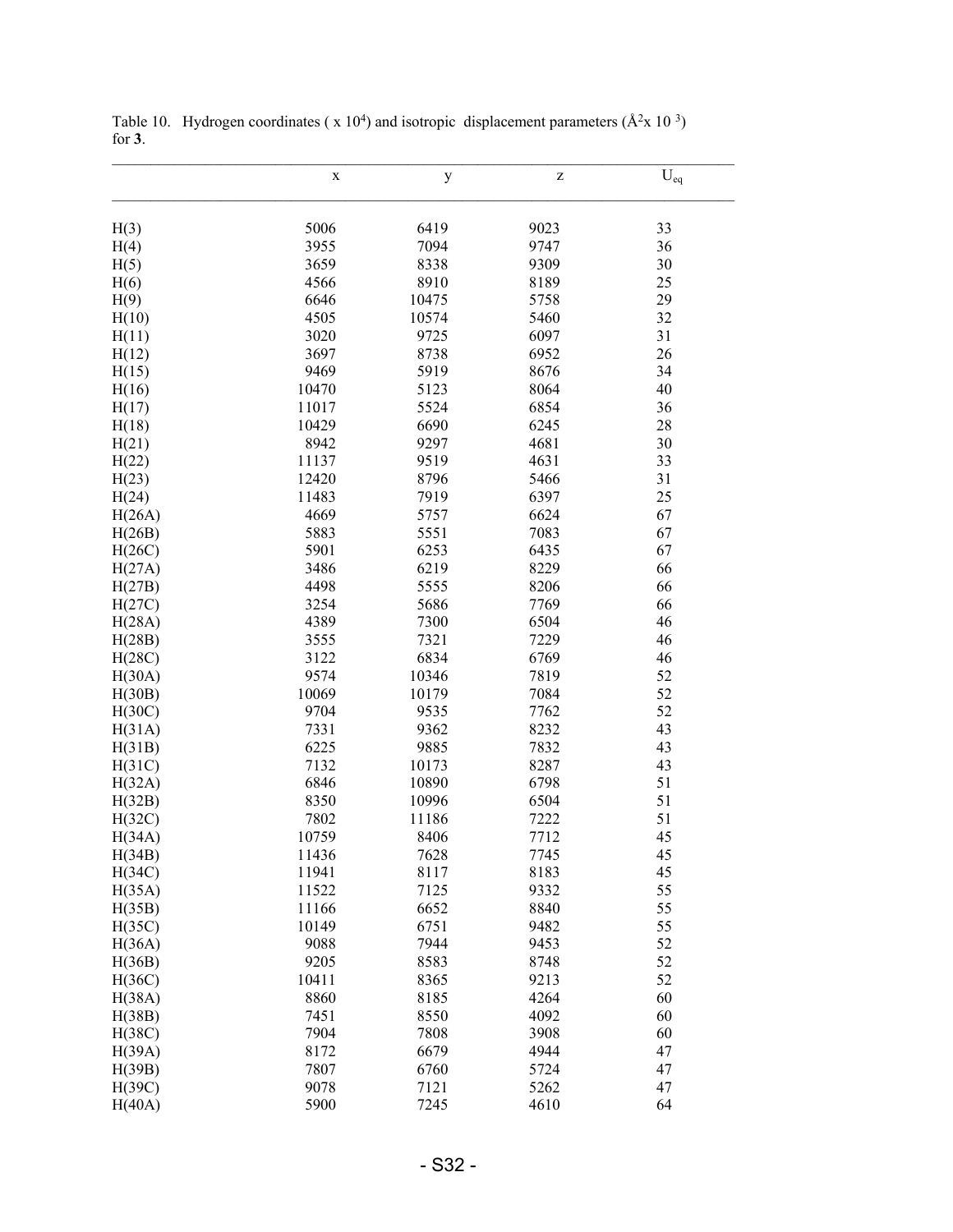| 5438<br>4800<br>H(40B)<br>7982<br>64<br>5589<br>64<br>H(40C)<br>7259<br>5413<br>6388<br>H(42)<br>1422<br>2575 | 22 |
|---------------------------------------------------------------------------------------------------------------|----|
|                                                                                                               |    |
|                                                                                                               |    |
| 5506<br>5418<br>422<br>26<br>H(44)                                                                            |    |
| 1386<br>23<br>6300<br>H(46)<br>6903                                                                           |    |
| 23<br>2609<br>H(50)<br>7558<br>3177                                                                           |    |
| 4431<br>26<br>H(52)<br>6146<br>4705                                                                           |    |
| 22<br>5507<br>6216<br>H(54)<br>2667                                                                           |    |
| 21<br>5195<br>2592<br>H(58)<br>8156                                                                           |    |
| 22<br>H(60)<br>6991<br>9607<br>945                                                                            |    |
| 4789<br>8109<br>619<br>21<br>H(62)                                                                            |    |
| H(66)<br>1522<br>6738<br>2562<br>24                                                                           |    |
| $-1193$<br>8035<br>1460<br>27<br>H(68)                                                                        |    |
| 22<br>2627<br>8509<br>1059<br>H(70)                                                                           |    |
| 105<br>9790<br>5592<br>5501<br>H(73A)                                                                         |    |
| 105<br>10597<br>4863<br>5788<br>H(73B)                                                                        |    |
| 55<br>8041<br>4583<br>5342<br>H(74A)                                                                          |    |
| 9129<br>4045<br>5730<br>55<br>H(74B)                                                                          |    |
| 7790<br>4454<br>6450<br>203<br>H(75A)                                                                         |    |
| 6431<br>203<br>9198<br>4716<br>H(75B)                                                                         |    |
| 8124<br>6048<br>203<br>H(75C)<br>5245                                                                         |    |
| 203<br>8375<br>4974<br>6552<br>H(75D)                                                                         |    |
| 7684<br>4868<br>203<br>5929<br>H(75E)                                                                         |    |
| H(75F)<br>4244<br>6348<br>203<br>8570                                                                         |    |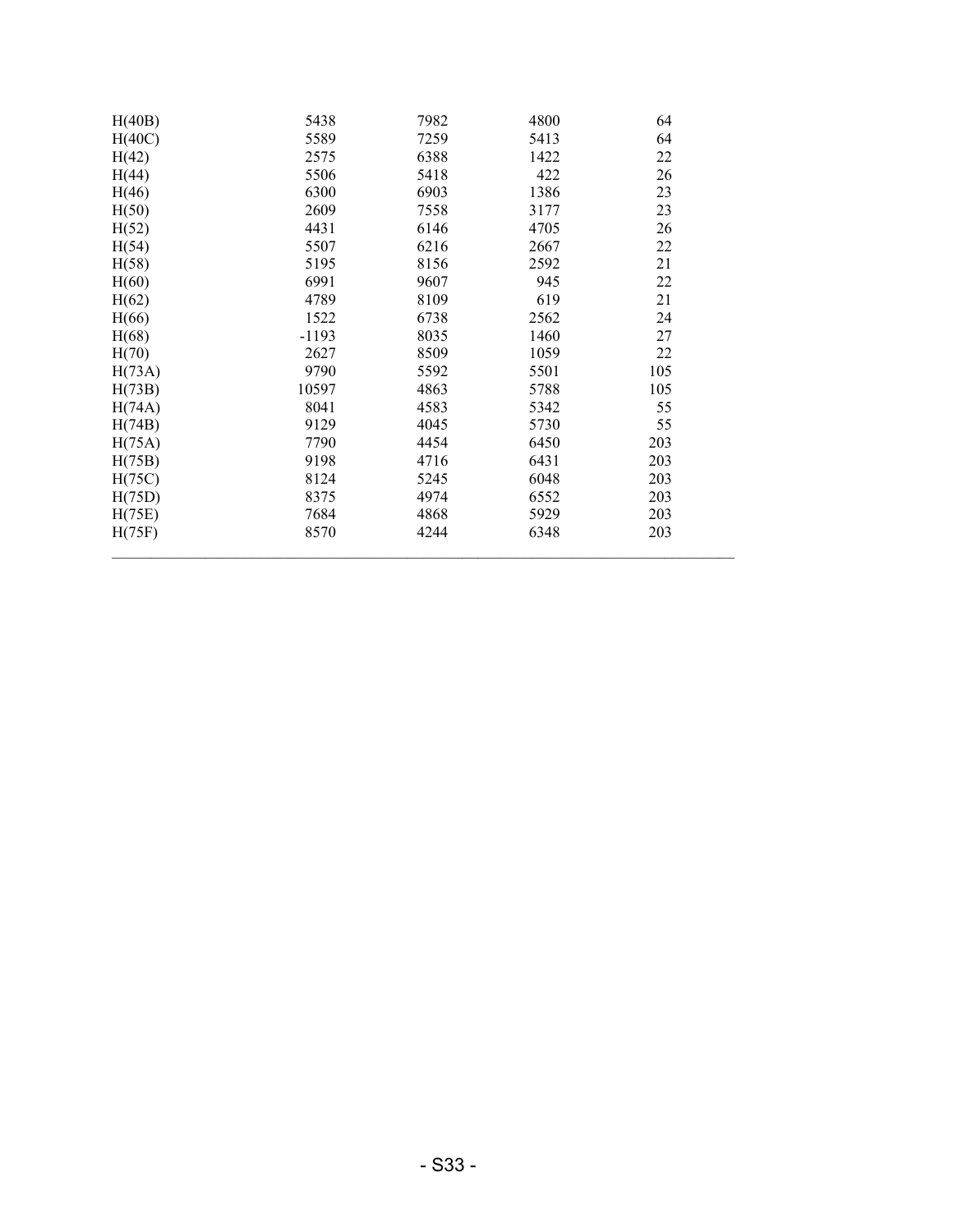| Table 11. Crystal data and structure refinement for 4. |                                                              |                       |
|--------------------------------------------------------|--------------------------------------------------------------|-----------------------|
| Name of Complex                                        | SNS-CuCl                                                     |                       |
| Empirical formula                                      | $C_{20}H_{26}ClCuNS_2$                                       |                       |
| Formula weight                                         | 443.53                                                       |                       |
| Temperature                                            | 96 K                                                         |                       |
| Wavelength                                             | $0.71073 \text{ Å}$                                          |                       |
| Crystal system                                         | Orthorhombic                                                 |                       |
| Crystal habit                                          | prism                                                        |                       |
| Crystal color                                          | green                                                        |                       |
| Crystal size                                           | $0.19$ x $.19$ x $.19$ mm <sup>3</sup>                       |                       |
| Space group                                            | pbca $(\#61)$                                                |                       |
| Unit cell dimensions                                   | $a = 17.0807(13)$ Å                                          | $\alpha = 90^\circ$ . |
|                                                        | $b = 12.3173(10)$ Å                                          | $\beta = 90^\circ$ .  |
|                                                        | $c = 19.5782(15)$ Å                                          | $\gamma = 90^\circ$ . |
| Volume                                                 | 4119.0(6) $\AA$ <sup>3</sup>                                 |                       |
| Z                                                      | 8                                                            |                       |
| Density (calculated)                                   | 1.430 $Mg/m^3$                                               |                       |
| Absorption coefficient                                 | $1.396$ mm <sup>-1</sup>                                     |                       |
| F(000)                                                 | 1848                                                         |                       |
| Theta range for data collection                        | 2.08 to 28.54°.                                              |                       |
| Index ranges                                           | $-22 \le h \le 22$ , $-12 \le k \le 16$ , $-21 \le k \le 24$ |                       |
| Reflections collected                                  | 24577                                                        |                       |
| Independent reflections                                | 4901 [R(int) = $0.0698$ ]                                    |                       |
| Completeness to theta = $28.54^{\circ}$                | 93.5%                                                        |                       |
| Absorption correction                                  | None                                                         |                       |
| Refinement method                                      | Full-matrix least-squares on $F^2$                           |                       |
| Data / restraints / parameters                         | 4901 / 0 / 232                                               |                       |
| Goodness-of-fit on $F^2$                               | 1.235                                                        |                       |
| Final R indices $[I>2$ sigma $(I)$ ]                   | $R1 = 0.0381$ , wR2 = 0.0694                                 |                       |
| R indices (all data)                                   | $R1 = 0.0664$ , wR2 = 0.0753                                 |                       |
| Largest diff. peak and hole                            | 0.506 and -0.441 e. $A^{-3}$                                 |                       |

## **Special Refinement Details**

Refinement of F2 against ALL reflections. The weighted R-factor (*w*R) and goodness of fit (S) are based on F2, conventional R-factors (R) are based on F, with F set to zero for negative F2. The threshold expression of F2  $> 2 \int (F2)$  is used only for calculating R-factors(gt) etc. and is not relevant to the choice of reflections for refinement.

All esds (except the esd in the dihedral angle between two l.s. planes) are estimated using the full covariance matrix. The cell esds are taken into account individually in the estimation of esds in distances, angles and torsion angles; correlations between esds in cell parameters are only used when they are defined by crystal symmetry. An approximate (isotropic) treatment of cell esds is used for estimating esds involving l.s. planes.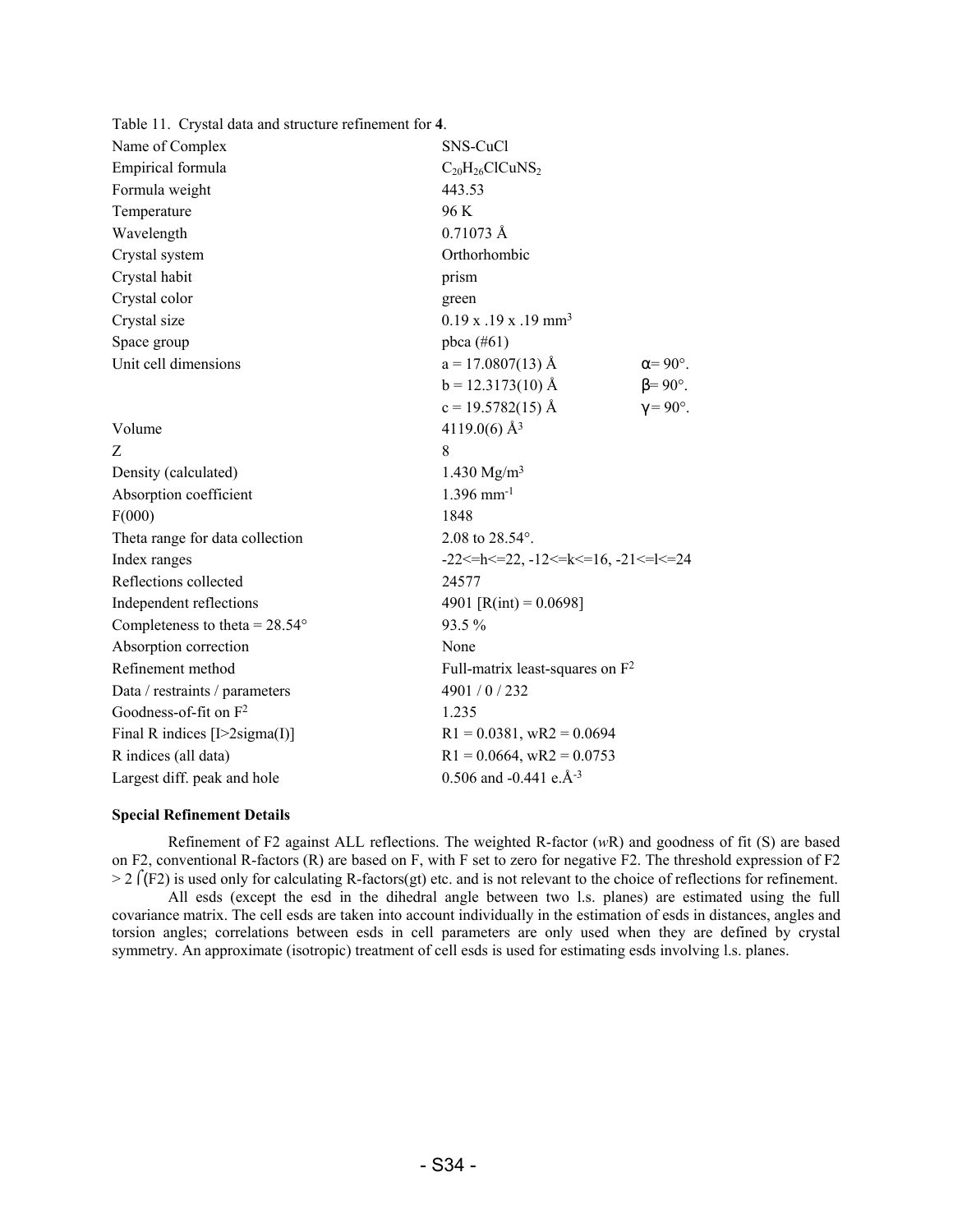|                | $\mathbf X$ | y       | $\mathbf{Z}% ^{T}=\mathbf{Z}^{T}\times\mathbf{Z}^{T}$ | $U_{eq}$ |
|----------------|-------------|---------|-------------------------------------------------------|----------|
| Cu             | 947(1)      | 3017(1) | 3636(1)                                               | 12(1)    |
| N              | 186(1)      | 2256(2) | 4172(1)                                               | 14(1)    |
| S(1)           | 1844(1)     | 2552(1) | 4497(1)                                               | 13(1)    |
| S(2)           | $-111(1)$   | 3634(1) | 2978(1)                                               | 12(1)    |
| C <sub>1</sub> | 1818(1)     | 3735(1) | 2938(1)                                               | 17(1)    |
| C(1)           | 336(1)      | 2040(2) | 4851(1)                                               | 12(1)    |
| C(2)           | 1118(1)     | 2140(2) | 5088(1)                                               | 12(1)    |
| C(3)           | 1315(2)     | 1985(2) | 5771(1)                                               | 16(1)    |
| C(4)           | 752(2)      | 1704(2) | 6245(1)                                               | 17(1)    |
| C(5)           | $-20(2)$    | 1628(2) | 6028(1)                                               | 17(1)    |
| C(6)           | $-229(2)$   | 1795(2) | 5353(1)                                               | 15(1)    |
| C(7)           | $-538(1)$   | 2030(2) | 3870(1)                                               | 12(1)    |
| C(8)           | $-791(1)$   | 2695(2) | 3324(1)                                               | 12(1)    |
| C(9)           | $-1490(1)$  | 2519(2) | 2985(1)                                               | 16(1)    |
| C(10)          | $-1967(2)$  | 1668(2) | 3175(1)                                               | 20(1)    |
| C(11)          | $-1714(2)$  | 964(2)  | 3685(1)                                               | 20(1)    |
| C(12)          | $-1016(2)$  | 1134(2) | 4025(1)                                               | 16(1)    |
| C(13)          | 2309(2)     | 1248(2) | 4214(1)                                               | 17(1)    |
| C(14)          | 1709(2)     | 516(3)  | 3878(2)                                               | 36(1)    |
| C(15)          | 2674(2)     | 701(3)  | 4831(1)                                               | 33(1)    |
| C(16)          | 2940(2)     | 1592(2) | 3709(1)                                               | 21(1)    |
| C(17)          | $-347(1)$   | 5004(2) | 3338(1)                                               | 13(1)    |
| C(18)          | $-70(2)$    | 5098(2) | 4072(1)                                               | 21(1)    |
| C(19)          | $-1228(2)$  | 5181(2) | 3291(1)                                               | 22(1)    |
| C(20)          | 94(2)       | 5779(2) | 2862(1)                                               | 19(1)    |

Table 12. Atomic coordinates ( $x 10<sup>4</sup>$ ) and equivalent isotropic displacement parameters ( $\AA^2 x 10^3$ ) for **4**. U<sub>eq</sub> is defined as one third of the trace of the orthogonalized  $U^{ij}$  tensor.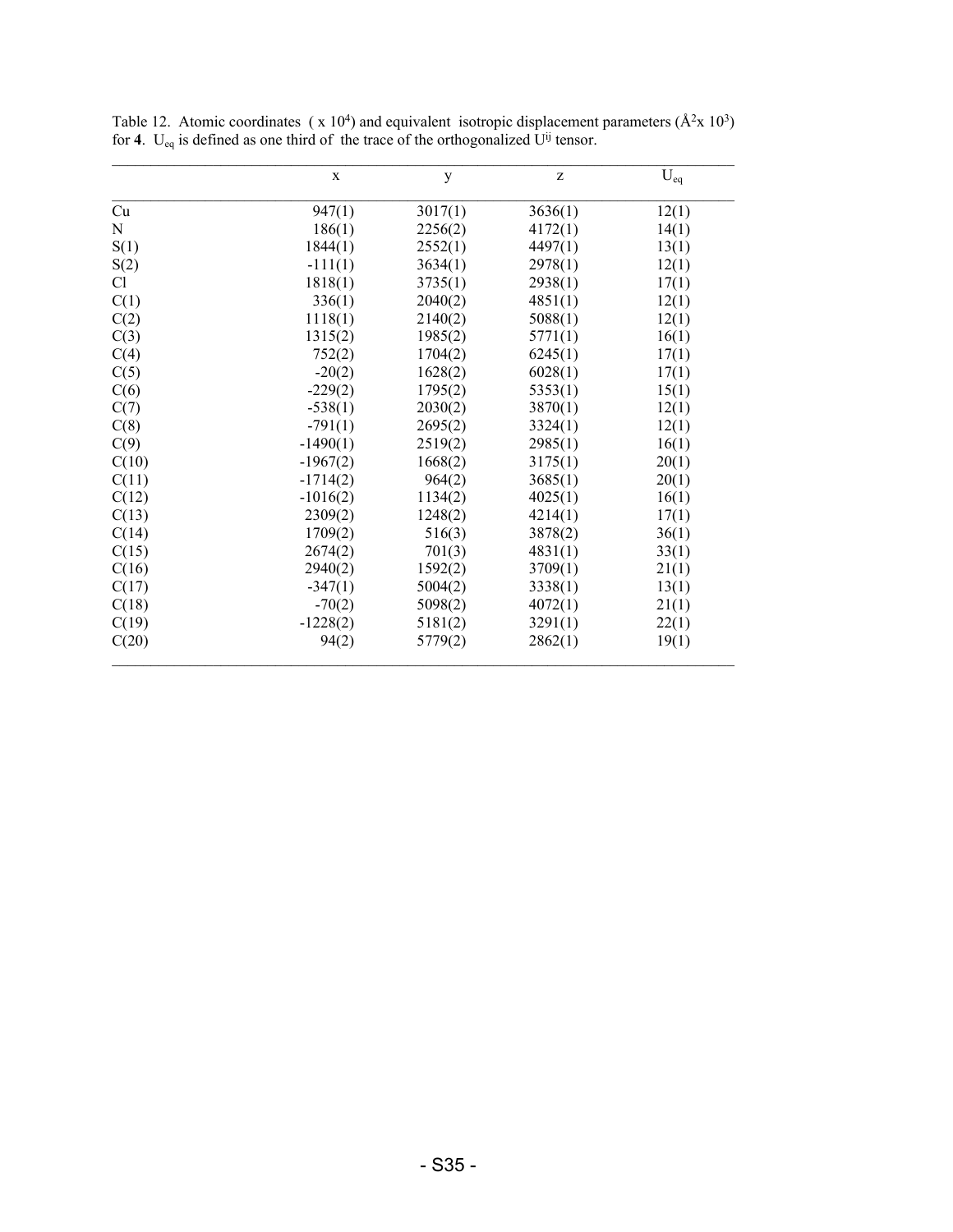| $Cu-N$             | 1.915(2)  | N-Cu-Cl             | 173.44(7)         |
|--------------------|-----------|---------------------|-------------------|
| Cu-Cl              | 2.2068(7) | $N$ -Cu-S $(2)$     | 86.37(6)          |
| $Cu-S(2)$          | 2.3465(7) | $Cl-Cu-S(2)$        | 92.80(2)          |
| $Cu-S(1)$          | 2.3476(7) | $N$ -Cu-S $(1)$     | 86.02(6)          |
| $N-C(1)$           | 1.381(3)  | $Cl-Cu-S(1)$        | 95.89(2)          |
| $N-C(7)$           | 1.399(3)  | $S(2)$ -Cu-S(1)     | 167.35(3)         |
| $S(1)-C(2)$        | 1.770(2)  | $C(1)-N-C(7)$       | 122.3(2)          |
| $S(1)-C(13)$       | 1.875(3)  | $C(1)-N-Cu$         | 119.69(16)        |
| $S(2)$ -C $(8)$    | 1.773(2)  | $C(7)-N-Cu$         | 117.76(16)        |
| $S(2) - C(17)$     | 1.872(3)  | $C(2)$ -S(1)-C(13)  | 104.15(12)        |
| $C(1)-C(6)$        | 1.410(3)  | $C(2)$ -S(1)-Cu     | 94.75(8)          |
| $C(1)-C(2)$        | 1.419(3)  | $C(13)$ -S(1)-Cu    | 105.87(8)         |
| $C(2)-C(3)$        | 1.391(3)  | $C(8)$ -S(2)-C(17)  | 107.67(11)        |
| $C(3)-C(4)$        | 1.380(3)  | $C(8)$ -S(2)-Cu     | 94.73(8)          |
| $C(3)-H(3)$        | 0.9500    | $C(17)$ -S(2)-Cu    | 104.55(8)         |
| $C(4)-C(5)$        | 1.388(4)  | $N-C(1)-C(6)$       | 125.8(2)          |
| $C(4)-H(4)$        | 0.9500    | $N-C(1)-C(2)$       | 118.3(2)          |
| $C(5)-C(6)$        | 1.385(3)  | $C(6)-C(1)-C(2)$    | 115.7(2)          |
| $C(5)-H(5)$        | 0.9500    | $C(3)-C(2)-C(1)$    | 122.0(2)          |
| $C(6)-H(6)$        | 0.9500    | $C(3)-C(2)-S(1)$    | 119.94(19)        |
| $C(7)$ - $C(12)$   | 1.406(3)  | $C(1)$ -C(2)-S(1)   | 117.97(18)        |
| $C(7)$ - $C(8)$    | 1.413(3)  | $C(4)-C(3)-C(2)$    | 120.8(2)          |
| $C(8)-C(9)$        | 1.384(3)  | $C(4)-C(3)-H(3)$    | 119.6             |
| $C(9) - C(10)$     | 1.378(4)  | $C(2)$ -C(3)-H(3)   | 119.6             |
| $C(9)$ -H $(11)$   | 0.9500    | $C(3)-C(4)-C(5)$    | 118.2(2)          |
| $C(10)-C(11)$      | 1.391(4)  | $C(3)-C(4)-H(4)$    | 120.9             |
| $C(10)$ -H $(10)$  | 0.9500    | $C(5)-C(4)-H(4)$    | 120.9             |
| $C(11)-C(12)$      | 1.383(3)  | $C(6)-C(5)-C(4)$    | 121.7(2)          |
| $C(11)$ -H(9)      | 0.9500    | $C(6)-C(5)-H(5)$    | 119.1             |
| $C(12)$ -H(8)      | 0.9500    | $C(4)-C(5)-H(5)$    | 119.1             |
| $C(13)-C(14)$      | 1.516(4)  | $C(5)-C(6)-C(1)$    | 121.4(2)          |
| $C(13)-C(15)$      | 1.518(4)  | $C(5)-C(6)-H(6)$    | 119.3             |
| $C(13)-C(16)$      | 1.522(3)  | $C(1)-C(6)-H(6)$    | 119.3             |
| $C(14)$ -H(18A)    | 0.9800    | $N-C(7)-C(12)$      | 125.2(2)          |
| $C(14)$ -H(18B)    | 0.9800    | $N-C(7)-C(8)$       | 118.3(2)          |
| $C(14)$ -H $(18C)$ | 0.9800    | $C(12)-C(7)-C(8)$   | 116.2(2)          |
| $C(15)$ -H(17A)    | 0.9800    | $C(9)$ -C(8)-C(7)   | 122.4(2)          |
| $C(15)$ -H $(17B)$ | 0.9800    | $C(9)$ -C(8)-S(2)   | 118.94(19)        |
|                    | 0.9800    | $C(7)$ -C(8)-S(2)   |                   |
| $C(15)$ -H(17C)    | 0.9800    |                     | 117.88(18)        |
| $C(16)$ -H(19A)    | 0.9800    | $C(10)-C(9)-C(8)$   | 120.0(2)<br>120.0 |
| $C(16)$ -H(19B)    | 0.9800    | $C(10)-C(9)-H(11)$  | 120.0             |
| $C(16)$ -H(19C)    |           | $C(8)-C(9)-H(11)$   |                   |
| $C(17)-C(18)$      | 1.519(3)  | $C(9)-C(10)-C(11)$  | 119.0(2)          |
| $C(17)-C(19)$      | 1.523(3)  | $C(9)-C(10)-H(10)$  | 120.5             |
| $C(17)-C(20)$      | 1.532(3)  | $C(11)-C(10)-H(10)$ | 120.5             |
| $C(18) - H(13A)$   | 0.9800    | $C(12)-C(11)-C(10)$ | 121.3(3)          |
| $C(18)$ -H $(13B)$ | 0.9800    | $C(12)-C(11)-H(9)$  | 119.4             |
| $C(18) - H(13C)$   | 0.9800    | $C(10)-C(11)-H(9)$  | 119.4             |
| $C(19) - H(15A)$   | 0.9800    | $C(11)-C(12)-C(7)$  | 121.0(2)          |
| $C(19) - H(15B)$   | 0.9800    | $C(11)-C(12)-H(8)$  | 119.5             |
| $C(19)$ -H $(15C)$ | 0.9800    | $C(7)$ -C(12)-H(8)  | 119.5             |
| $C(20)$ -H(14A)    | 0.9800    | $C(14)-C(13)-C(15)$ | 111.1(3)          |
| $C(20)$ -H $(14B)$ | 0.9800    | $C(14)-C(13)-C(16)$ | 111.3(2)          |
| $C(20)$ -H $(14C)$ | 0.9800    | $C(15)-C(13)-C(16)$ | 110.5(2)          |

Table 13. Bond lengths [Å] and angles [°] for **4**.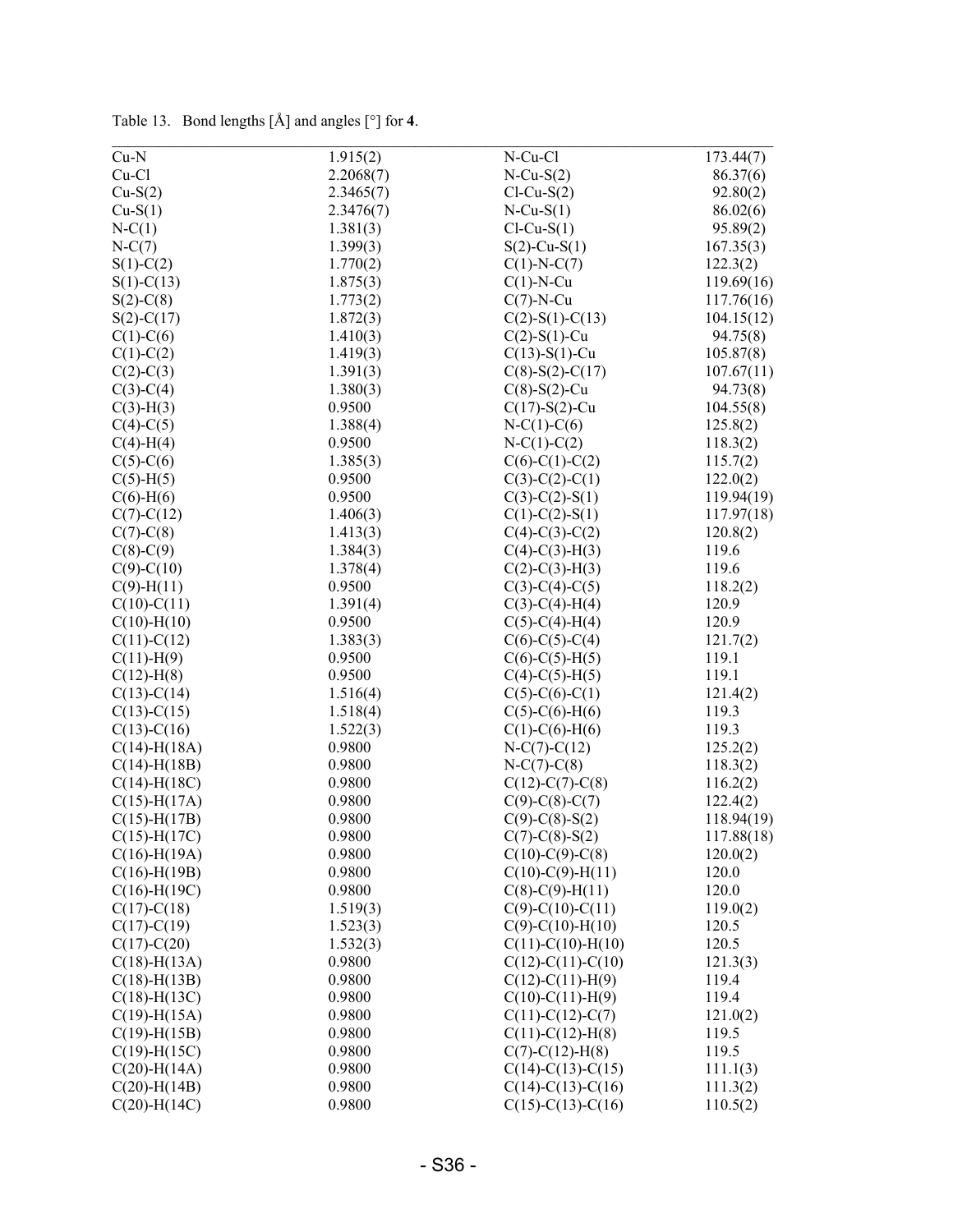| $C(14)-C(13)-S(1)$        | 110.54(18) | $C(19)-C(17)-C(20)$          | 111.1(2)   |
|---------------------------|------------|------------------------------|------------|
| $C(15)-C(13)-S(1)$        | 108.59(18) | $C(18)-C(17)-S(2)$           | 110.97(18) |
| $C(16)-C(13)-S(1)$        | 104.67(18) | $C(19)-C(17)-S(2)$           | 108.59(18) |
| $C(13)-C(14)-H(18A)$      | 109.5      | $C(20)-C(17)-S(2)$           | 103.12(17) |
| $C(13)-C(14)-H(18B)$      | 109.5      | $C(17) - C(18) - H(13A)$     | 109.5      |
| $H(18A)-C(14)-H(18B)$     | 109.5      | $C(17)-C(18)-H(13B)$         | 109.5      |
| $C(13)-C(14)-H(18C)$      | 109.5      | $H(13A) - C(18) - H(13B)$    | 109.5      |
| $H(18A)-C(14)-H(18C)$     | 109.5      | $C(17)$ -C(18)-H(13C)        | 109.5      |
| $H(18B)-C(14)-H(18C)$     | 109.5      | $H(13A)-C(18)-H(13C)$        | 109.5      |
| $C(13)-C(15)-H(17A)$      | 109.5      | $H(13B) - C(18) - H(13C)$    | 109.5      |
| $C(13)-C(15)-H(17B)$      | 109.5      | $C(17)$ -C(19)-H(15A)        | 109.5      |
| $H(17A) - C(15) - H(17B)$ | 109.5      | $C(17) - C(19) - H(15B)$     | 109.5      |
| $C(13)-C(15)-H(17C)$      | 109.5      | $H(15A)-C(19)-H(15B)$        | 109.5      |
| $H(17A)-C(15)-H(17C)$     | 109.5      | $C(17)-C(19)-H(15C)$         | 109.5      |
| $H(17B) - C(15) - H(17C)$ | 109.5      | $H(15A)-C(19)-H(15C)$        | 109.5      |
| $C(13)-C(16)-H(19A)$      | 109.5      | $H(15B) - C(19) - H(15C)$    | 109.5      |
| $C(13)-C(16)-H(19B)$      | 109.5      | $C(17)$ -C(20)-H(14A)        | 109.5      |
| $H(19A)-C(16)-H(19B)$     | 109.5      | $C(17)$ -C $(20)$ -H $(14B)$ | 109.5      |
| $C(13)-C(16)-H(19C)$      | 109.5      | $H(14A)-C(20)-H(14B)$        | 109.5      |
| $H(19A)-C(16)-H(19C)$     | 109.5      | $C(17)$ -C(20)-H(14C)        | 109.5      |
| $H(19B)-C(16)-H(19C)$     | 109.5      | $H(14A) - C(20) - H(14C)$    | 109.5      |
| $C(18)-C(17)-C(19)$       | 110.8(2)   | $H(14B) - C(20) - H(14C)$    | 109.5      |
| $C(18)-C(17)-C(20)$       | 112.0(2)   |                              |            |
|                           |            |                              |            |

Symmetry transformations used to generate equivalent atoms: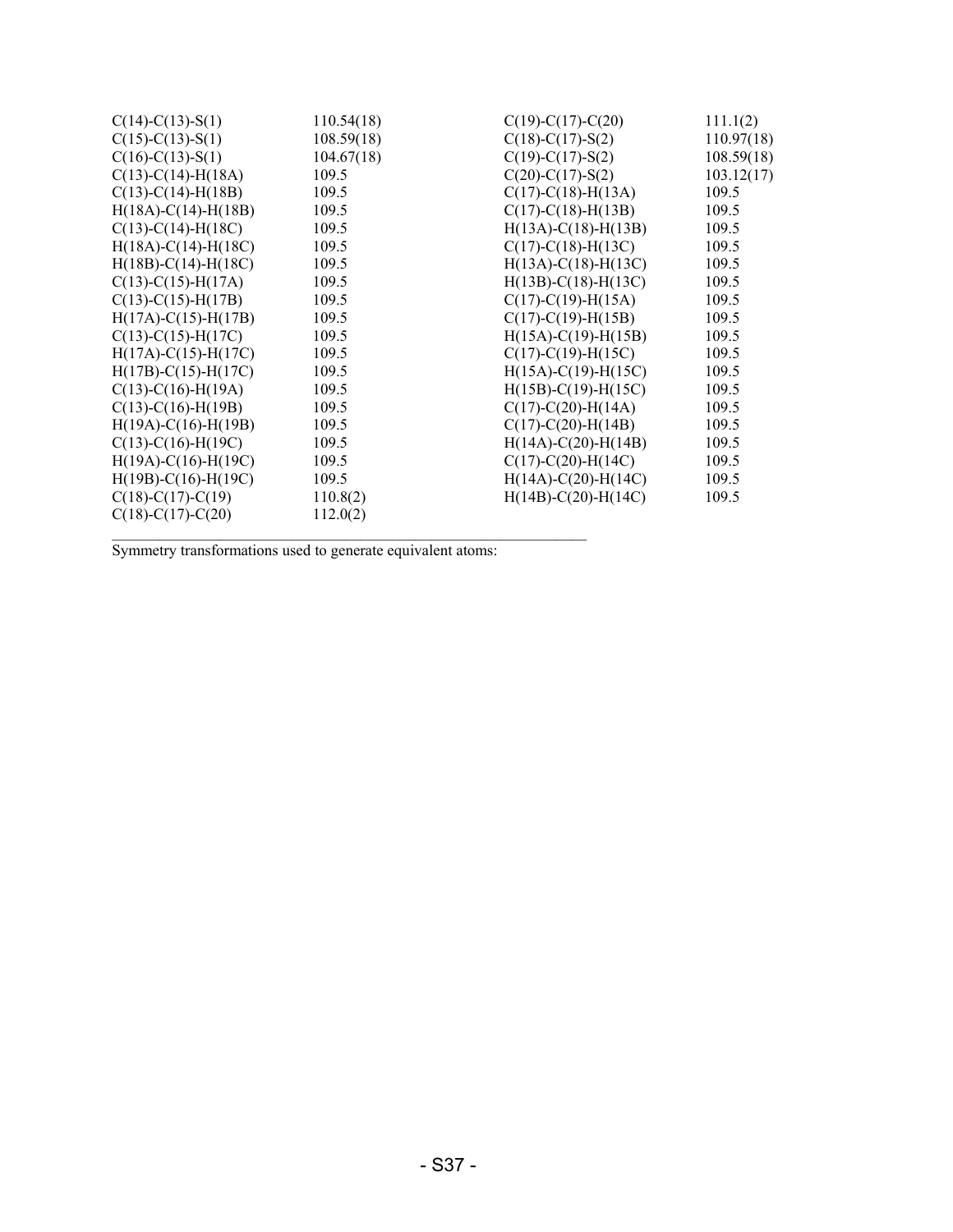|                | $U^{11}$ | $U^{22}$ | $U^{33}$ | $U^{23}$ | $U^{13}$ | $U^{12}$ |
|----------------|----------|----------|----------|----------|----------|----------|
| Cu             | 10(1)    | 14(1)    | 11(1)    | 1(1)     | 0(1)     | 0(1)     |
| N              | 11(1)    | 20(1)    | 11(1)    | 2(1)     | 0(1)     | $-1(1)$  |
| S(1)           | 12(1)    | 14(1)    | 12(1)    | 1(1)     | $-1(1)$  | $-1(1)$  |
| S(2)           | 11(1)    | 14(1)    | 11(1)    | 1(1)     | 0(1)     | 0(1)     |
| C <sub>1</sub> | 12(1)    | 23(1)    | 17(1)    | 5(1)     | 2(1)     | $-2(1)$  |
| C(1)           | 14(1)    | 10(1)    | 12(1)    | $-2(1)$  | $-2(1)$  | 2(1)     |
| C(2)           | 11(1)    | 11(1)    | 15(1)    | $-2(1)$  | 2(1)     | 0(1)     |
| C(3)           | 15(1)    | 16(1)    | 17(1)    | $-3(1)$  | $-3(1)$  | 2(1)     |
| C(4)           | 25(2)    | 18(2)    | 8(1)     | 1(1)     | $-2(1)$  | 2(1)     |
| C(5)           | 22(2)    | 17(2)    | 13(1)    | 0(1)     | 4(1)     | 0(1)     |
| C(6)           | 14(1)    | 15(2)    | 16(1)    | 0(1)     | 0(1)     | 1(1)     |
| C(7)           | 9(1)     | 17(1)    | 9(1)     | $-2(1)$  | 2(1)     | 1(1)     |
| C(8)           | 13(1)    | 13(1)    | 11(1)    | $-2(1)$  | 3(1)     | $-2(1)$  |
| C(9)           | 13(1)    | 21(2)    | 13(1)    | 2(1)     | $-1(1)$  | 0(1)     |
| C(10)          | 13(1)    | 30(2)    | 19(2)    | 0(1)     | $-3(1)$  | $-6(1)$  |
| C(11)          | 19(1)    | 24(2)    | 18(1)    | 2(1)     | 3(1)     | $-9(1)$  |
| C(12)          | 17(1)    | 18(2)    | 14(1)    | 3(1)     | 2(1)     | $-1(1)$  |
| C(13)          | 16(1)    | 15(2)    | 22(1)    | 0(1)     | 5(1)     | 3(1)     |
| C(14)          | 22(2)    | 27(2)    | 60(2)    | $-22(2)$ | 12(2)    | $-3(1)$  |
| C(15)          | 39(2)    | 33(2)    | 27(2)    | 12(1)    | 13(1)    | 23(2)    |
| C(16)          | 16(1)    | 25(2)    | 24(2)    | 3(1)     | 7(1)     | 5(1)     |
| C(17)          | 13(1)    | 10(1)    | 17(1)    | $-1(1)$  | 0(1)     | 3(1)     |
| C(18)          | 26(2)    | 18(2)    | 19(2)    | $-4(1)$  | 1(1)     | 1(1)     |
| C(19)          | 17(1)    | 17(2)    | 33(2)    | $-3(1)$  | 0(1)     | 4(1)     |
| C(20)          | 20(1)    | 14(2)    | 24(2)    | 3(1)     | 2(1)     | $-2(1)$  |

Table 14. Anisotropic displacement parameters  $(\hat{A}^2x 10^3)$  for 4. The anisotropic displacement factor exponent takes the form:  $-2\pi^2$ [ h<sup>2</sup> a<sup>\*2</sup>U<sup>11</sup> + ... + 2 h k a<sup>\*</sup> b<sup>\*</sup> U<sup>12</sup> ]